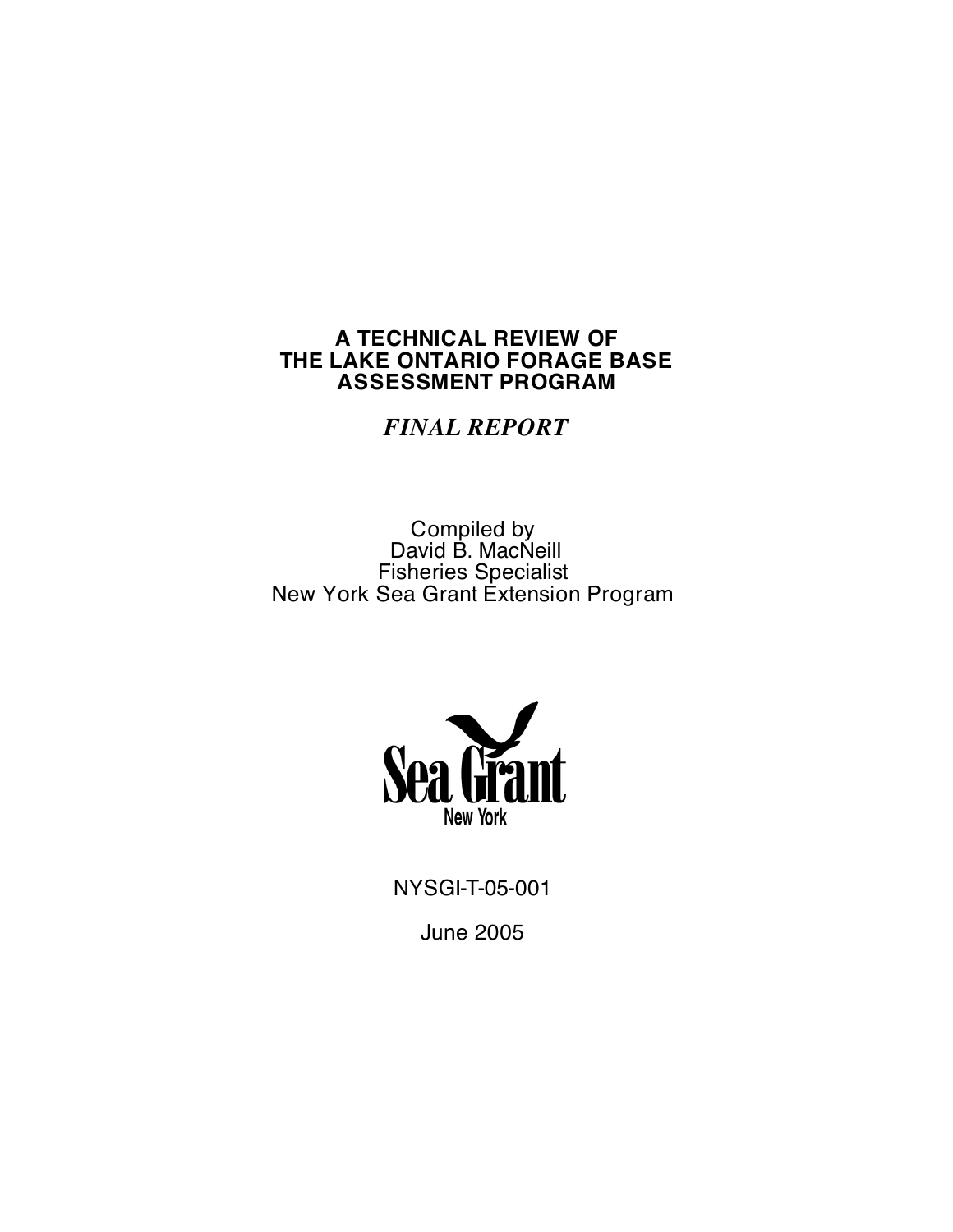# **Acknowledgements**

NY Sea Grant would like to thank Dr. Leon Carl, Director of the USGS Science Center, Ann Arbor, Michigan, for his support of this review, and Dr. Lisa Kline, Atlantic States Marine Fisheries Commission, Washington, D.C., for her valuable guidance in organizing this program and for her excellence in facilitating the workshop. We are especially greatly appreciative of the review panel: Dr. Jerald S. Ault, Rosenstiel School of Marine and Atmospheric Sciences, University of Miami, Miami, Florida; Stephen Smith, Department of Fisheries and Oceans Canada, Bedford Oceanographic Institute, Halifax, Nova Scotia; and Dr. Steve Murawski, NOAA/National Marine Fisheries Service, Woods Hole Oceanographic Institute, Woods Hole, Massachusetts - for their support, participation and objectivity over the course of this review process. We thank Bob O'Gorman and Dr. Jim Johnson of the US Geological Survey and Steven LaPan and Bill Culligan of the New York State Department of Environmental Conservation for their cooperation, making this review possible. New York Sea Grant Program Director Dr. Jack Mattice was also instrumental in the review and editing of this document.

> Copies of this publication: NYSGI-T-05-001 are available from

> > New York Sea Grant SUNY Oswego Oswego, NY 13126 315-312-3042

Printed June, 2005



This publication was supported by the National Sea Grant College Program of the U.S. Department of Commerce's National Oceanic and Atmospheric Administration under award #NA16RG1645 to the Research Foundation of State University of New York for New York Sea Grant. The views expressed herein do not necessarily reflect the views of any of those organizations.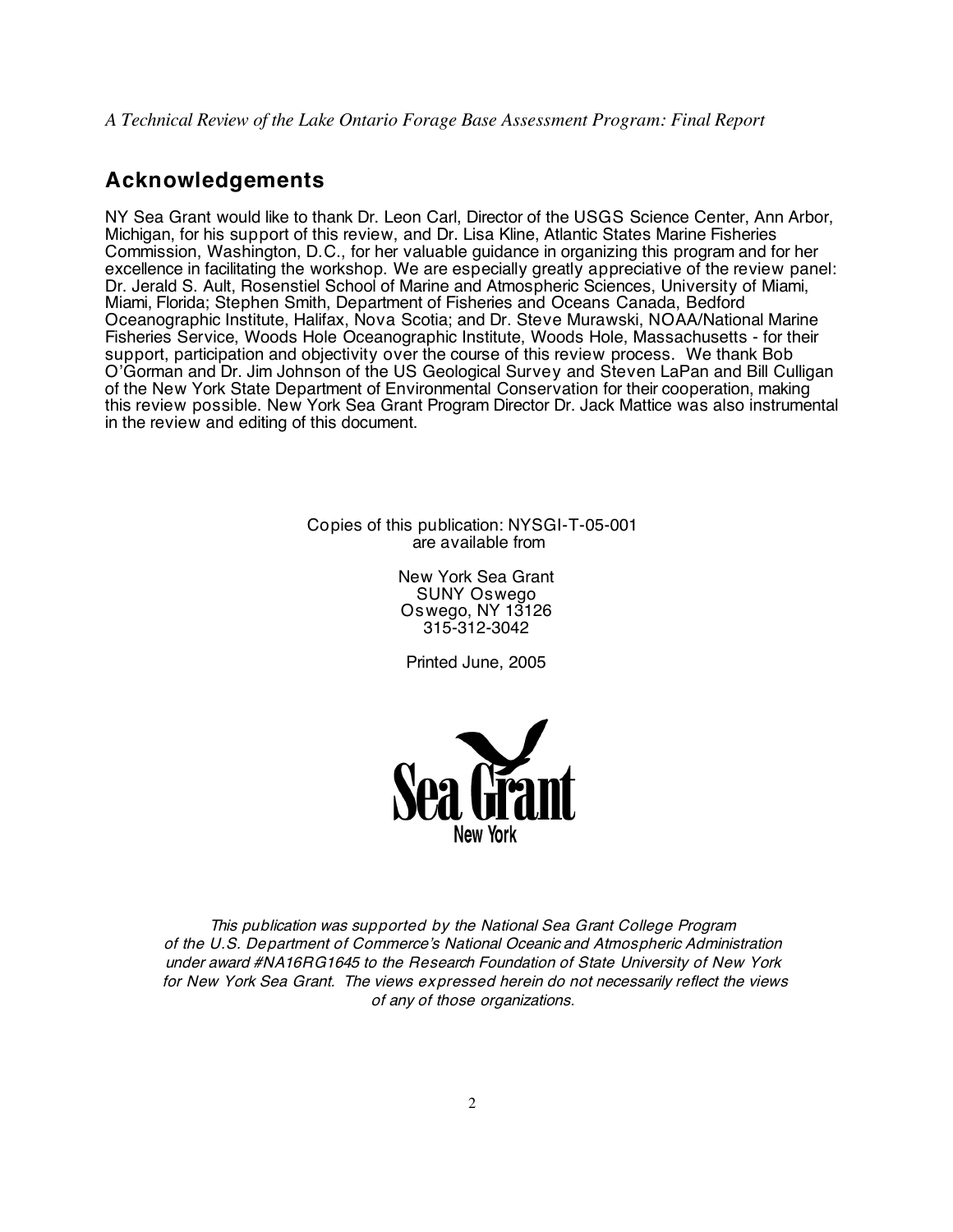# **Table of Contents**

| <b>Introduction</b><br>The Importance of Fisheries Assessment Program Reviews  4                                                                                    |
|---------------------------------------------------------------------------------------------------------------------------------------------------------------------|
|                                                                                                                                                                     |
|                                                                                                                                                                     |
| The Lake Ontario Forage Base Assessment Program                                                                                                                     |
|                                                                                                                                                                     |
| Results and Recommendations from the Technical Review  12                                                                                                           |
| I. Sampling Design and Methods<br>Sampling frame area and geographic coverage 16                                                                                    |
| II. Data Analytical Process<br>Precision of abundance estimates and reducing variances 18<br>Ecosystem induced fish distribution changes and target catchability 20 |
| III. Modeling Fish Population Dynamics and Fisheries Management Strategies 21                                                                                       |
|                                                                                                                                                                     |
|                                                                                                                                                                     |
|                                                                                                                                                                     |
|                                                                                                                                                                     |
| Appendix 1. NMFS Fisheries Assessment Guidelines 37                                                                                                                 |
|                                                                                                                                                                     |
| Appendix 3. Peer-Reviewed Publications by USGS Staff Using Data<br><b>Collected During Bottom Trawl Surveys in U.S. Waters of</b>                                   |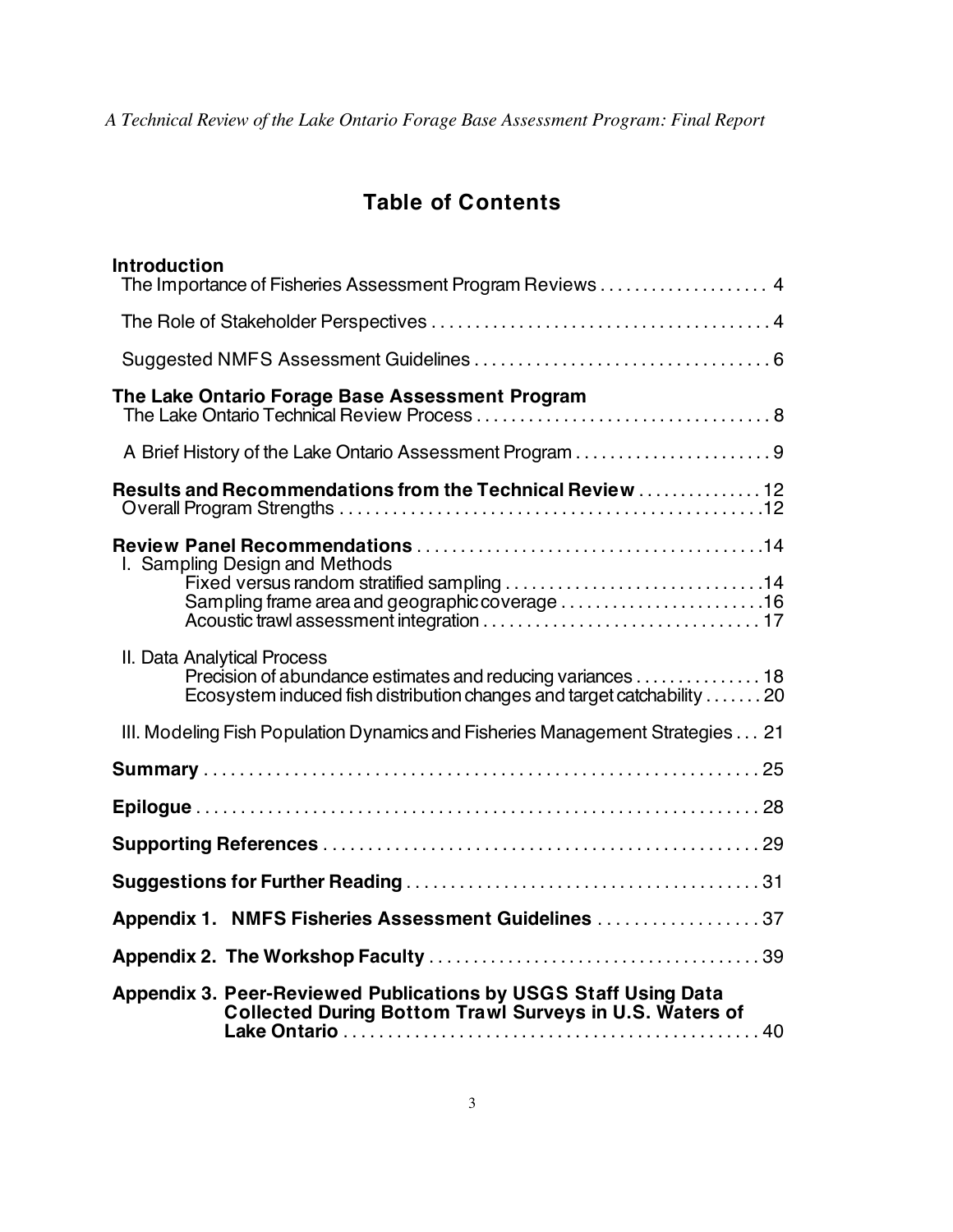# **Introduction**

#### **The Importance of Fisheries Assessment Program Reviews**

An essential component of successful fisheries management is an ongoing assessment program to monitor the condition of the fish community in the context of the ecosystem and the fisheries that are sustained by the fish community. Typical objectives of fish assessment programs include determinations of the relative abundance, age distribution, size-at-age relationships, and fish spatial distribution as well as values of environmental parameters that influence fish population dynamics.

Fish population indicators, such as catch rates collected from commercial, recreational (both are fisheries dependent data) and assessment fishing activities (fisheries independent data), are used to monitor changes in fish population abundance. Usually these sources are combined to present a more complete picture of fish abundance. Because fish are not directly observable and have large, complex spatial distributions over time, inferring fish population trends from fish catches taken over a short time interval is extremely challenging because of these inherent sampling difficulties. These difficulties all present particularly strong background "noise" in fisheries dependent data, which ranges from extremely difficult to nearly impossible to separate from real population trends. The trends can also be because of changes in vessel design, fishing gear, electronic fish-locating devices and socioeconomic trends.

Fisheries independent data (such as those collected by bottom-trawling) from well-designed assessment programs are collected in such a way to reduce some of this noise. For any parameter of the fish population or population component (age/size class) being assessed, the program should be consistent with respect to gear, sampling areas, and time period yearto-year. The sampling program should also cover the entire range of the population of interest. Keeping assessment features constant over a time series ensures that inter-annual changes in estimated abundance accurately reflect true changes in absolute or relative abundance. Sampling at the same time from year to year ensures that the diurnal regime of fish is comparable between years but does not adequately account for temperature-induced changes in fish distribution that can be independent of light regime and can vary considerably from year to year (Grosslein et al. 1982, NRC 1998).

It is important for assessment programs to undergo periodic and impartial evaluation of the sampling protocol, gear efficiency, data analysis and interpretation. A typical timeframe for these reviews is every five to 10 years, as new information or technologies become available. Stock assessment reviews are important, but especially so in situations in which the ecosystem and its fisheries undergo changes that increase the uncertainties in the fisheries dynamics. It is essential that the program review be conducted by an external, independent panel to ensure a more objective evaluation and to allow for the influx of new ideas for possible program improvement (NRC 1998, NRC 2000, NOAA 2001).

#### **The Role of Stakeholder Perspectives**

An important impetus for the periodic evaluation of fisheries assessment programs is the ongoing concern of fisheries stakeholders about the reliability of the stock assessment data, particularly how it relates to making management decisions. Such stakeholder concerns are commonplace on a global scale.

Based on many studies conducted in the world's oceans, fish catch data collected from a properly designed trawling program can provide less biased information than sampling programs in which different gear and techniques are continuously being adapted, resulting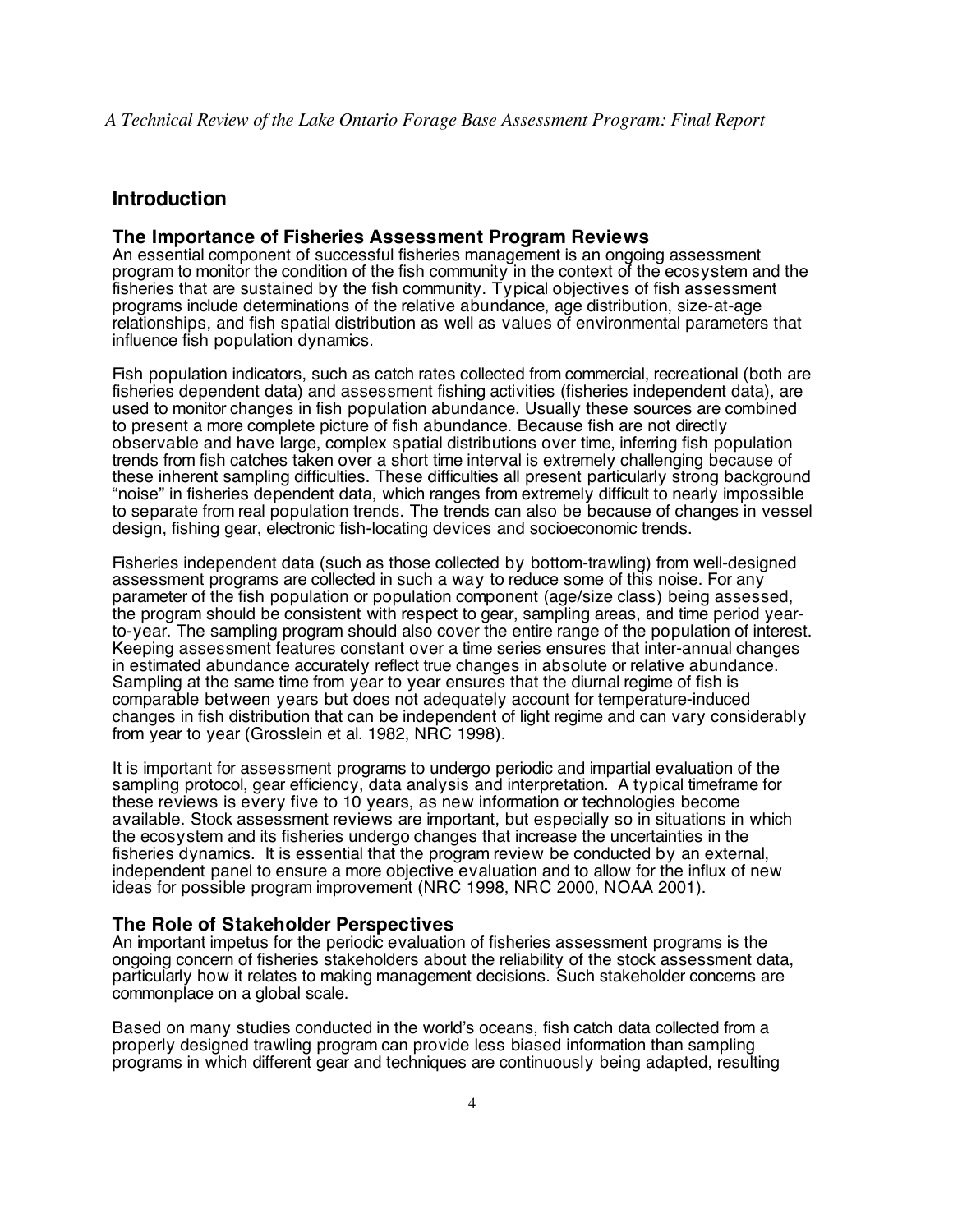in poor agreement in fish abundance estimates from fisheries-dependent and fisheriesindependent data. This situation often creates communication gaps between assessment biologists and fisheries stakeholders. Some of the primary factors that can contribute to these communication gaps include:

- Fisheries assessment gear and related sampling programs remain relatively constant over time to ensure that abundance estimate biases from sampling gear don't change, in contrast to recreational and commercial fishermen that continuously change their fishing gear to either maintain or increase catch rates.
- Fisheries assessment programs place extensive economic and manpower demands on agency resources. Assessment activities are limited in scope and are perceived as inadequate by stakeholders.
- Fisheries stakeholders often feel that assessment data are biased and regulations based on the data are politically motivated. Moreover, there are long timeframes between data collection and implementation of revised management plans.
- Fisheries stakeholders often operate in different time horizons than assessment biologists and are generally concerned with maintaining or increasing cash flow on an annual basis. Biologists focus on the long-term sustainability of fisheries.
- Different stakeholders may have different goals for the fisheries that may vary from the goals of fisheries managers. Some stakeholders prefer high catch rates whereas others prefer trophy sizes of the same fish species; managers cannot satisfy all stakeholder demands all the time.
- Stakeholders spend much time on the water and are often very skilled in locating fish. They either are unwilling to share this information with other stakeholders and biologists or become frustrated when biologists are reluctant to listen to them or utilize their expertise. On the other hand, scientists are reluctant to use stakeholdergenerated information because the information can be biased because it is collected where fish densities are highest and is not representative of the entire distribution of the fish populations of interest.
- Biologists view assessment results as the best possible depiction of a fishery and operate with scientific sampling and analytical methods that are difficult to understand by stakeholders. Even if biologists utilize stakeholder information, the data are integrated into complex mathematical models that suggest management strategies that are often met with suspicion by stakeholders because stakeholders often see the assessment results as overly pessimistic about the status of a fishery.
- Restrictive management strategies designed to sustain individual fisheries (protection of spawning stock) and to maintain integrity of the ecosystem that supports these fisheries are implemented when considerable numbers of fish are observed by stakeholders. The rationale for these regulations is often misunderstood or misinterpreted by stakeholders.

These different frames of reference among biologists and varied stakeholders are at the core of controversy about fisheries management. They realistically reflect large uncertainties associated with making scientific predictions for future fish community trends and for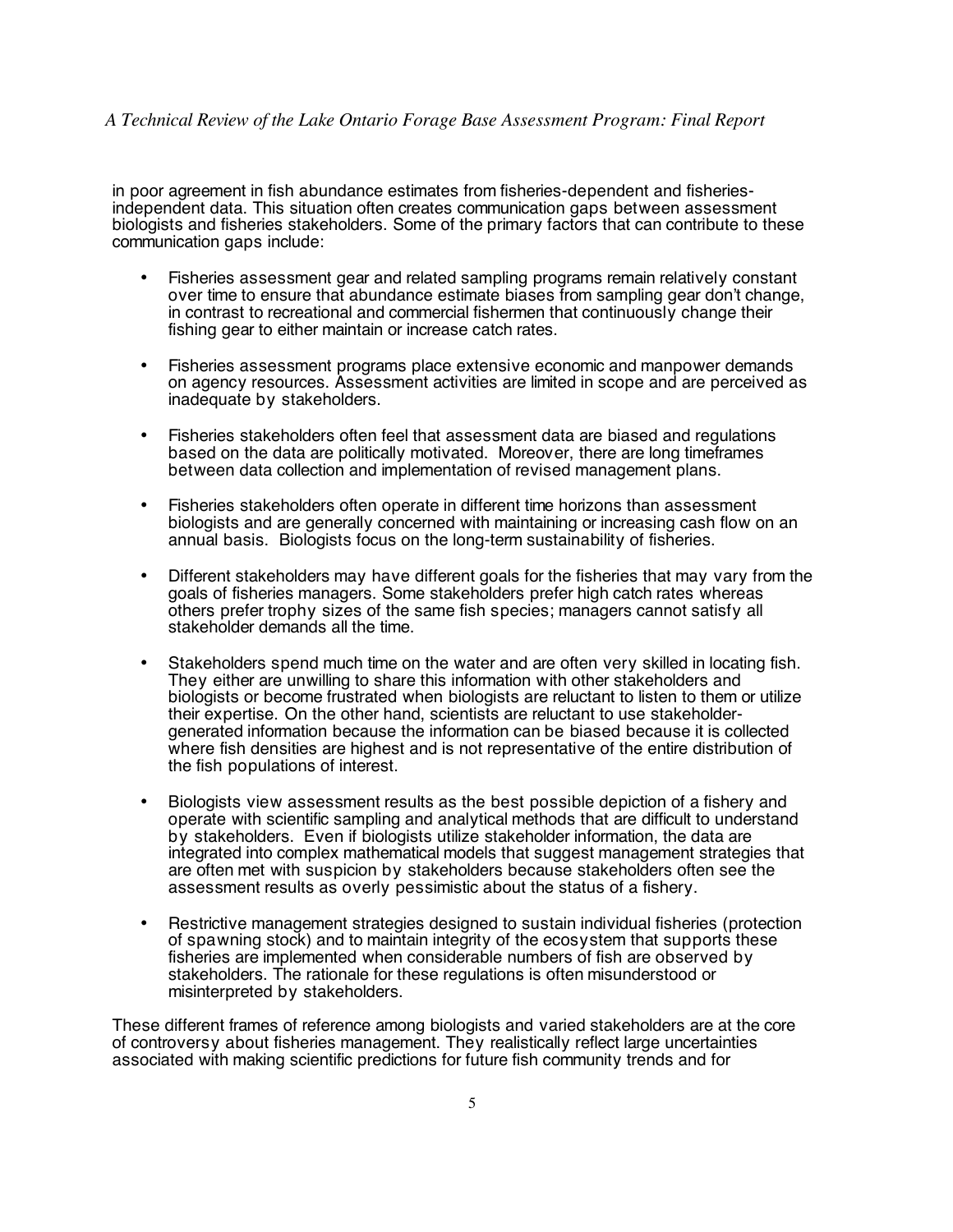establishing fisheries management strategies. Fisheries stakeholders often criticize the scientific data collection process and assessment estimates because of this uncertainty. As a result, fisheries stakeholders can lobby for less restrictive management actions and a more risk-prone strategy targeting the higher range of assessment estimates. This has sometimes resulted in over harvesting and collapse of the fishery. Examples include several ground fish stocks in the Western Atlantic, where fisheries were managed using anecdotal information. There are also situations where fisheries stakeholders are correct in their assertions based on factual information they possess.

Various assessment review panels recommend that fisheries stakeholders and biologists maintain, or open, lines of communication, share information, address misunderstandings, and develop more cooperative efforts. An important part in developing a more cooperative atmosphere and in improving the scientific quality (accuracy, precision, comparability, completeness and representativeness) of the data collection and analytical framework of the assessment program are periodic, independent peer reviews.

#### **Suggested NMFS Assessment Guidelines**

Despite constraints faced by assessment biologists, it is possible to make some adjustments to the assessment program to improve the efficiency and precision of the program, particularly should additional resources become available to support these activities.

While no standardized review guidelines exist, the National Marine Fisheries Service (NMFS) has developed a comprehensive series of tiered criteria that are often recommended for evaluating fisheries assessment programs (NOAA 2001). These NMFS criteria are catch level, abundance, life history, assessment level, and sampling frequency level. An assessment program can be assigned a numerical value corresponding to a performance level score in each of the five criteria. The numerical ranks extend from 0 as the lowest level upwards to higher levels of performance. These criteria and their characteristics are summarized in Appendix 1.

The NMFS tiers of excellence that can be used as targets for improvement of assessment programs are:

#### **Tier 1: Improve stock assessments using existing data.**

For target species, efforts should:

- make the assessment program more timely and comprehensive,
- integrate more quality control measures, and
- better communicate the results to fisheries managers and stakeholders.

These efforts entail more comprehensive characterization of the level of uncertainty associated within the state of the fisheries by stochastic modeling procedures. Such activities are time consuming and require additional staff support. For species of unknown status, additional data can be "mined" from archived datasets compiled by fisheries assessment or management agencies to serve as proxies of better-known species. The data must include information on catch by size or by strata.

#### **Tier 2: Elevate stock assessment programs to new national standards of excellence.**

To reach this tier, the frequency of assessments should be upgraded to at least level 3, the level at which changes in fish abundance for all managed species are estimated and monitored on a frequent, regular time scale (see Appendix 1). Achieving this level of assessment requires additional collection of fisheries-independent data, which imposes requirements for additional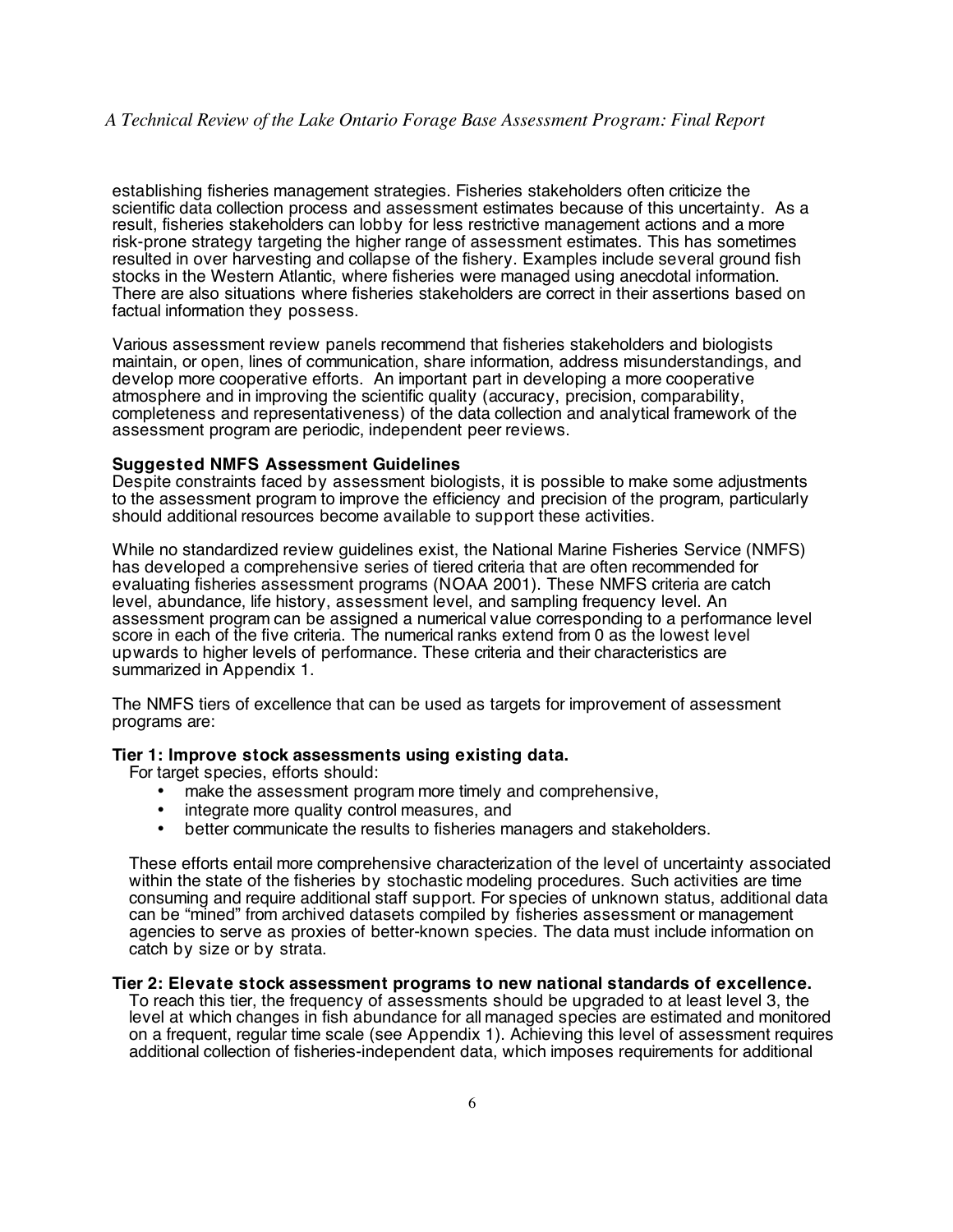sampling time on cruises, prolonged sample processing and additional staff. This additional effort ensures that important information such as the association of fish and their habitat and how environmental features influence fish catches is collected and helps identify means of standardizing fish catches. This additional data does not simply entail an expansion of sampling effort but is an improvement of sampling mechanics (gear, sampling design, data analysis), including modifying existing mechanics or adoption of new mechanics. Reaching this tier also involves a greater interaction with other fisheries scientists (biometricians, modelers, ecologists). Although reaching this tier involves increased cost and effort, the likelihood of significant improvement to the assessment program is ensured.

#### **Tier 3: Adopt the next generation of assessment methodology.**

Additional improvements are possible by increasing the frequency and precision of fisheries surveys and by increasing the number of fish species for which data on age composition exists.

The next step is improving forecasting methods to more accurately predict future population trends, so that more focused protective management actions can be developed.

Such longer-term efforts include development of improved recruitment, biophysical (climactic), and ecosystem models that improve the ability to understand species interactions and utilization of high technology tools. Achievement of this tier requires additional time contributions of existing staff and hiring new staff as well as staff training on the use of new methodologies to expand the spectrum of available tools. Additional interactions between multidisciplinary scientists and assessment biologists are also needed.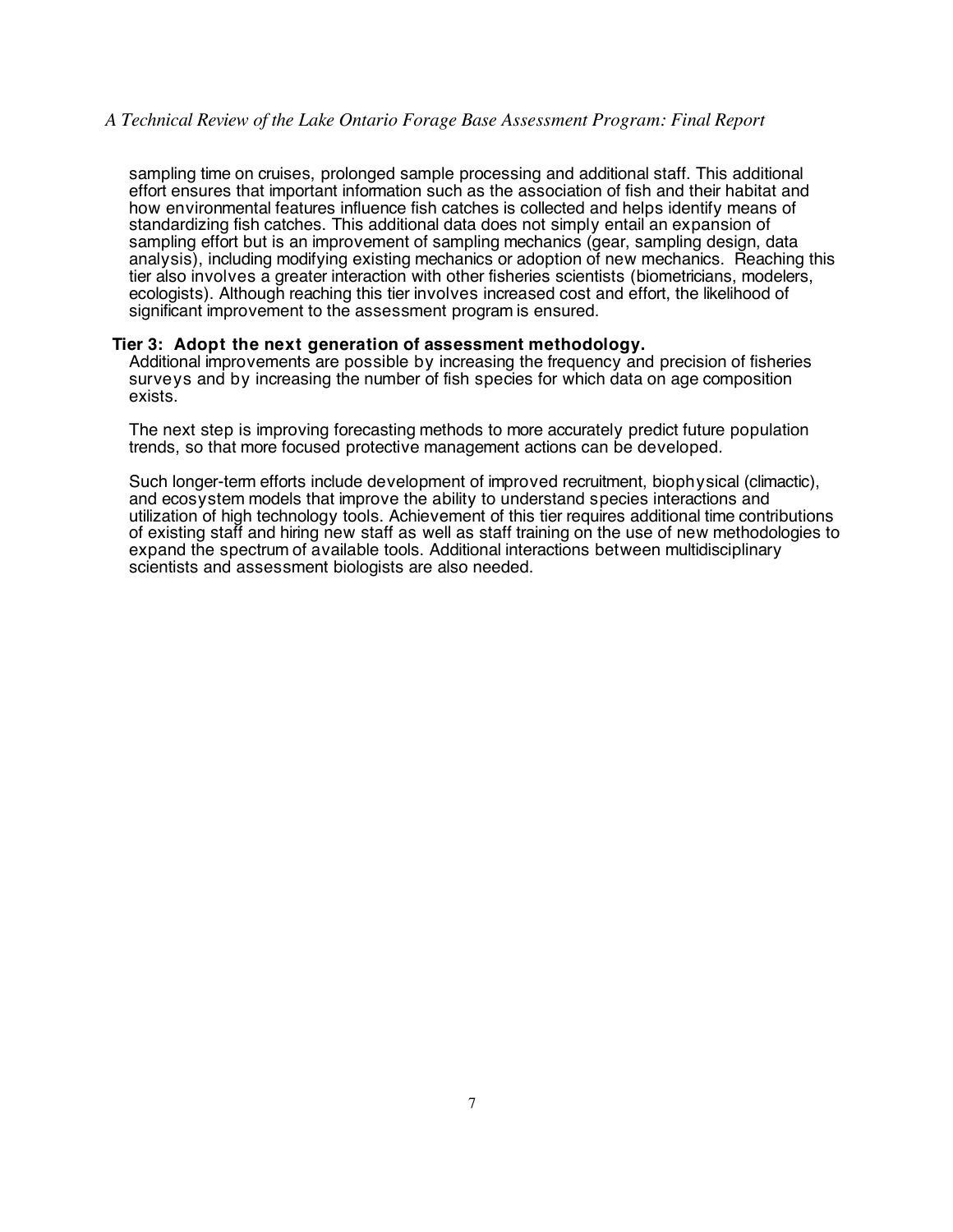# **The Lake Ontario Forage Base Assessment Program**

# **The Lake Ontario Technical Review Process**

Recent changes ascribed to nuisance species introductions and nutrient abatement in Lake Ontario have resulted in changes in fish distribution and alteration of the trawling assessment program. Sampling difficulties during the forage assessment program appeared during the mid-1990s as bottom trawls became clogged as dense dreissenid beds formed around the lake basin.

Moreover, there has been increasing concern from sport fishing stakeholders and local legislators about the accuracy of the assessment program. In particular, NYS Senator George Maziarz requested that NY Sea Grant organize a technical review of the forage base assessment program. The contentions from the lay community are that the stock assessment methodology is flawed and reflects poorly on the credibility of the involved agencies. Public criticisms largely stem from a general lack of familiarity with the process of scientifically-based sampling, and a disagreement between the sampling results and forage fish population status. Many stakeholders concluded that the Lake Ontario stocking policy was based on unreliable data.

The major stakeholder concerns could be summed up as:

- 1. Assessment biologists don't do enough transects and need to change the sampling program.
- 2. The trawling assessment is conducted where the fish are not present, hence many forage fish are missed and forage fish populations are thus underestimated.
- 3. Stakeholders spend more time on the lake than biologists and have knowledge that cannot be refuted with science.
- 4. The assessment data are not good enough or are wrong, so that the fishery cannot be properly managed. How can good decisions be made on stocking levels, if the forage base assessment program is so flawed?

Following Senator Maziarz's request, NY Sea Grant conducted an advisory meeting with biologists from the United States Geological Survey (USGS), the New York State Department of Environmental Conservation (NYSDEC), the Ontario Ministry of Natural Resources (OMNR) and Cornell University during October 2002 to discuss the evaluation strategy. All agencies were supportive of the review, feeling that it would be of great service to them as well as address stakeholder concerns. It was decided that the review would consist of three independent experts critiquing a seven-page white paper, written by USGS biologist Robert O'Gorman, outlining the sampling program. In addition, reviewers received supporting information in a technical report on Lake Ontario ecosystem changes by Dr. Edward Mills of Cornell University. The reviewers would base their evaluation on a series of evaluation criteria. USGS scientists Jim Johnson and Bob O'Gorman played a pivotal role in developing the workshop evaluation criteria:

- Is the level of sampling sufficient to statistically evaluate population trends?
- Does the program meet the goals/objectives of the sampling protocol?
- Are the data generated from the assessment program sufficient for modeling population dynamics of forage species?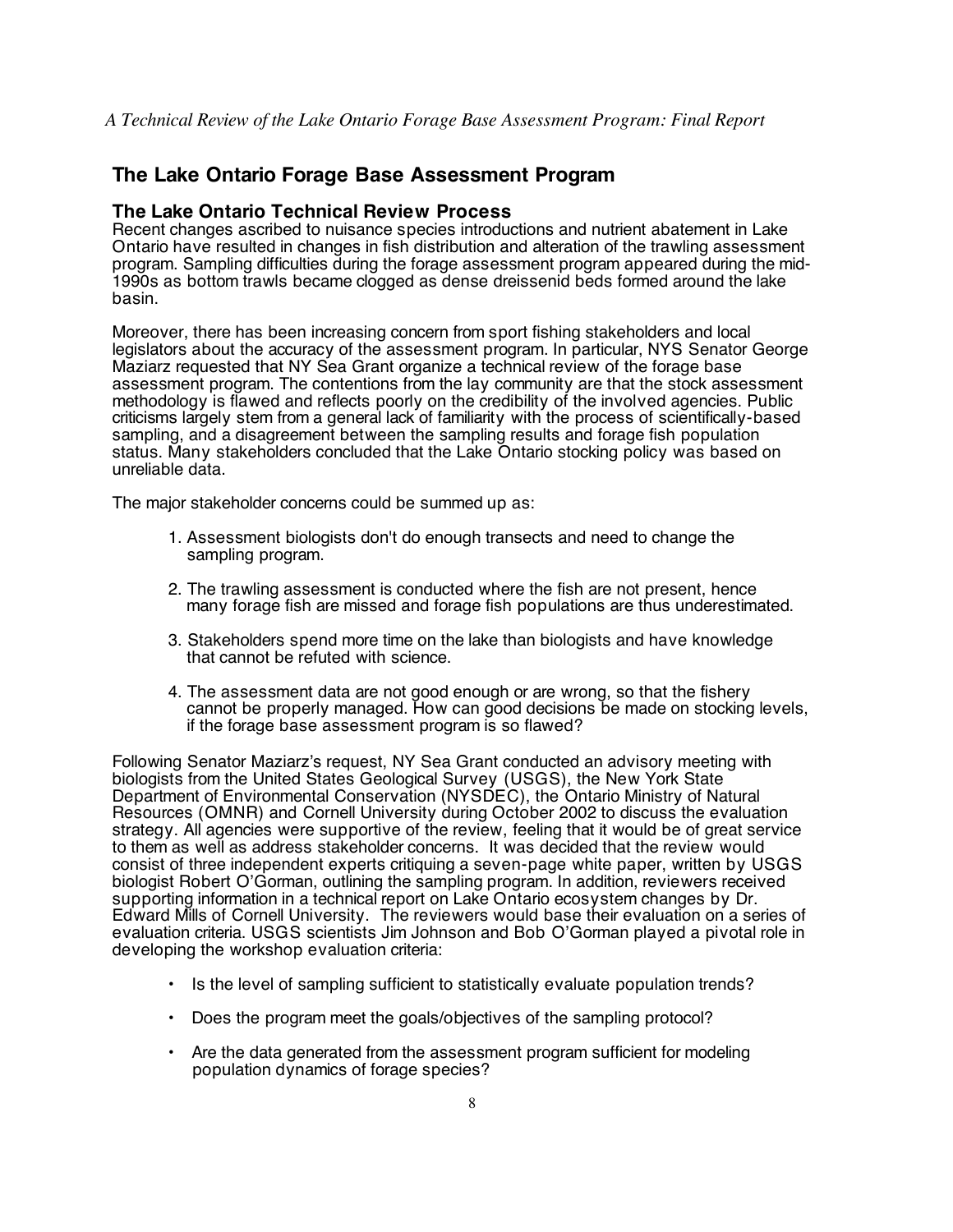- Are there sufficient data collected to develop a credible, predictive model?
- Does the assessment program adequately reflect changes in relative and absolute abundance of forage species?
- Is the sampling effort sufficient to capture spatial changes in fish abundance?
- Does the sampling program adapt to changes in fish behavior?
- Is the assessment program adequate to make good management decisions?
- What other data are needed to make better fisheries management decisions?

The review process was an externally facilitated, technical workshop for evaluating a written summary of the assessment protocol from USGS, using evaluation criteria (above and on page 8) developed by the USGS, NYSDEC and OMNR. The target audience of the workshop was fisheries managers and researchers. Three prominent scientists with expertise in fish assessment agreed to participate on the review: Dr. Jerald S. Ault, Rosenstiel School of Marine and Atmospheric Sciences, University of Miami; Dr. Steve Murawksi, NMFS Woods Hole; and Steven Smith, Department of Fisheries and Oceans, Halifax (See Appendix 2 for review panel biographies).

Each of the reviewers was given two months to review the documents and was responsible for submitting comments directly to USGS and NYSDEC prior to the technical workshop. During the workshop, the evaluations were presented to Lake Ontario fisheries managers and researchers. This process allowed agencies time to prepare a response to reviewers as to how or if their recommendations could be integrated into the forage assessment program for Lake Ontario. The workshop facilitator was Dr. Lisa Kline of the Atlantic States Marine Fisheries Commission. Dr. Kline has extensive experience in fisheries assessment and in conducting assessment review processes. Every effort was taken to insure the objectivity of the review as well as to provide a safe, non-confrontational forum in which to conduct it.

#### **A Brief History of the Lake Ontario Assessment Program**

The present sampling frame in Lake Ontario consists of a series of systematic transects (fixed trawl stations), a model-based sampling design that is stratified or distributed over a range of depth strata. This sampling program has evolved over the years through a series of adjustments, including vessel changes and gear modifications. Assessment biologists have undertaken considerable efforts to standardize data collection and to preserve the integrity of the long-term data set for detection of changes in relative abundance of prey fishes.

The cooperative (USGS and NYSDEC) bottom trawl program to assess prey fishes was initiated in 1978 and formalized in 1980. Initially, there were two trawling transects: one fixed and one random, located near ports, but the random stations were quickly abandoned because of extensive net damage.

Bottom trawl assessments were timed to coincide with maximum availability of the prey fish of interest to the trawl based on spring through fall trawling conducted in 1972 (International Field Year on the Great Lakes). Alewife were assessed in late April – early May, rainbow smelt in late May – early June, and slimy sculpin in October. Each April - May, trawls were conducted on as near to the same day as practicable, usually +/- seven days, but there was more variation in the timing of sampling in the northeastern basin near Cape Vincent. Timing of rainbow smelt data collection by trawling was less variable than that for alewife data collection because stormy weather was infrequent in late May – early June.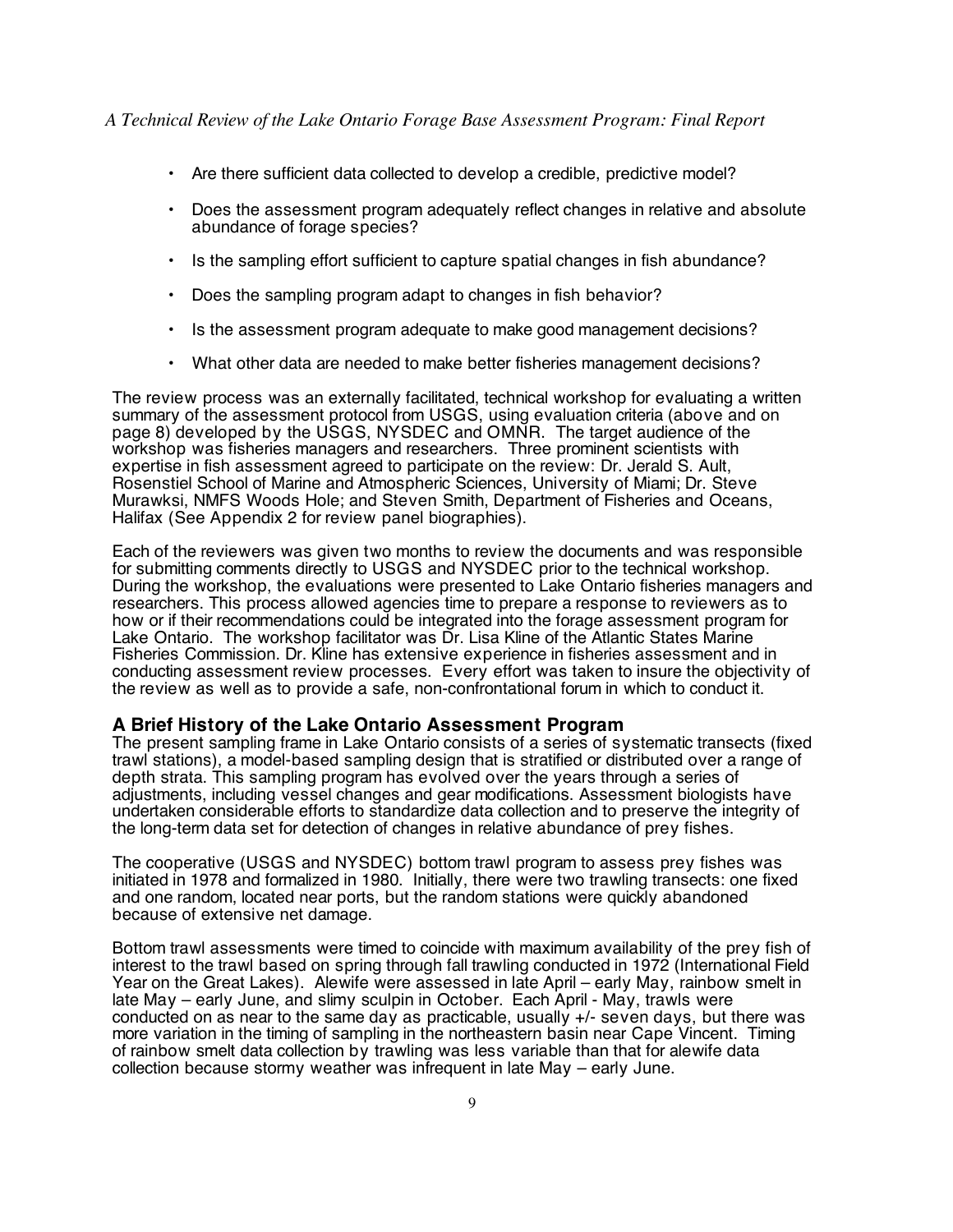From the late 1970s through the 1980s, alewife abundance increased dramatically following a large winterkill in 1976 and 1977. Because of the population upswing, and funding shortcomings, the number of trawl hauls that could be completed in one day declined even though efficiency of deck operations (sample processing) improved. Fishing all possible standard depths at a transect was abandoned in favor of concentrating sampling efforts in the depth range where alewife were abundant, only sampling outside the depth range of maximum abundance at a few transects, and assuming zero catches at standard depths deeper (shallower) after a catch of 50 or fewer alewives.

In May 1985, the NYSDEC obtained a new 46-foot, steel-hulled vessel, the *Seth Green*, and shortly thereafter side-by-side towing was conducted with the vessel Kaho to calibrate trawling speed and determine the fishing power of the Seth Green relative to that of the Kaho. About 50 side-by-side trials were completed during 1985-1989. Fishing power (paired <sup>t</sup>-tests of log transformed catches) did not differ for rainbow smelt ( $P=0.24$ ) or lake trout ( $P=0.29$ ), but was marginally different for adult alewives  $(P=0.12)$  and yearling alewives  $(P=0.07)$ . Based on this analysis, a correction factor was applied to alewife catches made by the *Seth Green.* 

During the early 1990s, zebra and quagga mussels (dreissenids) began to clog bottom trawls to the point where the efficiency of the gear was likely impacted. It was also known that the existing trawl doors were excessively large and tended to overpower the old 12-m (headrope) net that was the standard assessment net used for prey fish surveys. New trawl doors were installed and new 18-m (headrope) trawl nets, which fished lighter on the bottom, were deployed. The 12-m trawl net was stretched excessively, reducing the net height to less than 1 meter. In contrast, the 18-m trawl net maintained a headrope height of 2.5 to 3 m. USGS has mentioned that more net/vessel comparisons are needed, suggesting that additional gear would be purchased for use on Lake Ontario if sufficient funds were available.

To compare the fish catching ability of the two trawls, a series of paired tows was conducted during 1995-1998 using two vessels, Kaho and Seth Green. Regression analyses of depth versus the difference in log transformed catches indicated that the 18-m trawl was more efficient in capturing alewife and rainbow smelt at greater depths, perhaps because it opened higher. Conversion factors were developed to correct for the larger catches in the 18-m trawl at depths exceeding 50 m and to thus maintain comparability within the long-term dataset.

Much effort was placed in maintaining constant vessel speed when trawling and in maintaining winch speed when setting and retrieving the trawl. Digital tachometers were placed on propeller shafts and later use of GPS led to improved vessel speed determination.

Also during the 1990s, the alewife depth and geographic distribution changed. The fish moved further offshore and out of the areas off the eastern shore and northeastern basin. Trawling effort was reduced at depths less than 45 m and in the northeastern basin where catches were invariably zero. Changes in alewife distribution were coincident with zebra and quagga mussel colonization and may have been due to increased water transparency.

Sampling effort did not appreciably change over the years despite vessel breakdowns and funding shortfalls. Program continuity was maintained largely because two agencies, each with a research vessel, participated.

In Lake Ontario, salmonine stocking policy is developed from information on hatchery-return rates, salmonine growth rates, angler-catch data, and from prey fish abundance and biomass trends. The prey fish assessment program, primarily a bottom-trawling effort conducted jointly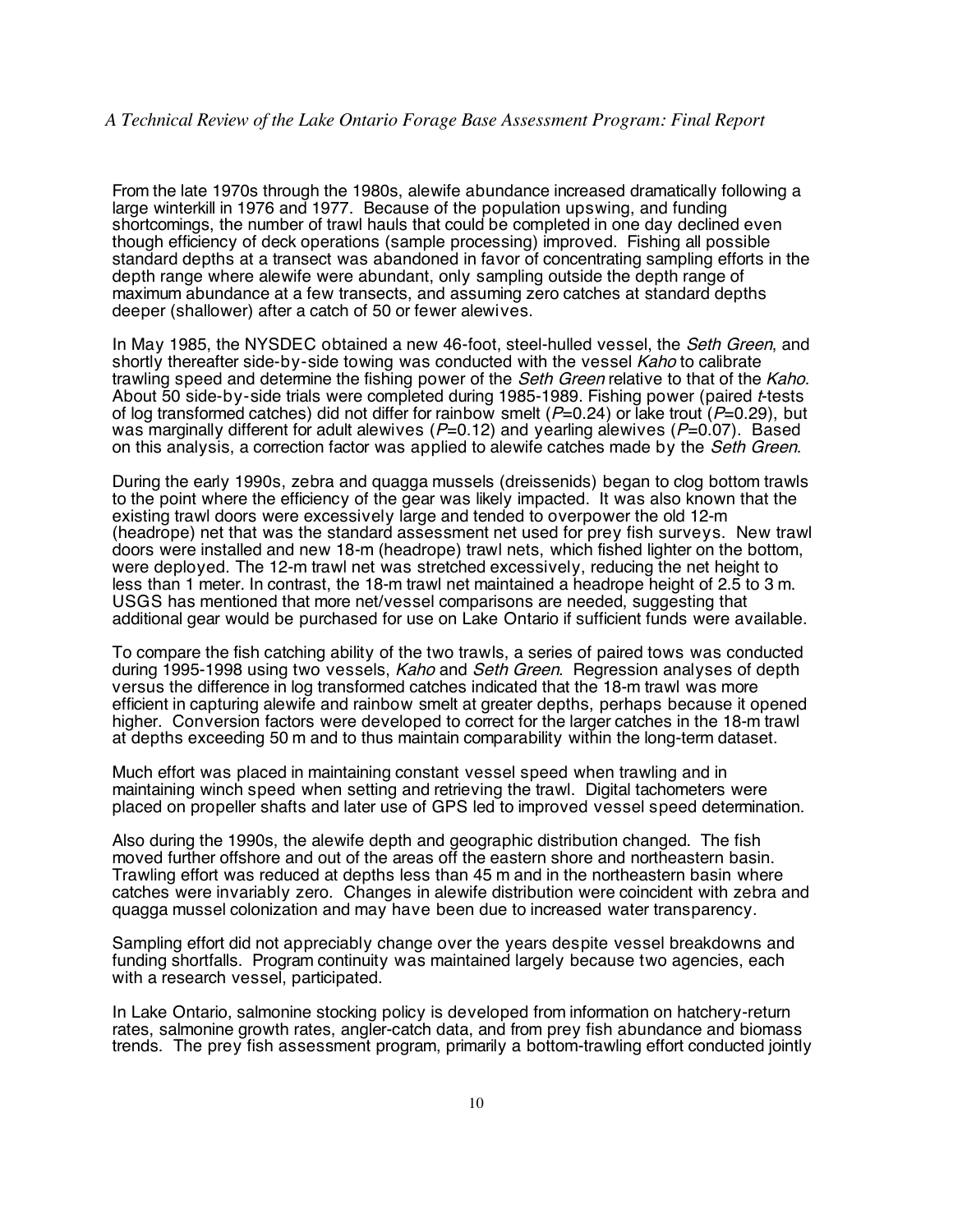by USGS and NYSDEC, has been of particular value to fisheries managers because it not only provides an annual measure of forage fish relative abundance and biomass over a broad area but also provides annual measures of age composition and of fish growth, condition, and distribution. (No such trawl survey exists on the Canadian side of the lake.) Moreover, because these data were collected consistently for more than a quarter century, they are invaluable for understanding population dynamics and, most importantly, for building predictive models. For fisheries managers, data from the prey fish assessment is paramount in attempting to balance prey populations with salmonine stocking. Any means of either maintaining or improving the accuracy and precision of the assessment program is a high priority for managers.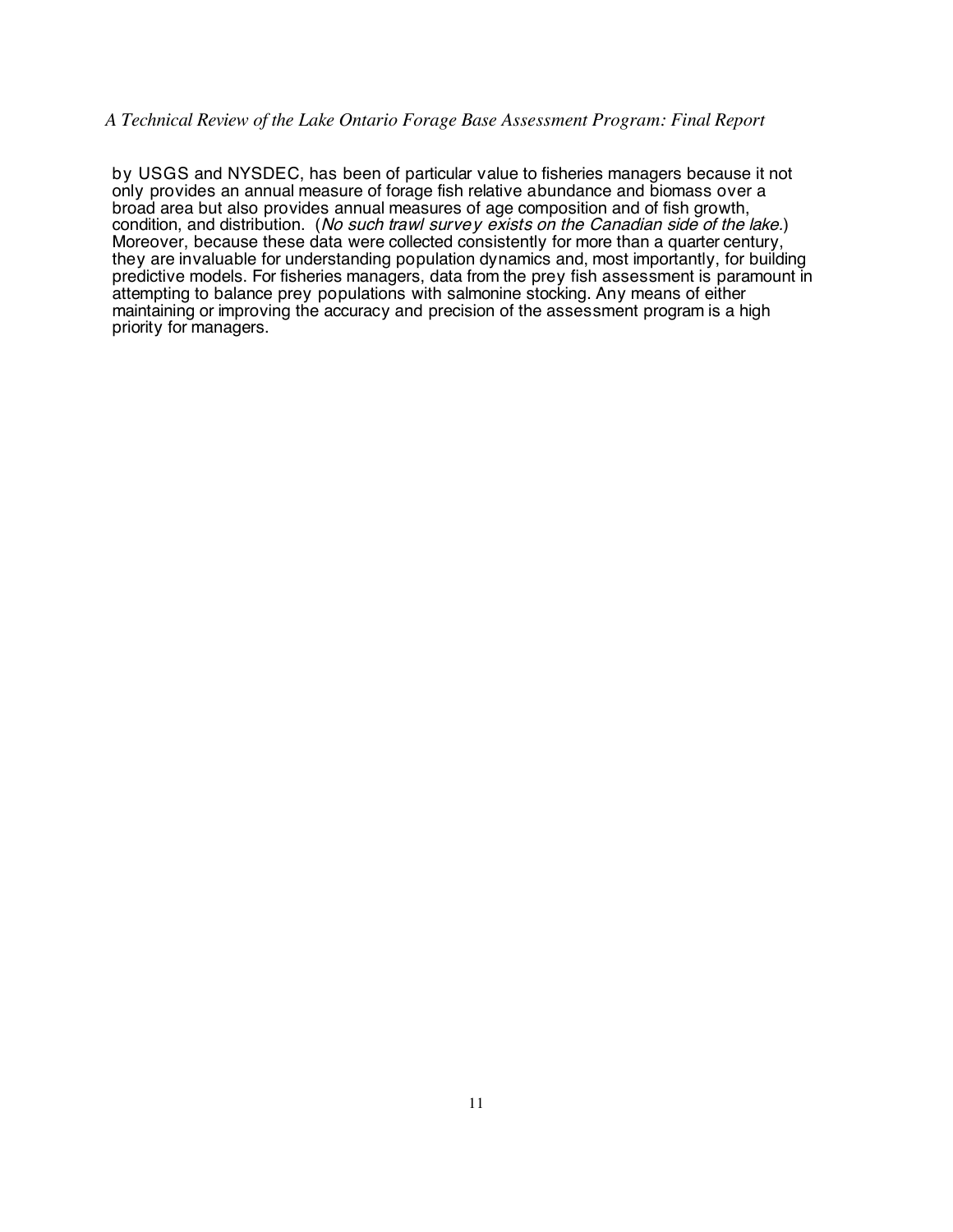# **Results and Recommendations from the Technical Review**

In this report, the technical expert reviews have been combined because of a general consensus on the evaluation in terms of the overall assessment program's strengths and suggested areas for improvement.

In general, the reviews were very favorable overall. Where suggested improvements were made, reviewers provided important background information to the Lake Ontario assessment biologists on recommended approaches and tools needed to make improvements. The panel's recommendations for program improvement have been compartmentalized into each of three primary components of the forage assessment program, namely:

- Sampling Design and Methods,
- **Data Analytical Process, and**
- Modeling Fish Population Dynamics and Fisheries Management Strategies.

Panel recommendations for program improvement will be discussed in the following section. It will be noted in this report that the section recommendations are more extensive than the overall program strengths identified by the review panel. This intent was to provide more background information to assessment biologists on alternative sampling, analytical and modeling methods that are less familiar to this audience. The larger emphasis on panel recommendations presented in this report is therefore *not indicative* of the weight of program strengths versus program recommendations in the overall review.

## **Overall Program Strengths**

- All reviewers felt that the design of the existing assessment program in Lake Ontario was sufficiently robust to detect year-to-year variations in forage fish abundance, by far and away one of the over-riding concerns of this review process. During the spring prior to thermal stratification, the timing of the assessment program coincides with inshore movements of the alewife, when the spatial distribution of the species is most concentrated near bottom and vulnerable to sampling gear. (Over the last decade, effort has also been made to develop a pilot acoustic assessment program for Lake Ontario to provide another set of independent estimates of forage biomass and abundance.)
- Reviewers were impressed with the extensive inter-agency collaboration between USGS and NYSDEC, in terms of contributing comparable vessels, manpower and financial support of the field program both in development and refinement of the forage base assessment program. The data are also readily shared with OMNR, other agencies and academia.
- The review panel praised USGS and NYSDEC for maintaining the integrity of the long-term data set on relative abundance of Lake Ontario forage fish species. The forage base assessment data date back to 1978, a sufficient duration to detect changes in relative abundance of the three forage species. In addition, discussions between the review panel and USGS biologist Bob O'Gorman revealed that the Lake Ontario data set is readily adaptable to subsequent "data-mining" modeling exercises and trend re-analyses using alternative methods. Some modeling efforts recommended by the review panel to address system uncertainty will be discussed in the following section.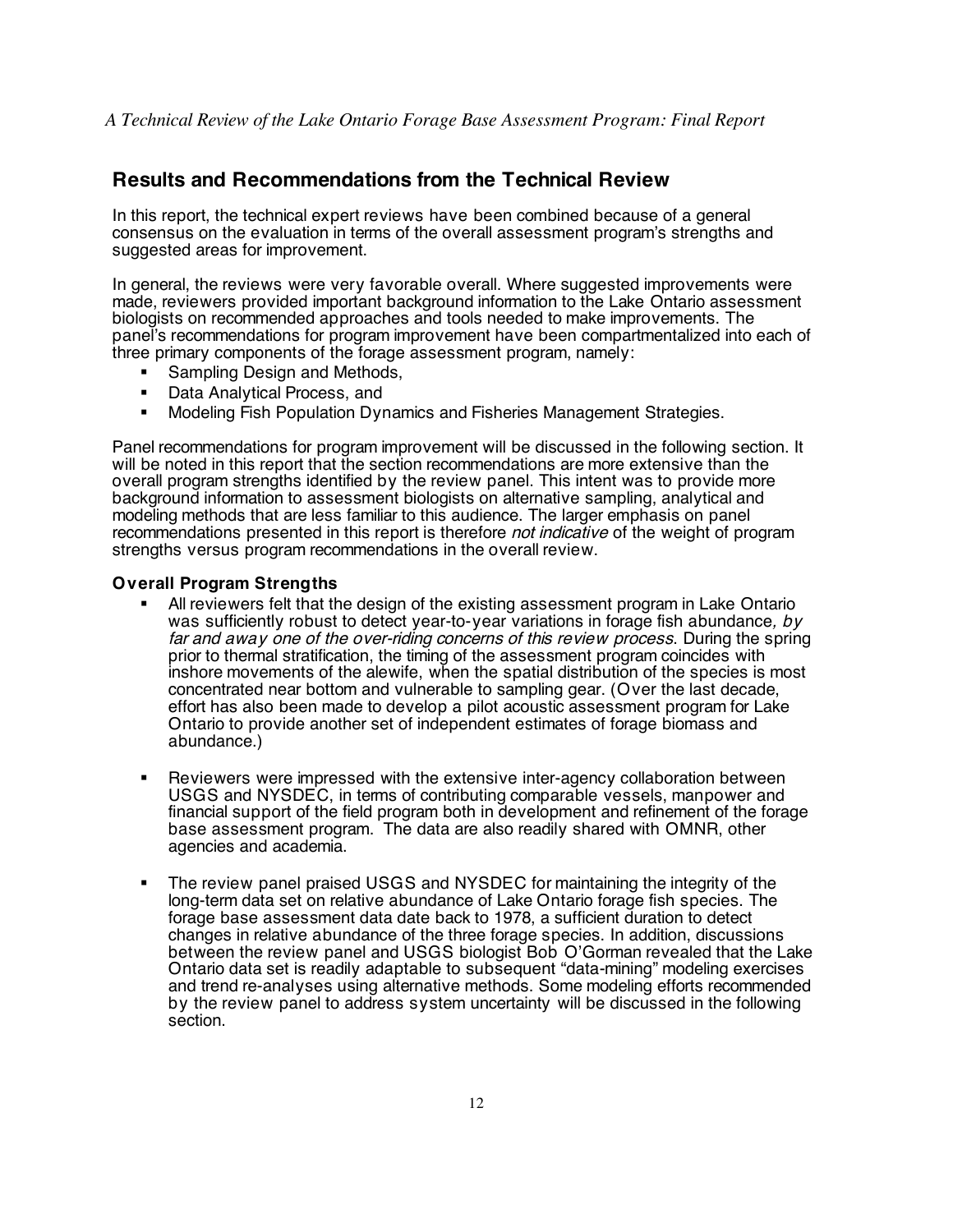- According to review panel comments, the sampling intensity (effort) was a particular strong suit of the Lake Ontario program. Of USGS and State/Provincial assessment trawling field operations in the Great Lakes, the sampling effort expended on the Lake Ontario assessment program is proportionally the highest. Institutional memory of the assessment program and the sampling frame remain intact — important factors in maintaining sampling consistency. The review panel felt that considerable attention had been paid to detail on choice of sampling stations and to gear design by cooperating agencies.
- The reviewers positively commented on the adaptability of the sampling program and the responsiveness of participating agencies in adjusting sampling to maintain the integrity of the long-term data set. The assessment program was able to compensate in part for ecosystem changes in Lake Ontario by adjusting to fish distributional shifts reflected in a revised sampling frame and custom gear modification. Where gear or vessel changes have occurred out of necessity, for example, when dreissenids invaded the lake and created tearing hazards to trawl netting, sampling gear was custom designed by participating agencies to compensate for changes in fishing effort. In addition, numerous field trials were conducted to estimate correction factors between nets and vessels to help standardize trawl data since 1978. This archived data set can readily lend itself to data mining exercises for re-analyses.
- The panel commented on the strong academic partnerships with the assessment scientists on collaborative research projects. This collaboration has produced a noteworthy body of peer-reviewed research that has been published both separately by agency scientists and by scientists in conjunction with academic researchers (See Appendix 3). The data have also been compiled into several whole ecosystem level publications and have been utilized in the development of two predator-prey demand modeling efforts, albeit simplistic, to make predictions of the salmonine fisheries' sustainability.
- Over the years, the cooperating agencies have worked actively and very effectively with sportfishing stakeholders at annual educational forums. This improved dialogue with resource users has provided them with a better understanding of fisheries dynamics and the problems inherent in collecting fisheries data in assessment programs. Stakeholders are now much more supportive of the assessment program, despite being critical of the fish assessment data in the context of making fisheries management decisions. Again it should be noted, this is not a situation endemic exclusively to Lake Ontario fisheries management.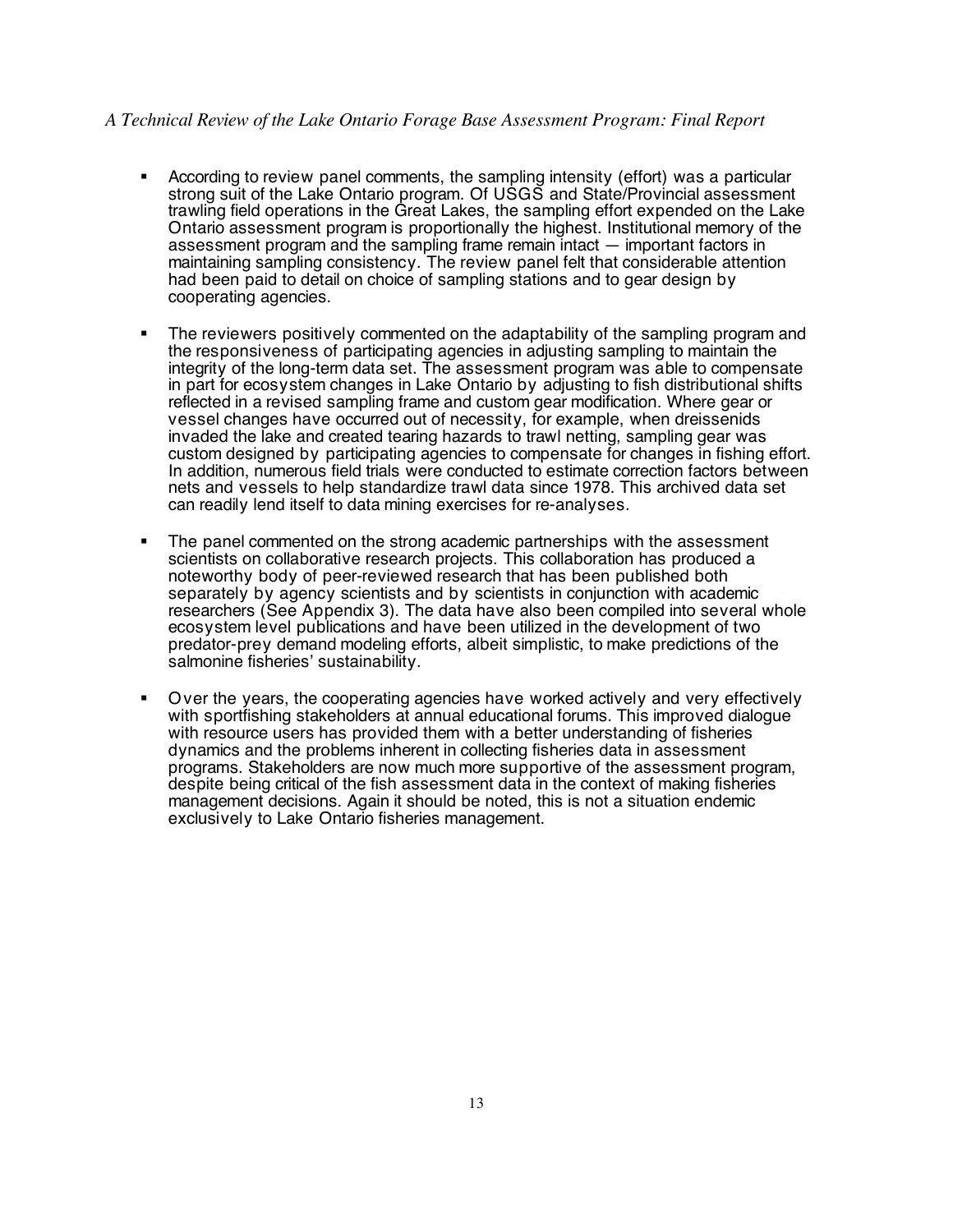# **Review Panel Recommendations**

Within the three content areas of the assessment program, the reviewers' recommendations focused on means of improving the precision of abundance/biomass estimates that could not only reduce variances around these point estimates, but could provide improved means of variance estimation and comparisons of variances calculated from disparate methodologies.

## **I. Sampling Design and Methods**

#### **1. Fixed versus random stratified sampling**

In assessment programs, the sampling area should encompass the available sampling locations for the species of interest the same time each year. Within the sampling frame, sampling locations can be chosen randomly or are fixed over time within the survey area. In each case, however, a standardized sampling procedure in terms of fishing gear deployment (time or distance) is used at each sampling station to minimize sampling noise. The type of design chosen (fixed vs. random) influences the mean catch and total abundance calculations. The ongoing debates among assessment scientists on such issues as fixed (model based) versus random (design based) sampling have been widely reported in the literature (Grosslein et al. 1982, NRC 1988, NRC 2000, NOAA 2001).

In random sampling designs, properties of the estimates (precision and bias) are evaluated as functions of the sampling design and are therefore design based. Although completely random designs can offer lower transit distance between sampling locations, this approach can also result in reduced geographic coverage of the assessment area, since large areas may not be adequately covered and random stations can be close together (NRC 1988, NRC 2000, NOAA 2001). Random sampling is also unsuitable for Lake Ontario trawling due to heavy dreissenid beds and rough-bottom areas that would seriously damage trawl nets, creating excessive down time for vessels and crew.

Fixed sampling designs are considered model-based because they require a model for determining the properties of the mean and for estimating the variance around the mean. The use of fixed stations is most appropriate where a spatial model of fish distribution is an objective of the survey and spatial patterns are modeled as a function of distances between fixed points distributed over a broad range. This method, however, requires sophisticated statistics (NRC 1998, NRC 2000, NOAA 2001). Fixed station designs operate under the assumption that changes in relative abundance at persistently selected sampling sites reflect changes in absolute abundance of the entire population. Sampling stations are selected to ensure an adequate coverage of the system, however, fixed station designs are considered most appropriate for developing a spatial model of fish distribution. Although abundance trends can be biased, a fixed station design can provide useful interannual abundance if the same stations are selected (NRC 1998, NRC 2000, NOAA 2001).

There is consensus that the precision of the abundance estimates generated by either design is improved by sampling in discrete strata, with each stratum being defined by temperature, depth, latitude/longitude, species distributions or management zones. The majority of assessment programs incorporate a stratified random (design-based) approach where sampling stations are located randomly within each stratum. The only requirement of this design-based approach is that the sample be taken in accordance with the design at random. The mean catch from the strata is calculated and is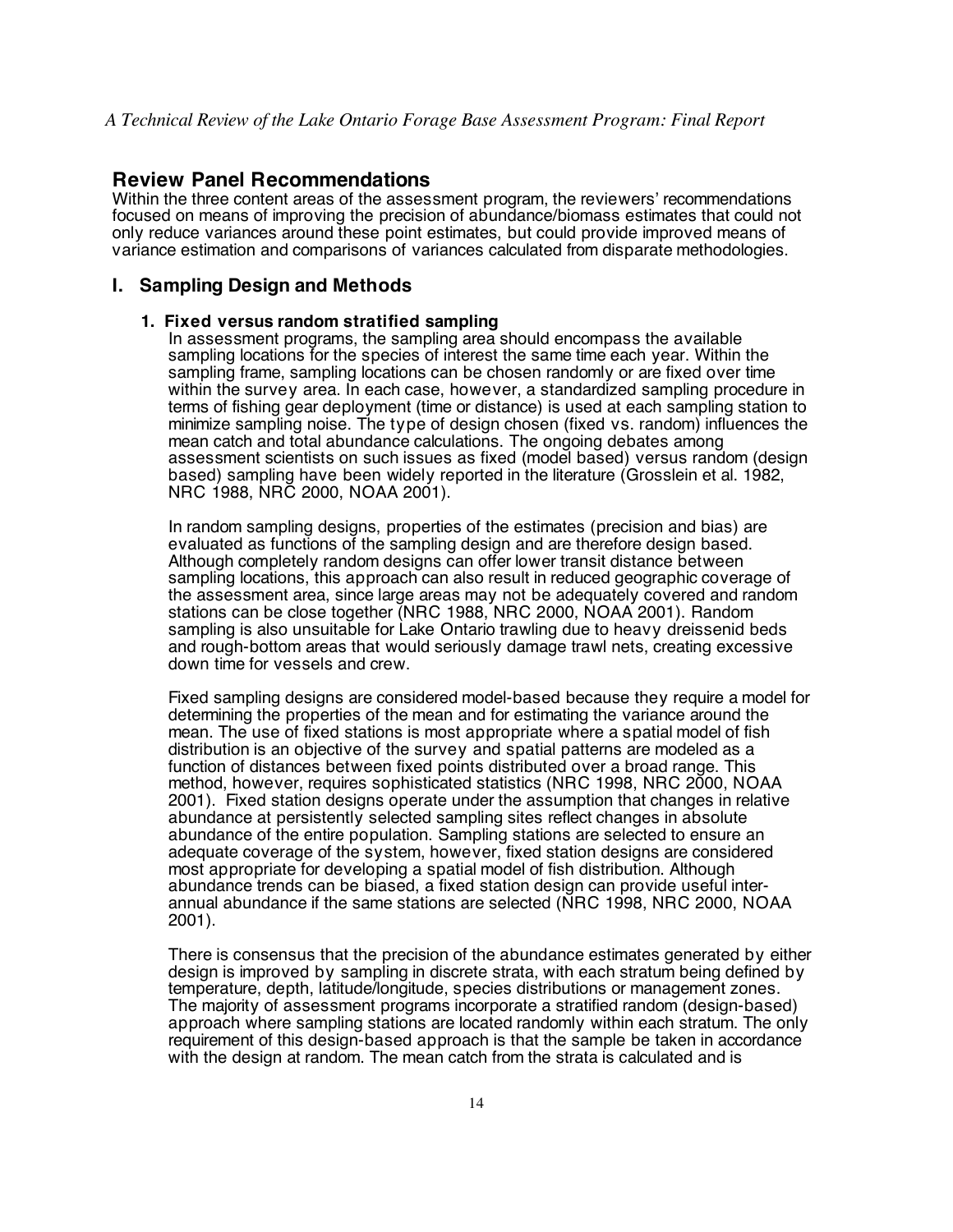weighted by the proportional area of each stratum to the overall survey area to calculate the total abundance in the survey area. In situations where spatial correlations between observations (individual trawl catches) are present, and the spatial structure of the assessment area can be modeled, the stratified fixed station design can provide more precise abundance estimates than those from a simple random design (NRC 1998, NRC 2000, NOAA 2001).

It is important during the review of a given assessment program to evaluate the assessment program's design efficiency and the degree of precision for one design relative to another (or to provide a measure of how much the survey design has contributed to increasing the precision of the survey estimates). There are different considerations in evaluating the precision of a stratified random design versus that of a stratified fixed design. Precision of the stratified random design is related to the strata overlap with the distribution patterns of the target species and whether the sampling intensities are increased in the more variable strata. Evaluation of a fixed station design's precision should be in the context of the adequacy of the number of sampling stations and their locations in estimating stock assessment model parameters.

The Lake Ontario forage assessment program consists of a fixed station or modelbased stratified design, which, according to the review panel, should be examined more closely. Some statistical difficulties exist in obtaining precise variance estimates relative to those generated by stratified random designs from classic statistical methods, because there are no equivalent variance estimators for both fixed and random stratified designs.

#### **Specific panel recommendations for evaluating fixed versus random sampling:**

- Accuracy of parameter estimates from a fixed station design, such as the Lake Ontario program, can be evaluated on the basis of the adequacy of sampling locations and their number. Using archived data from the Lake Ontario dataset, the panel recommended that USGS and NYSDEC evaluate the design efficiencies of a fixed versus stratified design through comparisons of abundance estimates and variances from fixed and hypothesized (using randomization techniques) random stratified designs to determine relative efficiency of one design to another.
- Statistically optimal methods such as kriging, a geostatistical technique, can help evaluate sampling adequacy as well as small-scale versus large-scale variations in fish abundance. Geostatistics is a branch of applied statistics used to detect and model spatial patterns, which can be used to compare variances between stratified random and stratified fixed sampling designs (as well as to evaluate catchabilities between different sampling gears/vessels on a time series). Using a non-parametric bootstrap technique, geostatistics has also been used to compare the precision of fish abundance estimates from fixed versus random sampling designs (Harbitz et al. 2003). The use of randomization tests such as bootstrapping in comparing variance estimates will be discussed later in this report.
- USGS and NYSDEC should expand efforts in collecting information to identify ancillary environmental and habitat variables that are correlated with fish catches and consider the adoption of a hybrid fixed adaptive design that accounts for ancillary variables related to fish abundance. See #2 sampling frame area recommendations on page 16 for details.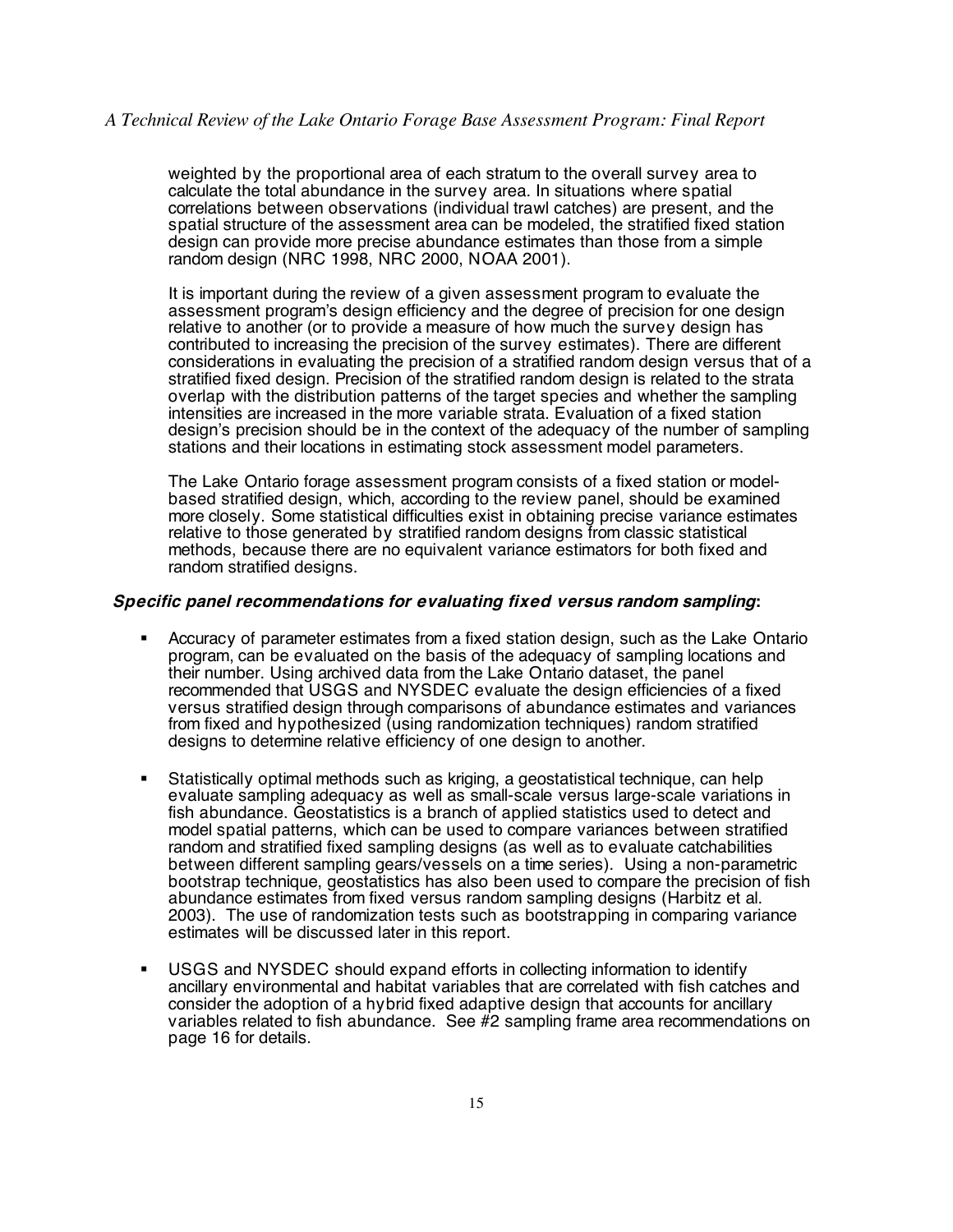#### **2. Sampling frame area and geographic coverage**

A key consideration in the design of a trawl survey is the geographic coverage of the sampling program. Ideally, the sampling frame should encompass the complete range of the fish stock because fish stocks are highly mobile. In addition, the relationship between fish catches and other variables needs to be evaluated for modeling purposes (NRC 1998, NRC 2000, NOAA 2001). Because the sampling program covered only about one-eighth of the lake, reviewers questioned the assumption used in the Lake Ontario assessment program of equivalent proportions of fish inside and outside of transect — in other words are areas trawled truly representative of fish distribution patterns? If not, then, areas not trawled could be preferred habitats due to bottom type and trawl data could underestimate relative abundance.

#### **Specific panel recommendations for evaluating the sampling frame area**:

- The panel encouraged USGS and DEC to expand assessment efforts to better understand the relationship between fish distribution and ancillary variables, such as bottom type, depth etc. Hydroacoustic assessments should be improved and run coincident with trawling and in non-trawled areas to test the representativeness of the trawling stations of true population distribution. Existing bathymetric maps of Lake Ontario can be useful in quantifying different bottom types and their suitability for trawling.
- The panel recommended conducting bilateral trawls cooperatively with Canadians on the Canadian side of Lake Ontario or establishing agreements for New York boats to sample on the other side. Unfortunately, no comparable Canadian vessels are available and there are time and manpower limitations within USGS and NYSDEC that would restrict such an expansive effort.
- The panel suggested using an acoustic fish data viewer to describe spatial interrelationships of fish shoals and plankton patches or fish in relation to habitat/bottom types combined with new image processing tools for distinguishing between fish shoals and plankton patches, and predator and prey relationships/aggregations.
- "Point and click method" imaging software for comparison of acoustic transects and other environmental and biological parameters using additive models (GAM) are now available. Effects of fish biomass indices or hydrologic parameters on confidence intervals can be determined by resampling as discussed in the next section.
- Another recommendation was related to the changing and largely unpredictable spatial distribution of alewife due to ecosystem changes observed by USGS and NYSDEC. The panel suggested that adaptive sampling approaches could be considered to address changing fish distributional patterns. Adaptive sampling can potentially improve sampling efficiency when parameters that influence fish abundance are incorporated into the sampling design through an adjustment of the assessment program to changing fish abundance patterns encountered during current sampling operations as opposed to historic locations. These designs may decrease site-to-site travel time if sampling effort is redirected into fewer locations (NRC 1998, NRC 2000, NOAA 2001). Adaptive sampling programs can be especially useful when fish habitat preferences and amount of preferred habitat are not well known, as in Lake Ontario.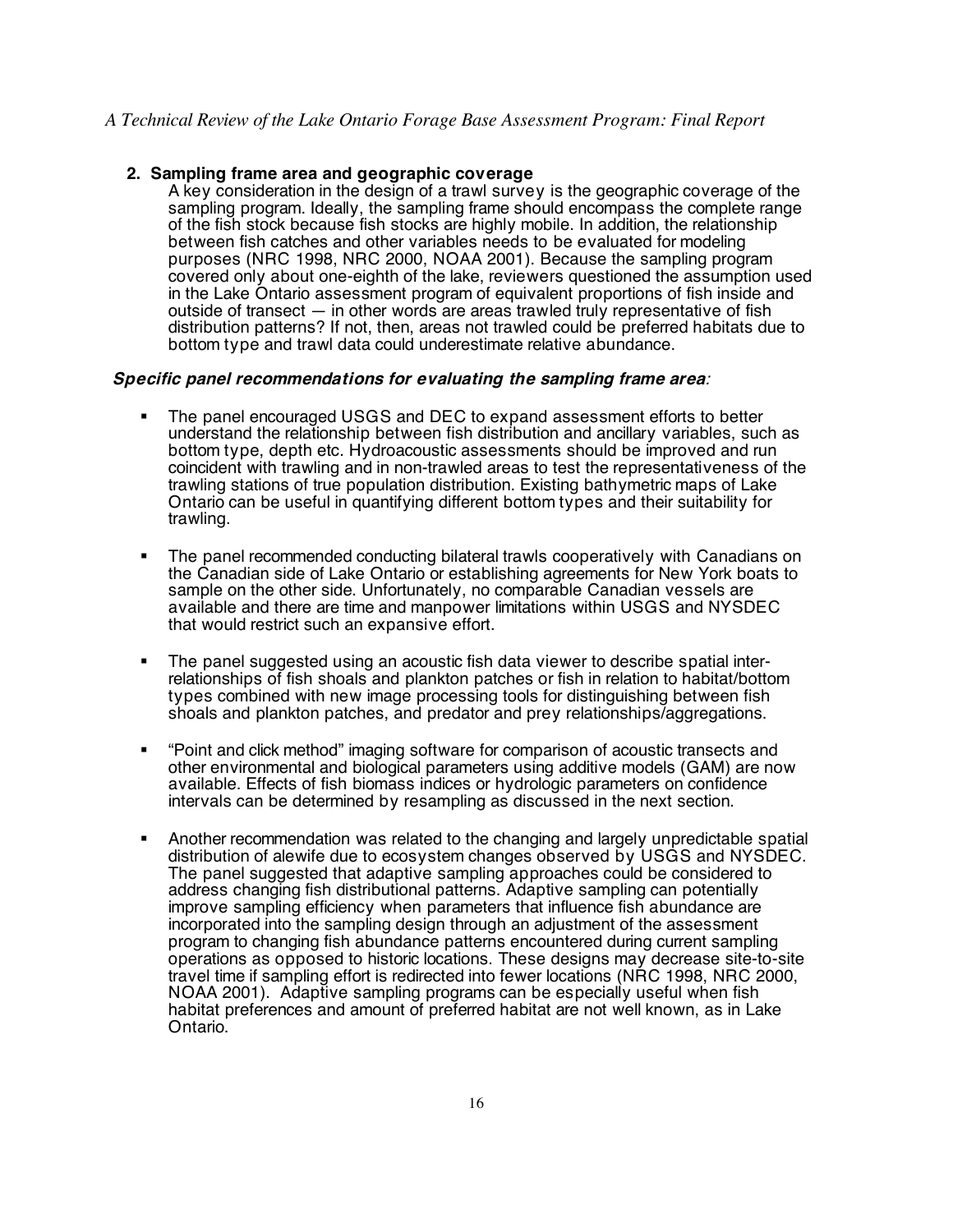- Known relationships between alewife catch/distribution and temperature/depth, etc. (refer to first specific recommendation for evaluating fixed versus random sampling on page 15) could be used to predict catches for un-trawled areas using ancillary variables of catch or by an empirical likelihood method. The panel, however, cautioned that although these approaches can optimize the collection of survey data, they are quite complex to implement and are error prone.
- Inevitably, if the same sampling intensity is utilized in all areas, sampling in areas within the sampling frame (strata) that contain higher fish densities will result in fish catches of higher variability, leading to a reduction in precision of abundance estimates. The panel considered the Lake Ontario sampling design as unbalanced not proportional to the area occupied by strata in the sampling frame because some depth strata are larger than others. Although such designs are commonplace in many fisheries assessment programs, the panel recommended that the Lake Ontario program consider adopting a balanced sampling design by adding more fixed stations in certain strata so that all strata are sampled in proportion to the area occupied in the sampling frame.

Alternatively, the panel suggested that USGS and NYSDEC could compensate for the existing unbalanced design by using predictive models that incorporate information of fish catches in relation to covariates such as temperatures or bottom types obtained from remote temperature probes on bottom trawls and expanded hydroacoustic assessment of fish abundance over different bottom types.

- Because different strata have different variances and different numbers of observations resulting in fractional degrees of freedom, the panel suggested the use of Satterthwaite's approximation, bootstrap method, or empirical likelihood method (used for very rare species). Satterthwaite's approximation is an interpolative function that is useful in accommodating fractional degrees of freedom in statistical analysis.
- While attempts should be made to maximize spatial coverage of the fish survey, at the same time, effort should be sought to make sampling efficient and minimize expenses of prolonged ship time (NRC 1998, NRC 2000, NOAA 2001). Such methods need to be evaluated extensively before and after adoption. USGS and NYSDEC employ a "stopping rule" that eliminates further sampling inshore (and offshore) stations when trawl catches decline to 50 individuals per haul and less. Although such stopping rules are commonly used in marine surveys (NRC 1998), reviewers suggested that the present Lake Ontario sampling frame does not address or factor in for portions of the stock inshore of the transect. Reviewers commented that fish abundance and biomass would be underestimated if fish catches were low and uniform in stations normally dropped under the stopping rule, and large numbers of fish could potentially remain uncounted if the inshore areas contain larger numbers of fish. The catch data would concomitantly provide overestimates of abundance and biomass, if stations that would have yielded zero catches are dropped from the stratum because of the rule. The panel recommended that either additional trawling assessment be conducted, or an integrated trawl/acoustic assessment be employed to evaluate the stopping rule.

#### **3. Acoustic trawl assessment integration**

Variability in trawl estimates may not reflect abundance changes but may be a function of statistical noise particularly with pelagic species such as the alewife. The panel suggested that Lake Ontario trawl data may be biased if fish abundance is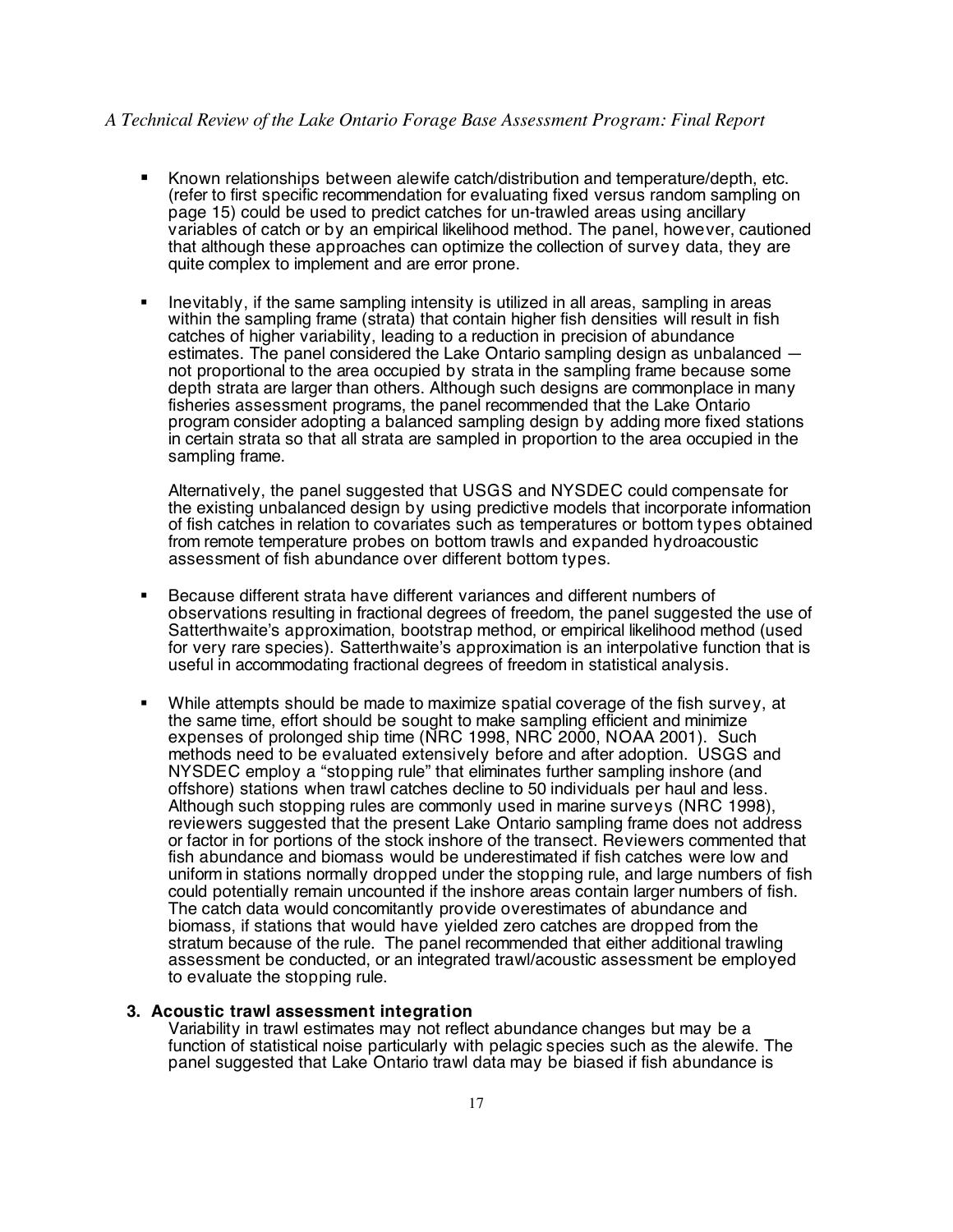correlated with bottom types, particularly if fish abundance is correlated with untrawlable bottom type. Data from USGS and NYSDEC suggest changes in trawl availability of Lake Ontario alewife that may be attributed to negative phototropic behavior.

#### **Specific panel recommendations for integration of trawl andacoustic assessment data:**

- As the panel pointed out, both acoustic and trawl assessment have inherent biases and cannot efficiently sample the entire water column. Both methods are considered either as independent estimates of the same population, tending to reflect similar population trends, or as measurements of different fractions of the same stock because of variable sampling efficiencies. Abundance estimates from the two techniques may vary considerably because they measure different fractions of the same stock, and reflect discrepancies from year to year due to variable growth rates, age composition, ontogenetic changes in distributional patterns, population densities and gear vulnerabilities. It is generally recommended that best estimates of stock abundance be obtained as a synthesis of trawl and acoustic survey results because both trawl and acoustic survey data are generally expected to exhibit high correlation and can also provide complementary information. Bottom trawls alone can be ineffective if pelagic fish are distributed far above the trawl headline and are less vulnerable to the gear, or if high population densities of target fish reduce trawl efficiency through gear saturation and successive fish losses. Ship noise can also force pelagic fish closer to the bottom in shallow waters (<200m), making them more vulnerable to bottom trawls (overestimation) and less so (underestimation) to acoustic sampling (Godo et al. 1993, Aglen 1996).
- The panel indicated that multiple indices of abundance, such as calibrated echosounding systems with acoustic signal integration, are not substrate limited and can be applied over a broad geographic area. The panel also recommended that measures be taken to better understand predator/prey distributions in Lake Ontario through acoustics and underwater videography.

## **II. Data Analytical Process**

#### **1. Precision of abundance estimates and reducing variances**

The alewife is a pelagic species for which survey catch data are more variable than for demersal species as indicated by the large confidence intervals and by the use of smoothed geometric means in the Lake Ontario data set. Highly variable catches can be problematic for evaluating population trends without a model that relates trawl catches to population characteristics (demographics, predation rates, natural mortality, etc.) and to other covariates, such as depth, temperature and biological/chemical and physical parameters. Extreme catches result in outliers that considerably influence a statistical model's variance, often violating assumptions of least square models. (NRC 1998, NRC 2000, NOAA 2001). The panel commended USGS and NYSDEC for their efforts in collecting ancillary information during trawling operations.

## **Specific panel recommendations to address for addressing variability in trawl catches:**

 Covariates of trawl catches, such as adult stock size, water temperature, and winter duration, may be autocorrelated, making standard techniques such as ANOVA or regression approaches unsuitable for analysis, because these techniques must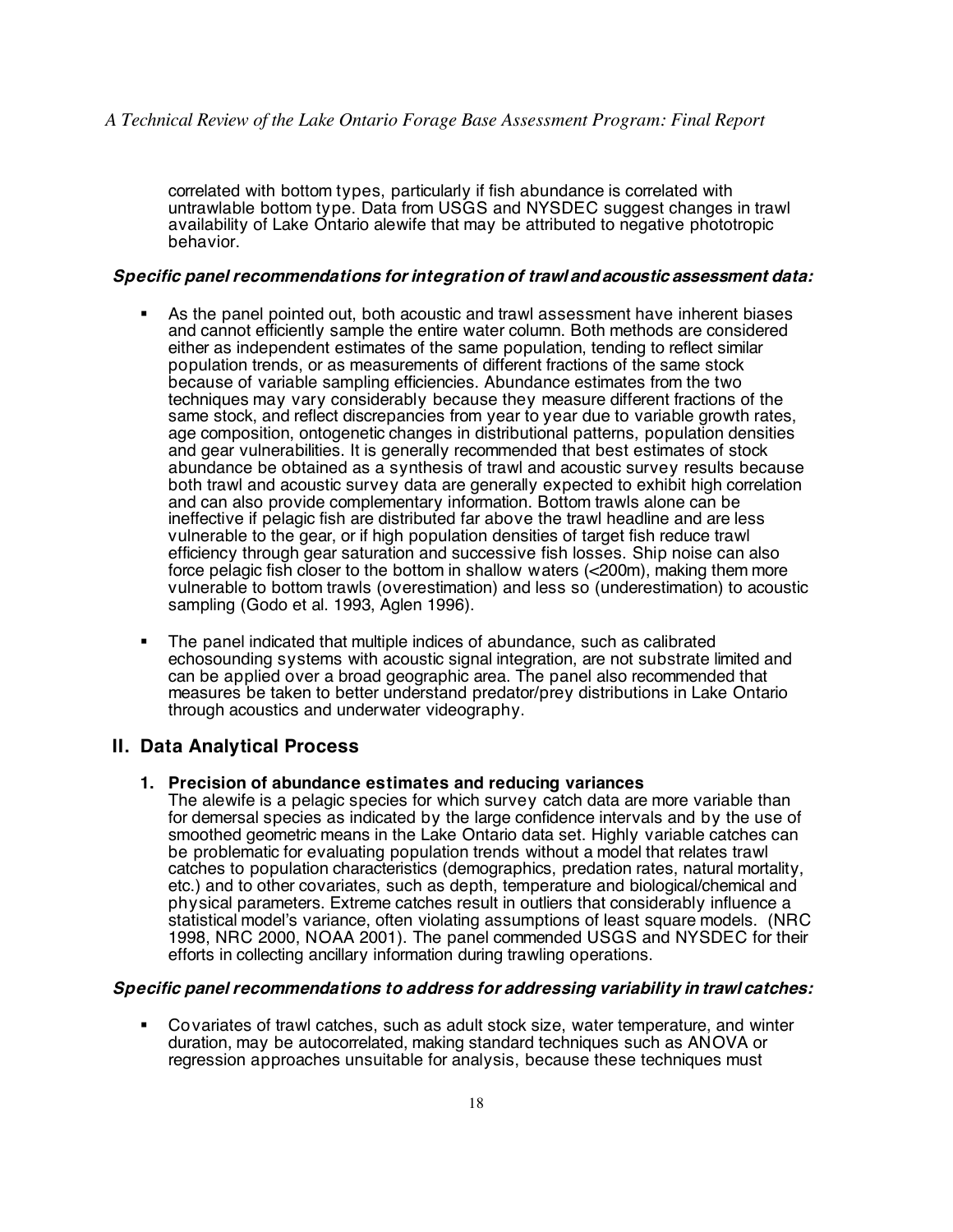- operate under the assumption of independence among tows and ancillary variables. According to the review panel, a solution is to use a linear model with correlated errors (e.g. Fabrizio et al. 2000). Residual examination could help evaluate covariance structure of the data. A time series regression analysis can be conducted on residuals by utilizing results of process error model in place of dependent variable to correct the dependent variable.
- Multiplicative models can be used to evaluate the relative importance of annual covariate effects in trawl survey data. In addition, the panel suggested the use of a non-linear approach, called generalized additive models (GAM), to offer a more flexible way of relating covariates to abundance.
- The panel suggested the use of Kalman filters to conduct time series analyses of the survey catch data. This technique uses a linear (log-normal) model that differentiates between process errors around the population model and observation error associated with survey estimates. Errors are generally assumed to follow a normal distribution. This method has been found to be useful in predicting catch-per-unit-effort (CPUE) and trawl catch data. A more robust but non-linear approach called the generalized Kalman filter has been developed, and may offer more flexibility in modeling relationships.
- The review panel recommended that USGS and NYSDEC assessment biologists consider the use of bootstrapping and Monte Carlo simulations as approaches to provide less biased abundance estimated from trawl data. Derivation of bootstrap confidence intervals does not require distributional assumptions and is applicable to standard normal theory. These approaches are used to help estimate the sampling distributions of the parameter of interest, which are then used to assess the degree of uncertainties associated with different parameter estimates through repetitive resampling from a data set (Smith 1997). Smith (1997) compared three methods for estimating bootstrap confidence intervals for stratified random designs. Monte Carlo randomization tests are used to assess confidence intervals and significance of covariates. Data mining and reanalyses from long-term data sets can provide valuable information especially in highly variable data sets obtained from trawling.
- Fish catch data from trawling operations seldom exhibit a normal distribution and are usually highly positively skewed. Model-based abundance estimates can be improved either through data transformation or by fitting data to alternative statistical distributions (Stefansson 1996, Power et al. 1999). Robust regression methods such as least median of square can better detect outlying values and reduce the impact of outliers by downweighting outlying values. A robust linear method includes functional relationship regression that assumes the true independent variables are unknown constants with measurement error and natural variability instead of being normally distributed (Kimura 2000). In addition, the use of weighted means, windsorizing extreme values, smoothing techniques and geostatistics are valuable tools in accounting for skewed catch data and reducing estimator variance.
- Bayesian methods are useful in fitting abundance data and catch at age data to population models (Ellison 1996, NRC 1998, McAllister et al. 1998, Chen et al. 2000, NRC 2000, NOAA 2001). Bayesian models are useful in determining probabilities of alternative values or hypotheses from other models by either incorporating known information on fish stock of interest or with inferences from expert opinion. Bayesian analysis assigns prior distributions to parameters in a model and uses the likelihood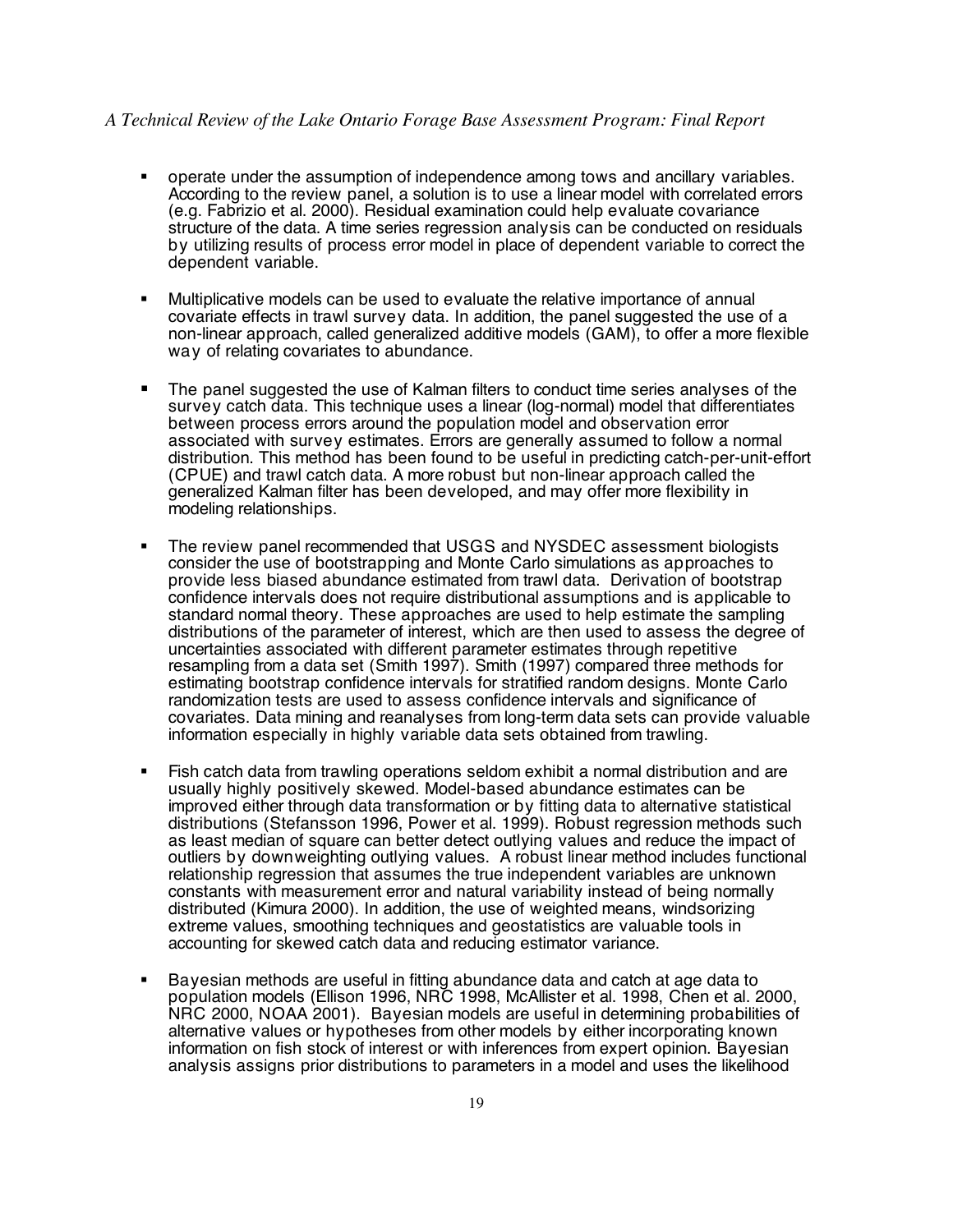function based on the data to update these priors as posterior probabilities. Bayesian models can be used with dynamic linear models that permit parameter values to change over time, in forecasting and provide forecast probabilities (Limon et al. 1998). (Meta analysis, which is becoming more widely used, provides information in an ideal form for Bayesian analysis). If a fisheries parameter has a distribution over a class of similar species that has been studied more completely, then a ready-made parameter distribution is available for a species of interest. Drawbacks of Bayesian methods are their mathematical complexity, overall unfamiliarity to many ecologists and a general reluctance of scientists to adopt methods outside the realm of traditionally used scientific tools. (Ellison 1996, NRC 1998, McAllister et al. 1998, Chen et al. 2000, Wade 2000, NRC 2000, NOAA 2001).

#### **2. Ecosystem induced fish distribution changes and target catchability**

This issue is closely related to #1, Precision of abundance estimates and reducing variances. In Lake Ontario, large changes in the lake have resulted in an altered light regime and related distributional changes of alewives which could affect their vulnerability to trawl capture and could bias abundance and variance estimates. Data from USGS Oswego suggest that alewife catches in deeper offshore locations have increased in recent years and that alewife are also located closer to bottom in shallow inshore sites, coincident with increased water clarity resulting from dreissenid filtering activity. The changing light regime in the lake could be increasing the vulnerability of alewives to bottom trawl capture due to distributional shifts towards the lake bottom, increasing catchability, thereby inflating abundance and biomass estimates.

#### **Specific panel recommendations to address for addressing variability in trawl catches:**

- The review panel recommended that studies be conducted to further evaluate the catchability of target species in the Lake Ontario assessment program. Pelagic species, such as herring, have low catchabilities compared to benthopelagic species (Grosslein et al. 1982). The relationship between CPUE and stock abundance is a function of abundance and effort and is often non-linear. Therefore, catchability comparisons between ships should be made based on changes in the light regime and related fish distributional shifts in the lake. Catchability coefficients for each species should be compared against spatial distribution of ships and fish and effort. Depth effects should be evaluated by categorizing trawl tows into depth classes using a regression model with depth as covariate.
- The panel suggested the use of a non-linear approach, called generalized additive models (GAM, also see section II, p. 19), to incorporate covariates of catch with abundance. Catchability for several seasons, gear types and geographic areas can be evaluated with different models.
- The panel recommended that bulk catchability  $(Q)$ , the ratio of swept area biomass and actual biomass, can be modeled using a Bayesian age-structured meta-analysis, with an assumed, underlying probability distribution for Q. The ratio will approach 1 if there is no trawl avoidance, herding occurs and the surveyed frame is representative of the population's habitat. If large areas of untrawlable areas exist and this habitat is preferred, then the ratio is further reduced (Millar et al. 2002). Swept area estimates of biomass obtained through standard methods can underestimate fish stock biomass due to spatial variations in trawl catches (Aglen 1996).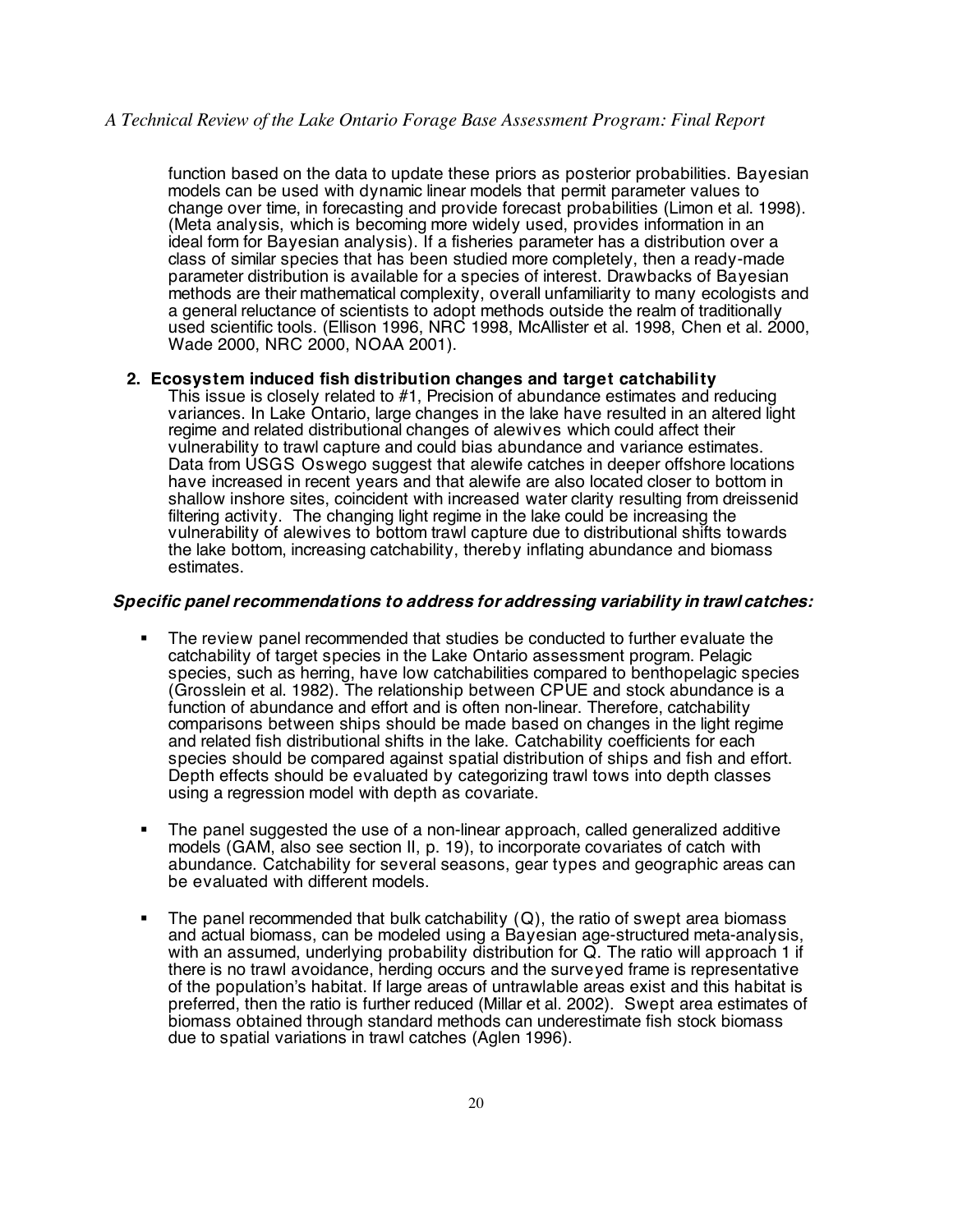- The panel suggested the use of global positioning/plotting systems (GPS) to improve estimates of fishing effort and fishing power, a measure of a boat's effectiveness in catching fish. Fishing power has been found to increase among vessels adopting GPS (Robins et al. 1998).
- Because of the complex spatial distribution of the different forage species, the panel suggested that geostatistical methods be used to compare catchabilities of each target species in that the methods can provide an index of precision CV (coefficient of variation) of total abundance estimates as the basis of fishing power comparisons.

# **III. Modeling Fish Population Dynamics and Fisheries Management Strategies**

Much of this forage base review has focused on Lake Ontario forage fish abundance data and the assessment protocol. Ideally, fish population parameters, life history information and other demographic information estimated from catch data should be integrated with predatorprey simulations and ecosystem production models to develop effective, long-term fisheries management models and to better ensure sustainable fisheries.

Population modeling aspects, however, impose the largest burden on fisheries managers in terms of networking with the research community. Previous modeling attempts for Lake Ontario have included the SIMPLE Model developed by Dr. Mike Jones during the early 1990s and the later RISK Model developed by a multi-disciplinary research team including academic researchers and biologists from USGS and NYSDEC. The review panel suggested that while contemporarily groundbreaking and reasonably intuitive, and capable of providing some useful information, these models were simplistic, as they inadequately incorporated components of limnology, stochasticity, seasonality and spatial scale. Also, these models had little empirical support as they exhibited some poor fits to the field data.

Accurately modeling fish population dynamics poses tremendous challenges for fisheries managers because of issues related to ecosystem complexity, conflicting management actions, and inherent uncertainties associated with biological processes, socioeconomics, and institutions (Lane et al. 1998, Cochrane 1999). Failure of many fisheries management systems is directly attributable to an inability to adequately account for uncertainty (Lane et al. 1998). The next generation of fisheries management strategies aspires to incorporate a suite of risk-sensitive options developed with associated uncertainties that are subsequently evaluated with decision analysis (NRC 1998, NRC 2000, NOAA 2001). Ultimately, the desired goal is to incorporate stakeholders' input based on their risk perceptions using human dimensions models. In particular, Bayesian modeling with decision analysis, discussed previously, is becoming more widespread among fisheries managers because of its straightforward approach to describe outcomes of alternative management actions in a probabilistic framework. This approach is useful in deliberations between fisheries managers in that the relative risks of several management actions are presented in an understandable format.

#### **More attention is needed to improve modeling efforts for Lake Ontario fisheries management as per review panel recommendations:**

 **Biophysical models**: The review panel recommended that more effort be expended to better understand the relationship between salmonine population dynamics and declines in lake productivity for making long-term ecosystem predictions in Lake Ontario. Environmental variables have a great deal of influence on system production and fish population dynamics, particularly in the rapidly changing biological and physical characteristics of the Great Lakes.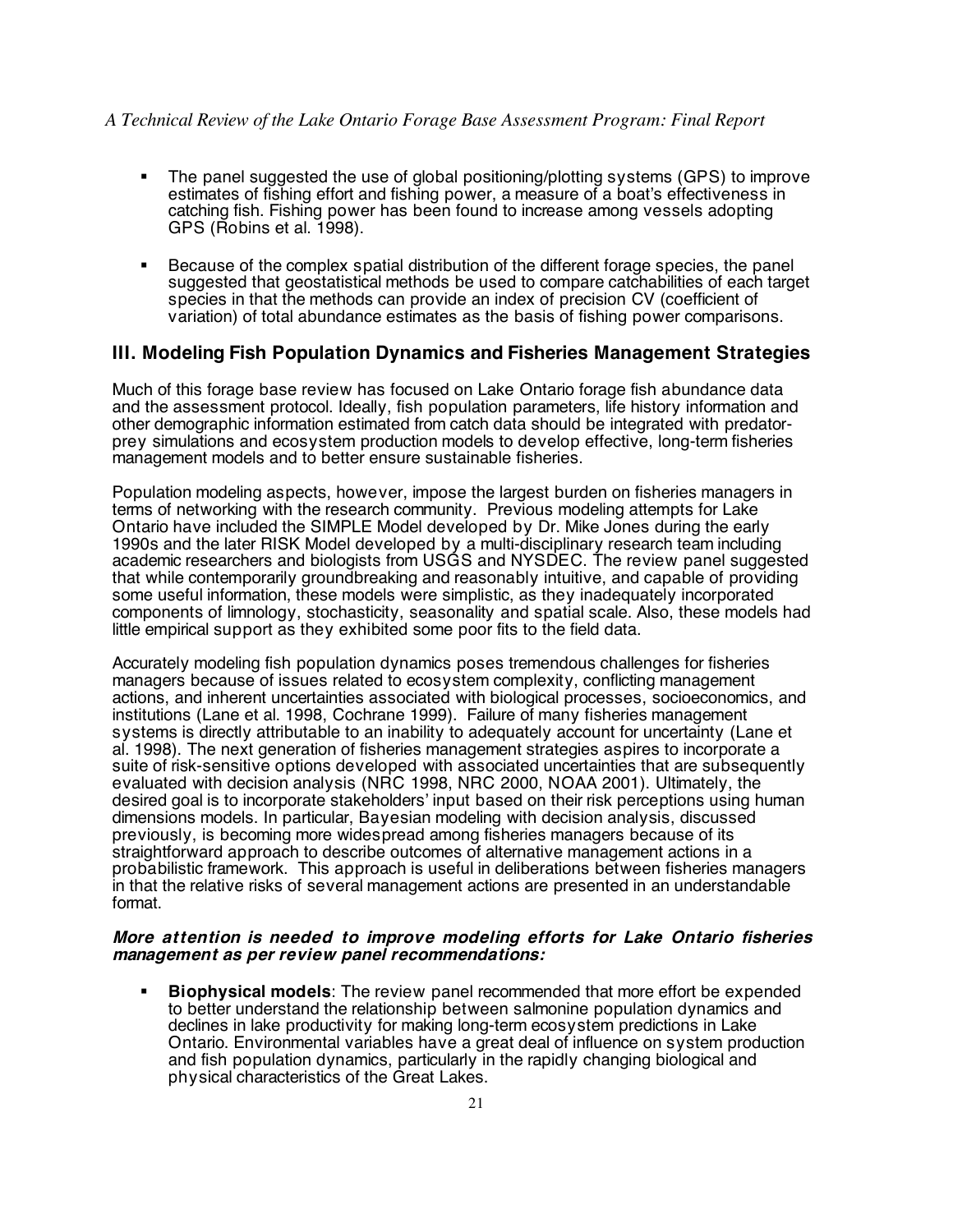Maintaining long-term data sets and developing improved scientific techniques to identify/quantify ecosystem changes and their fisheries is essential. These data can be incorporated into various modeling efforts to make improved projections on fish growth, survival, recruitment and reproductive potential. In the marine environment, the effects of such natural regime shifts on fisheries have been a major research focus in the North Pacific. To understand biophysical linkages to fish demographics and their uncertainties, Monte Carlo simulations have been used to identify effects of ecosystem changes on fish population parameters (Rahikainen et al. 2003). The use of mass-balance approaches using ECOSIM and ECOPATH to reconstruct food webs over time and space, respectively, were discussed as a potential tool for Lake Ontario fisheries managers. These models provide descriptions of the average state of the lake, in terms of structure and function, as a means for detecting ecosystem changes (Pauly et al. 2000). Currently, modelers are comparing simulation results from the Bay of Quinte and Oneida Lake. These models, however, are extremely complex and have a steep learning curve.

- **Bayesian decision analysis models:** Universally, scientists and managers need to develop improved predictive tools that can be utilized to develop proactive strategies to maintain sustainable fisheries. Stock assessments are conducted to provide information useful in the decision-making process, yet many complex fisheries models are difficult to fit because relationships are highly nonlinear and important model parameters are often unknown. Among fisheries managers and researchers, there is growing use of precautionary approaches to managing fish stocks that incorporate uncertainty estimates of fish stock abundance (Ellison 1996). As described earlier, Bayesian models assign unknown parameters a known probability distribution, which can be useful in determining probabilities of consequences from alternative management scenarios (treated as alternative hypotheses). The probabilities permit the evaluation of consequences of management alternatives through decision analysis in an understandable and useful format. Essentially, modelers can simulate the full range of environmental/physical uncertainty collected from observational data (field studies) for comparing results of varied management actions. This approach prompts close examination of historical data to assess what is known about the parameters and processes in the system of interest (Ellison 1996, McAllister et al. 1998, Wade 2000). The advent of more powerful personal computers has made these techniques more available for use in fisheries management (Ellison 1996, McAllister et al. 1998).
- **Integrated fisheries models:** Current biologically-based models, including ecosystem-based models, used to develop management strategies can fail because they do not incorporate institutional and socioeconomic uncertainty. They cannot directly incorporate stakeholder demand into the management policy and they cannot adequately account for competing objectives. Integrated fisheries models are complex modeling approaches that incorporate ecological, socioeconomic, legal and institutional aspects of fisheries in dynamic outlines of strategies within which goals and expectations of managers and stakeholders converge. The integrated models include interactive components of ecosystem complexity/dynamics, management objectives, stakeholder values/behavior and institutional framework, each with feedbacks. They are designed to address complex problems and allow managers to select from an array of management options. STELLA simulation models are often used as the model format. The review panel suggested that more research is needed to quantify sport fishing socioeconomic indicators in Lake Ontario.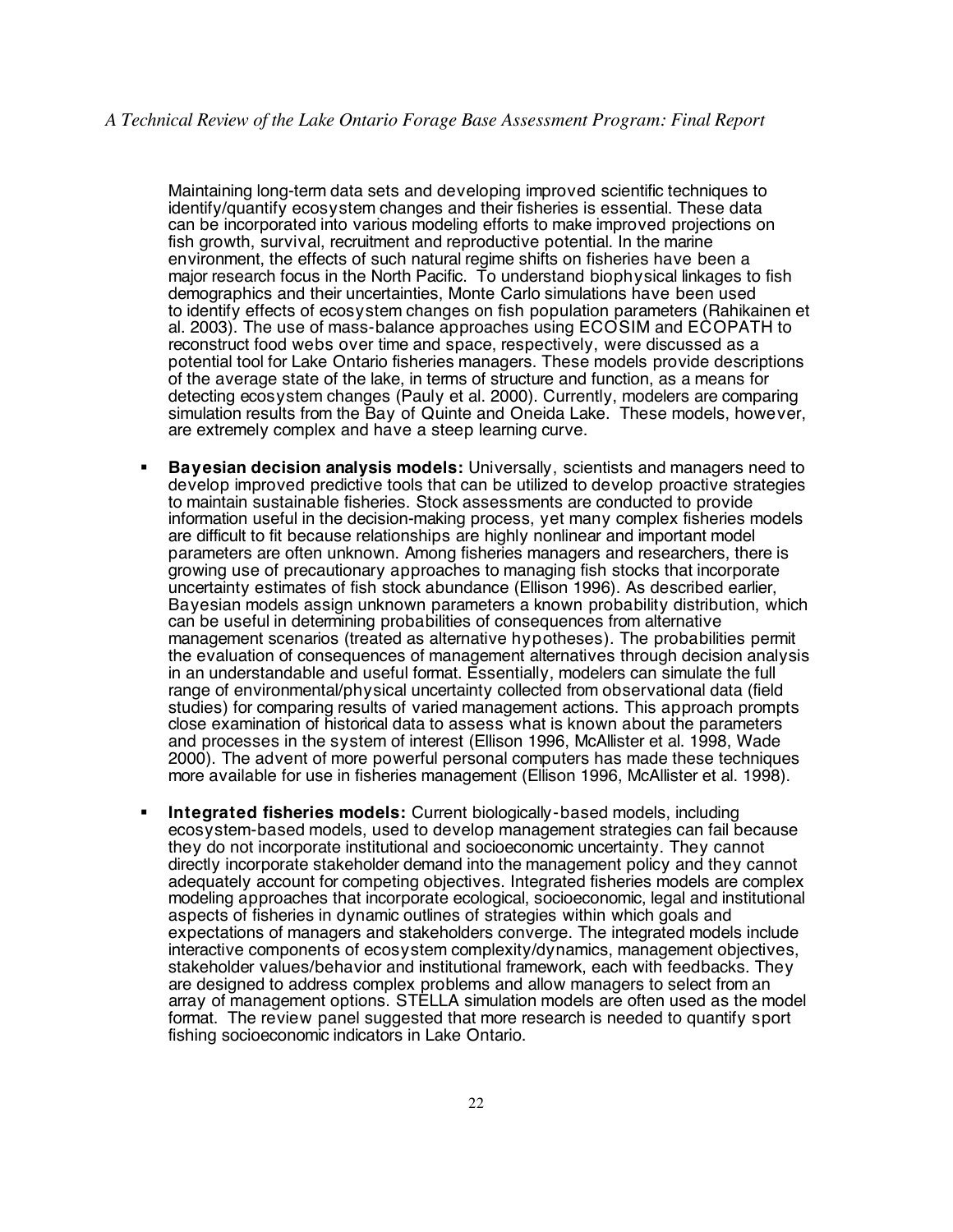- **Other decision analysis simulations:** Because fisheries management faces a complex decision-making environment, interest is growing for developing modeling efforts that incorporate a number of management objectives. The FINMAN (Fisheries Institution Management-training simulation model) model developed by Dr. Jerald S. Ault, Rosenstiel School of Marine and Atmospheric Sciences (RSMAS), can be used in situations in which competing management objectives exist and can be used to select an effective and risk-aversion management strategy to attain maximal and sustainable benefits over time. FINMAN is a microcomputer-based, discrete-time, multi-objective decision model that simulates decision-making responses based on different level of agency constraints (general, assessment and research budgetary constraints) as well as for the current management environment of the designated regulating authority. The simulations yield a suite of management rules, authority levels and alternative fisheries that can be used to evaluate the efficacy of different strategies and to identify sensitive areas of the system. Risk levels are evaluated as low, medium or high risk. The model contains six pre-programmed fish stock life history models (representing six marine fish families) that can incorporate the specific socioeconomic and biological endemic to a particular fishery. The FINMAN model is also an excellent teaching tool.
- **Human dimensions (uncertainty, risk assessment, risk communication and management):** Rapid and whole ecosystem changes are making fisheries sustainability predictions extremely difficult, suggesting that uncertainty in future modeling exercises and in the decision making process should be considered. Some reviewers suggested that efforts could be expanded to attempt to model the ecosystem and understand how changes are influencing fish production and population dynamics of predator and prey species as integrated with current socioeconomic data. Human dimensions techniques could be integrated with decision analysis models for communicating competing management strategies and their effects to the public because stakeholders should be involved with deliberations about fisheries management options. A suite of possible management options could be developed by fisheries managers or by contractual agreements with appropriate modeling experts to include a range of possible management scenarios, each presented with a simulated probabilistic sphere of expected outcomes to stakeholders.
- **Fuzzy logic models:** Fuzzy logic models are based on algorithms that can overcome some biological uncertainties since they model real-world inputs to real-value outputs in a non-subjective manner These models have been found to be universal non-linear estimators for functional relationships such as stock-recruitment. Fuzzy logic approaches can be developed to model effects of environmental changes in stock recruitment. This technique has been used effectively in identifying changes in stock production from environmental changes (Chen 2001).
- **Neural networks:** These models offer utility in forecasting stock recruitment relationships and available biomass by evaluating the key variables that influence population dynamics in long-term data series. They can have higher predictive power than traditional fisheries assessment models. Neural networks are computer algorithms that can find patterns in complex (linear and non-linear) data by mimicking the information processing of the human brain using input data layers, hidden (unknown interactions) layers and output (forecasts) by a weighting function of mode inputs. The networks "learn" patterns of ecological data from previous experience through repeated learning runs. The knowledge is compiled by a variable weighting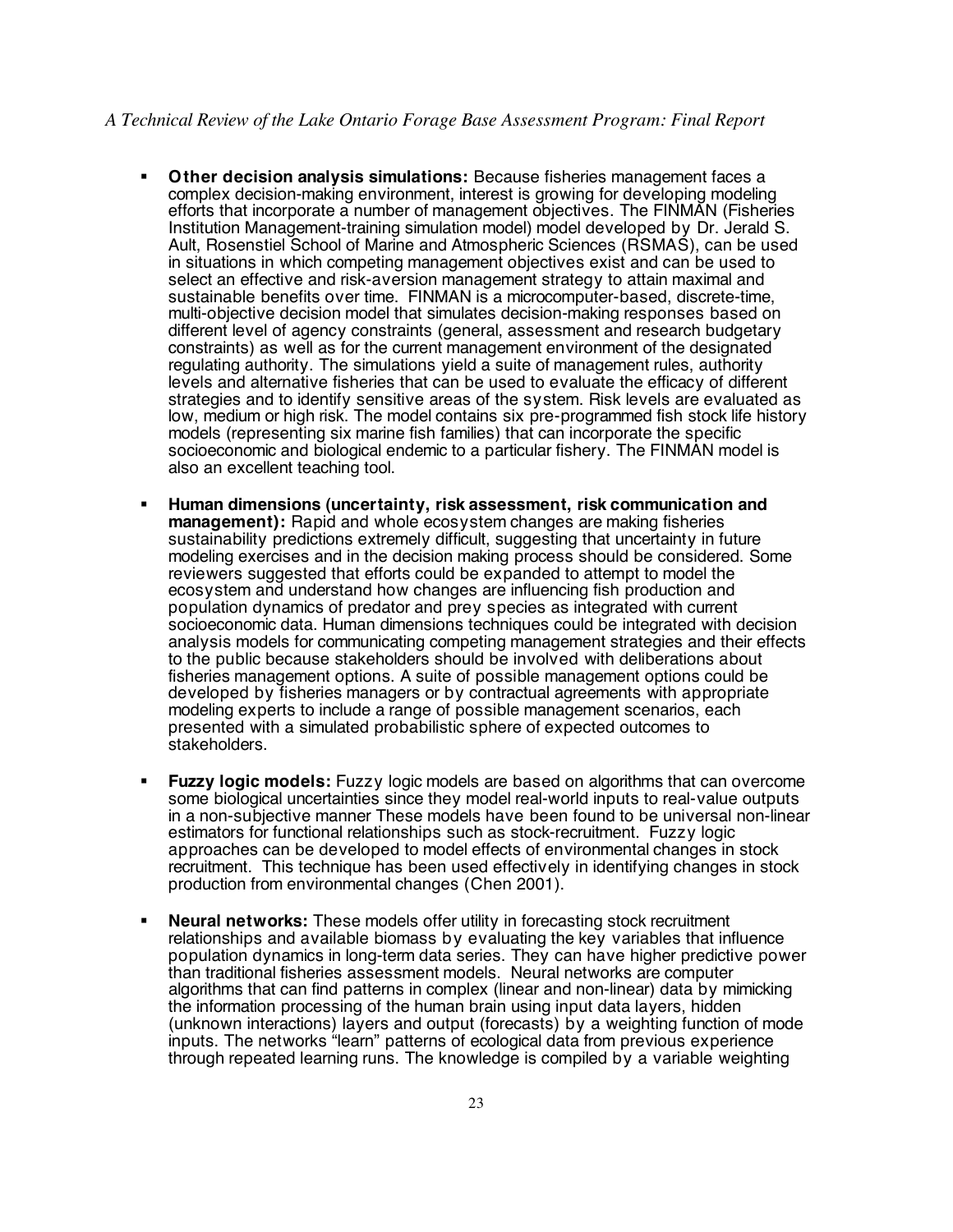process in the neural network that minimizes the differences between model predictions and observations. In a sense, neural networks are similar to multiple regression analysis, but generally perform better. Networks can also be developed for each year class separately. The neural networks can improve the accuracy of stockrecruitment forecasts especially for short-lived fish such as alewives that are especially impacted by abrupt ecosystem changes. The disadvantage of neural networks (typical for most modeling approaches) is that they provide little understanding of the underlying mechanisms driving population dynamics (Chen et al. 1999, Huse et al. 1999).

 **Meta-analysis:** Data across multiple studies are often used in reviews and synthesis studies by combining treatment effects (tests of statistical significance) from different studies that examine identical or similar treatments (treatment magnitude) using a common scale, due to overall lack of long-term data for any one population. Metaanalysis, similar to empirical Bayesian methods, can reduce some biological uncertainty. Both methods can be used in decision analysis under uncertainty and can lead to similar conclusions. However, by incorporating data from other studies (populations) a biased result can still result due to inherent biases within each dataset.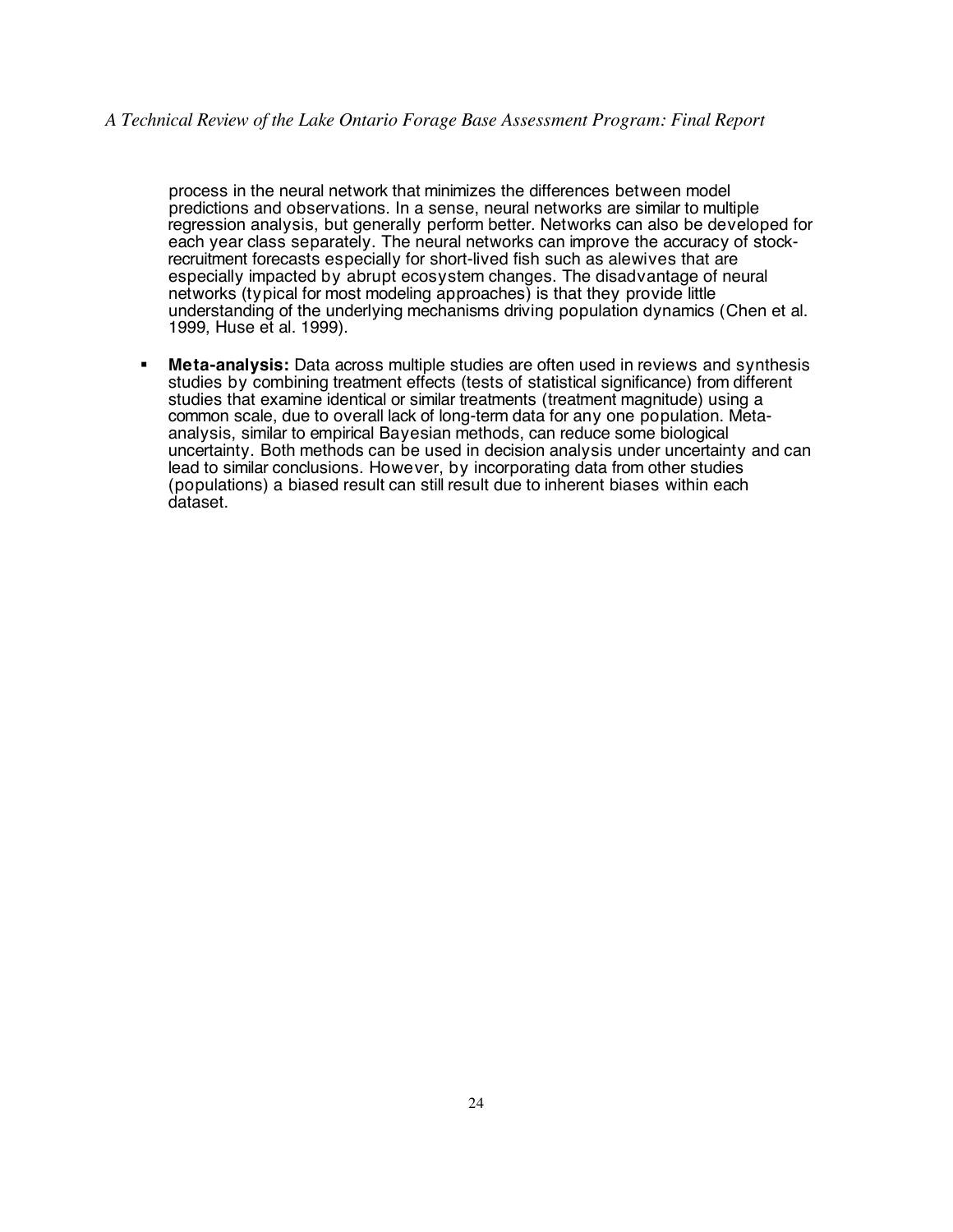# **Summary**

In response to a request from NYS Senator Maziarz and to stakeholder concerns, NY Sea Grant organized an external, objective review of the Lake Ontario Forage Fish Assessment Program with the cooperation of USGS and NYSDEC. Four prominent scientists with expertise in the field of fisheries assessment participated in the review (three as technical reviewers, one as workshop facilitator). The review process consisted of evaluating the assessment program in the context of review criteria developed by an advisory panel of Lake Ontario scientists and fisheries managers. The basis of the review was a series of documents developed by USGS and NYSDEC outlining the program's history, sampling design, analytic and modeling framework and data trends and provided to the review panel. USGS and NYSDEC were provided with an opportunity to develop responses to reviewers' critiques prior to a workshop forum at which reviews and responses were presented to NYSDEC field staff, academic researchers and select members of stakeholder sport fishing interest groups.

Review panel suggestions for refining the Lake Ontario assessment program did not reflect any unique deficits to the assessment protocol or to the management process. The program received an overall positive review in terms of the reliability of the population trends of the major forage species in Lake Ontario, despite some recommendations for improvement made by the external review panel. The panel lauded USGS and NYSDEC for the intensive effort paid to not only maintaining but also improving the Lake Ontario assessment program, given operational constraints and the need for adapting to a rapidly changing sampling environment. The review panel was very favorably impressed with the quality of the extensive body of published peer-review research based on the Lake Ontario assessment program's data and the close academic linkages with the assessment program. The panel also commended USGS and NYSDEC on their frequent interactions with stakeholders and their efforts to present updated assessment and management information to this audience.

Panel recommendations to USGS and NYSDEC were constructive and fair appraisals of the program. The panel recognized the impracticality of implementing all recommendations into the assessment program. The panel's commentary was well received by both agencies, and several of the review panel's recommendations were incorporated into the assessment program for 2003.

#### **A summary of the review panel recommendations is as follows:**

#### **Sampling Design and Methods**

- Evaluate fixed versus random sampling design using archived data.
- Utilize geostatistics to evaluate sampling adequacy and spatial variations in fish abundance.
- Collect data to identify ancillary environmental and habitat variables correlated with fish abundance.
- Expand the hydroacoustic assessment program to better understand fish distribution patterns on various bottom types and sampling effectiveness of trawls.
- Use an acoustic data viewer with image analysis tools to describe spatial patterns of fish abundance related to predator/prey overlap.
- Evaluate point-and-click imaging software combined with general additive models to be used to compare fish abundance/biomass estimates from acoustic transects.
- To compensate for broad scale ecosystem changes, develop an adaptive sampling approach that can adjust to changes in spatial fish distribution patterns.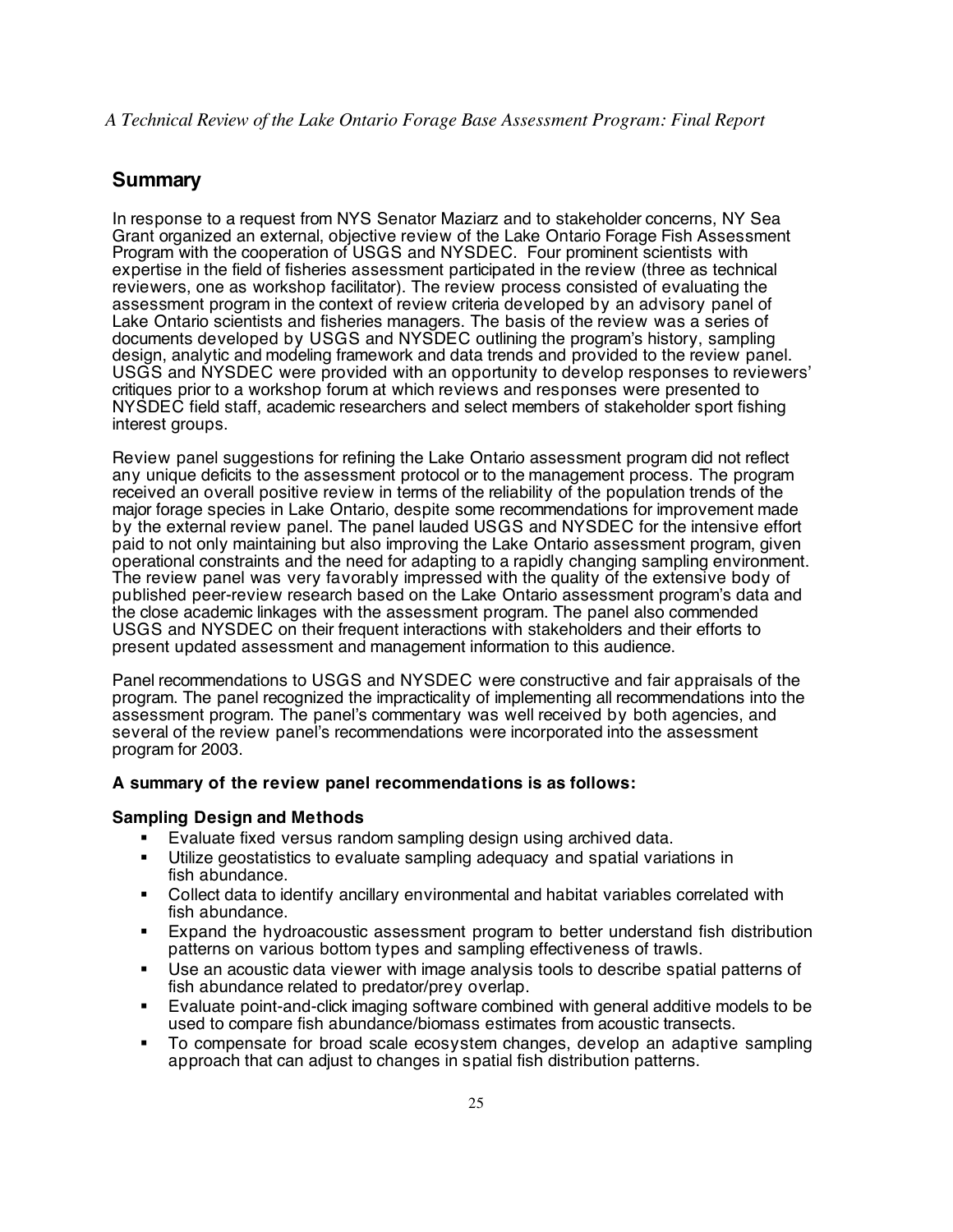- Investigate methods for predicting trawl catches in untrawled areas.
- Adopt a balanced sampling design by increasing the number of sampling stations or compensate for unbalanced design using predictive models that incorporate data on fish spatial distributions.
- **Investigate non-parametric methods for estimating confidence intervals (i.e. bootstrap).**
- Integrated trawling and acoustic assessment or expanded trawling effort can be used to evaluate the "stopping rule."
- Recognize limitations of both trawling and acoustic assessment when combining data from the two sources and regression models of catches from each source are best fit using multiplicative models to provide conversion factors.

#### **Data Analytical Framework**

- Because of autocorrelation of trawl catch covariates, ANOVA and regression may be unsuitable, necessitating the evaluation of linear models with correlated errors, multiplicative models to evaluate the covariate effects, or general additive models to incorporate catch covariates with abundance.
- Investigate Kalman filters for time series analysis of survey indices.
- Evaluate Bootstrapping and Monte-Carlo simulations to help minimize bias from trawl data and help assess the amount of variability in abundance/biomass estimates from trawl data.
- Catchability coefficients for each forage species should be determined for different seasons, gear types, and geographic areas and compared against spatial distribution of sampling effort to better understand depth effects using linear models.
- Bayesian methods are recommended to evaluate potential models for the data.
- Evaluate whether Bayesian meta-analysis is useful to model actual versus swept area estimates and provide information on possible trawl avoidance.
- Utilize geostatistical techniques to compare catchabilities of target species and to assess precision of total abundance estimates.
- Determine in estimates of fishing power/effort can be improved by using GPS.

## **Modeling Fish Population Dynamics and Evaluating Fisheries Management Strategies**

- Evaluate/improve use of biophysical models relating biophysical parameters to fish catches, incorporating a spatial component to better understand the relationship between changes in production to forage fish and predator population dynamics.
- Evaluate the use of Bayesian decision analysis models to simulate ecosystem uncertainty and to develop a suite of management actions with probability components.
- Evaluate integrated fisheries models to incorporate biological uncertainty with institutional and socioeconomic uncertainty.
- Examine other decision analysis models to incorporate/account for multiple competing management objectives.
- Evaluate or improve the use of human dimension tools incorporate uncertainty with decision analysis to present alternative management strategies to the public.
- Evaluate fuzzy logic models can be useful to account for uncertainty by classifying biophysical relationships in a non-subjective manner.
- Evaluate neural network models models that "learn" patterns of ecological data to improve forecasting abilities.
- Evaluate meta-analysis permit combining treatment effects across different data sets using a common scale to reduce biological uncertainty.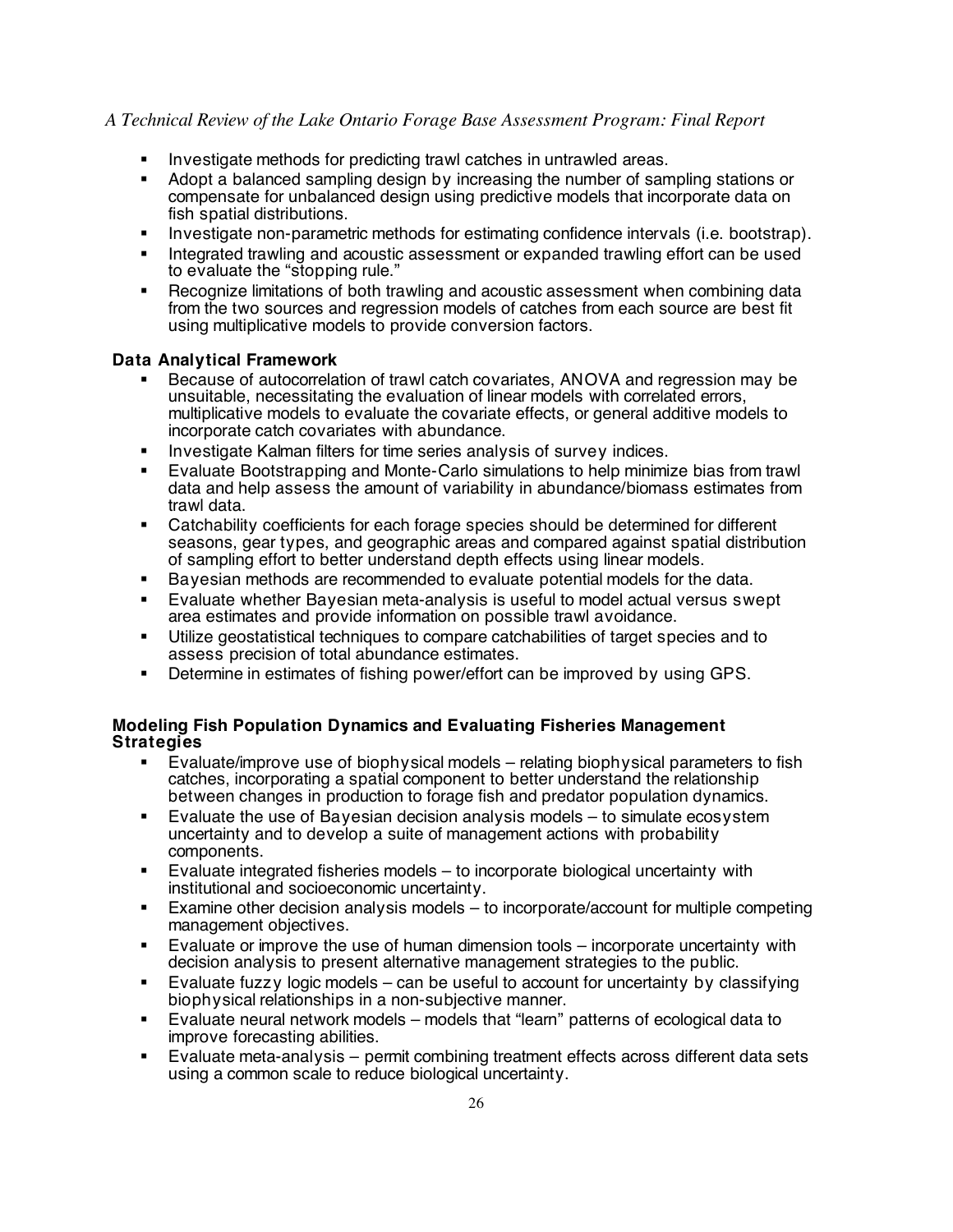In an ideal world, incorporation of all recommendations made by the review panel could improve the precision of fish abundance estimates. In reality, however, implementation of all recommendations is impractical due to existing manpower and budgetary restrictions incurred by agencies responsible for the forage fish assessment mandate. A balance will have to be struck that meets management needs and stakeholder expectations. To attain this balance a dialogue between stakeholders, fisheries managers and assessment biologists must be maintained. It is clear that this review verified the credibility of the assessment program but made valuable recommendations that have improved the program and have helped stakeholders better understand the complexities involved with sampling fisheries.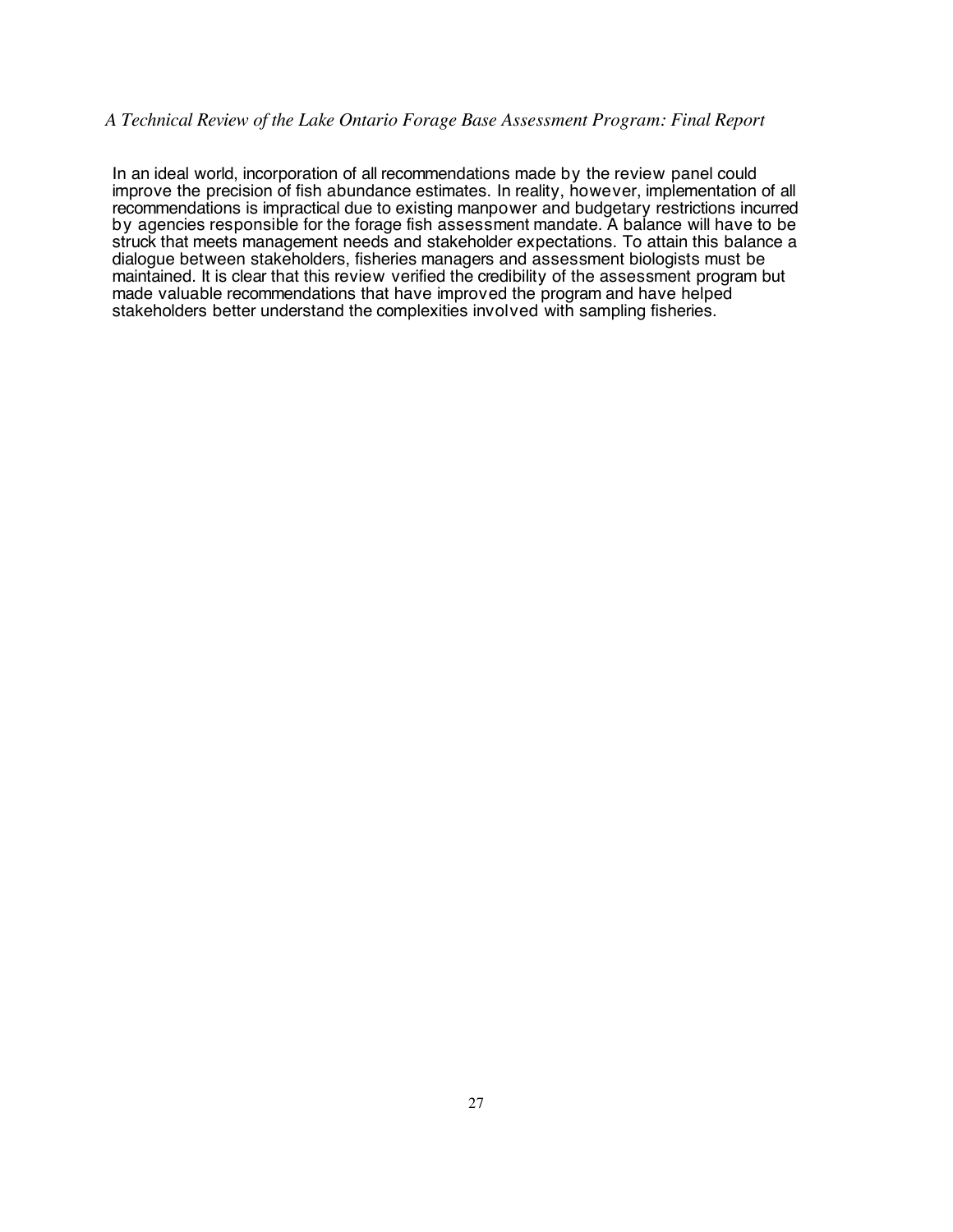# **Epilogue**

Since the prey fish assessment review in October 2003, the participating agencies embarked on a restructuring of the alewife assessment database and a re-examination of forage fish population trends during the long history of the alewife assessment program. In response to suggestions provided by the reviewers, the latest statistical procedures were used to examine the effect of changes in vessels and gear, to change the stratification scheme, and to modify rules for incorporation of zero catches in statistical analyses. Sampling was expanded to greater depths and further expansion is scheduled for 2005. Additional resources were provided to the USGS Lake Ontario Biological Station that funded additional sampling in spring 2004 and participation in an international workshop on survey analysis and design in summer 2004. Hydroacoustic sampling was incorporated into the 2004 alewife assessment thanks to the gracious assistance of the Ontario Ministry of Natural Resources. Additional hydroacoustic sampling is scheduled for future alewife assessments. A similar re-examination of the rainbow smelt assessment is scheduled to begin in 2005.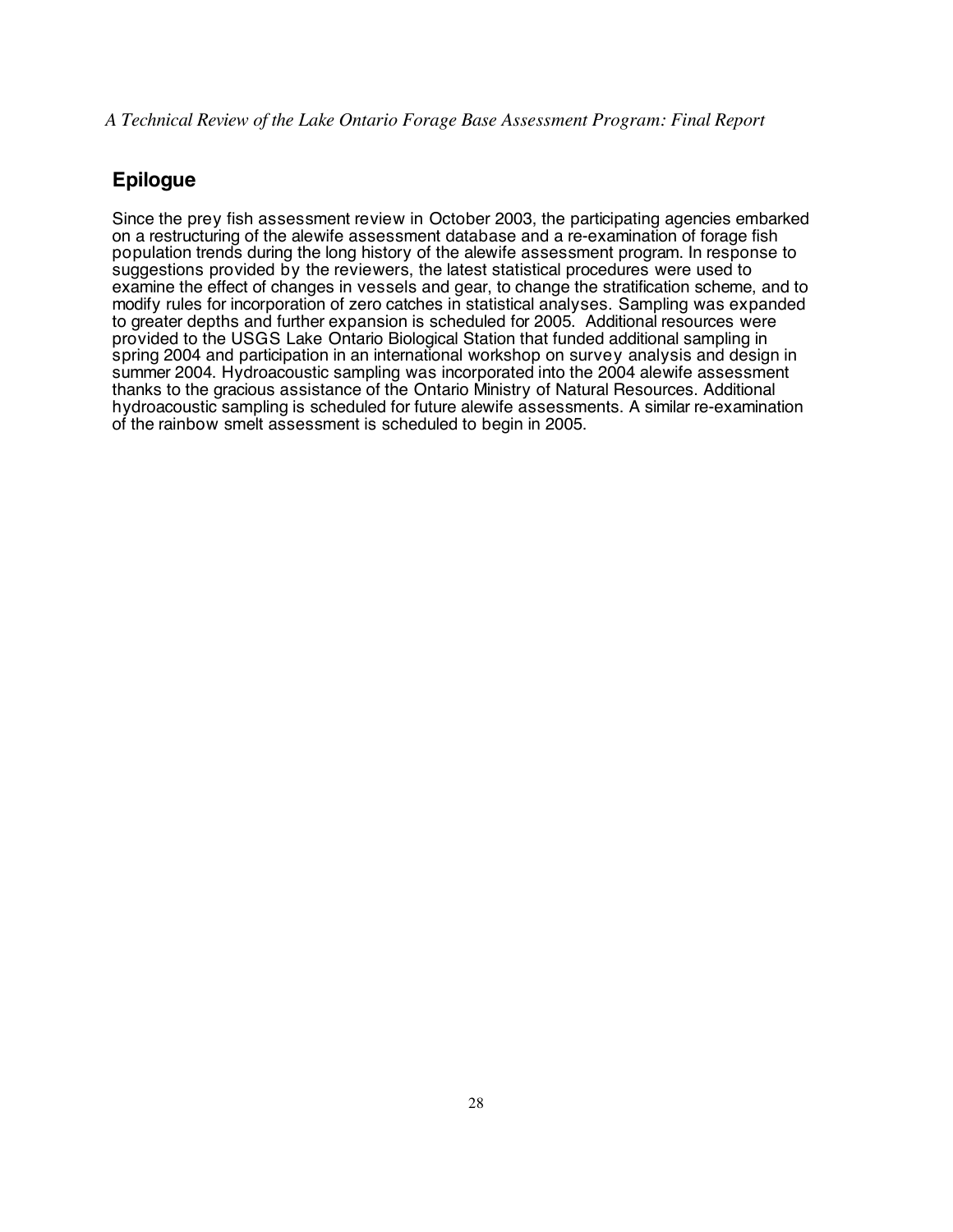# **Supporting References**

Aglen, A. 1996. Impact of fish distribution and species composition on the relationship between acoustic and swept-area estimates of fish density. ICES Journal of Marine Science 53: 501-505.

Chen, D.G. and D.M. Ware. 1999. A neural network model for forecasting fish stock recruitment. Canadian Journal of Fisheries and Aquatic Sciences 56: 2385-2396.

Chen, D.G. 2001. Detecting environmental regimes in fish stock-recruitment relationships by fuzzy logic. Canadian Journal of Fisheries and Aquatic Sciences 58: 2139-2148.

Cochrane, K.L. 1999. Complexity in fisheries and limitations in the increasing complexity of fisheries management. ICES Journal of Marine Science 56: 917-926.

Ellison, A.M. 1996. An introduction to Bayesian inference for ecological research and environmental decision-making. Ecological Applications 6(4): 1036-1046.

Fabrizio, M.C., J. Raz, and R.R. Bandekar. Using linear models with correlated errors to analyze changes in abundance of Lake Michigan fishes: 1973-1992. Canadian Journal of Fisheries and Aquatic Sciences 57: 775-788.

Godo, O.R. and V.G. Wespestad. 1993. Monitoring changes in abundance of gadoids with varying availability to trawl and acoustic surveys. ICES Journal of Marine Science 50: 39- 51.

Grosslein, M.D. and A. Laurec. 1981. Bottom trawl surveys design, operation and analysis. CECAF/ECAF Series 81/22. FAO, Rome.

Harbitz, A. and M. Aschan. 2003. A two-dimensional geostatistical method to simulate the precision of abundance estimates. Canadian Journal of Fisheries and Aquatic Sciences 60: 1539-1551.

Huse, G. and H. Gjosaeter. 1999. A neural network approach for predicting stock abundance of the Barents Sea capelin. Sarsia 84: 457-464.

Kimura, D.K. 2000. Using non-linear functional relationship regression to fit regression models. Canadian Journal of Fisheries and Aquatic Sciences 57: 160-170.

Lamon, E.C., S.R. Carpenter, and C.A. Stow. 1998. Forecasting PCB concentrations in Lake Michigan salmonids: a dynamic linear approach. *Ecological Applications* 8(3): 659-668.

Lane, D.E. and R.L. Stephenson. 1998. A framework for risk analysis on fisheries decisionmaking. ICES Journal of Marine Science 55: 1-13.

McAllister, M.K. and G.P. Kirkwood. 1998. Bayesian stock assessment: a review and example application using the logistic model. ICES Journal of Marine Science 55: 1031-1060.

Millar, R.B. and R.D. Methot. 2002. Age-structured meta-analysis of U.S. West Coast rockfish (Scorpaenidae) populations and hierarchical modeling of trawl survey catchabilities. Canadian Journal of Fisheries and Aquatic Sciences 59: 383-392.

NRC. 1998. Improving Fish Stock Assessments. National Research Council. National Academy Press. Washington D.C. 128 pp.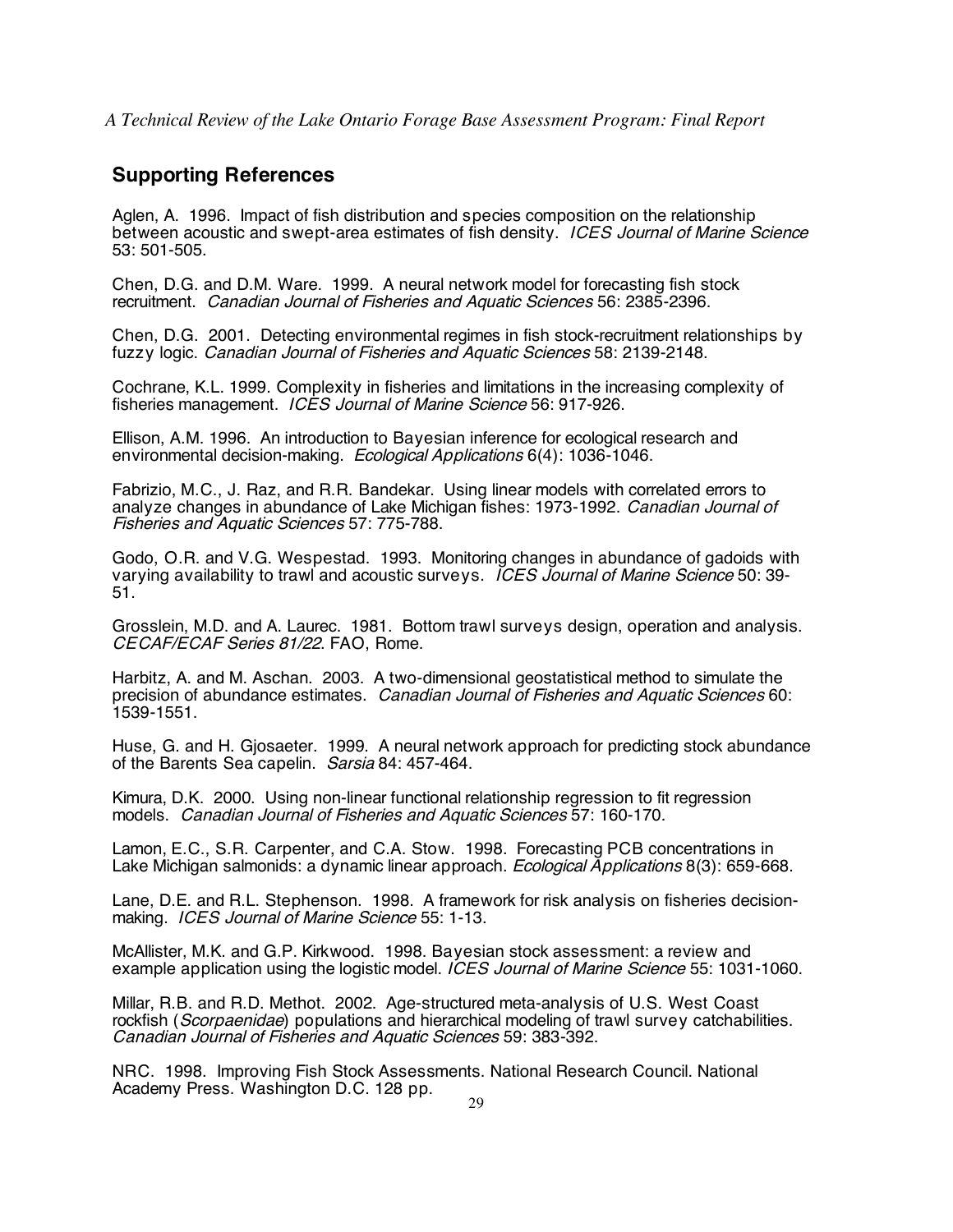NRC. 2000. Improving the Collection, Management, and Use of Marine Fisheries Data. National Research Council. National Academy Press. Washington D.C. 222 pp.

NOAA. 2001. Marine Fisheries Stock Assessment Improvement Plan. Report of the National Marine Fisheries Service National Task Force for Improving Fish Stock Assessments. 2<sup>nd</sup> ed. (Rev.) U.S. Department of Commerce, NOAA Tech. Memo. NMFS-F/SPO-56, 69 p., 25 appendices.

Pauly, D., V. Christensen, and C. Walters. 2000. Ecopath, Ecosim, and Ecospace as tools for evaluating ecosystem impact of fisheries. ICES Journal of Marine Science 57: 697-706.

Power, J.H. and E. B. Moser. 1999. Linear model analysis of net catch data using the negative binomial distribution. Canadian Journal of Fisheries and Aquatic Sciences 56: 191- 200.

Rahikainen, M., S. Kuikka, and R. Parmanne. 2003. Modeling the effect of ecosystem change on spawning per recruit of Baltic herring. ICES Journal of Marine Science 60: 94-103.

Reed, W.J. and C.M. Simons. 1996. Analyzing catch-effort data by means of the Kalman filter. Canadian Journal of Fisheries and Aquatic Sciences 53: 2157-2166.

Robins, C.M., Y.G. Wang, and D. Die. 1998. The impact of global positioning systems and plotters on fishing power in northern prawn fishery, Australia. Canadian Journal of Fisheries and Aquatic Sciences 55(7): 1645-1651.

Smith, S.J. 1997. Bootstrap confidence limits for groundfish trawl survey estimates of mean abundance. Canadian Journal of Fisheries and Aquatic Sciences 54: 616-630.

Stefansson, G. 1996. Analysis of groundfish survey data: combining the GLM and delta approaches. ICES Journal of Marine Science 53: 577-588.

Wade, P.R. 2000. Bayesian methods in conservation biology. Conservation Biology 14(5): 1308-1316.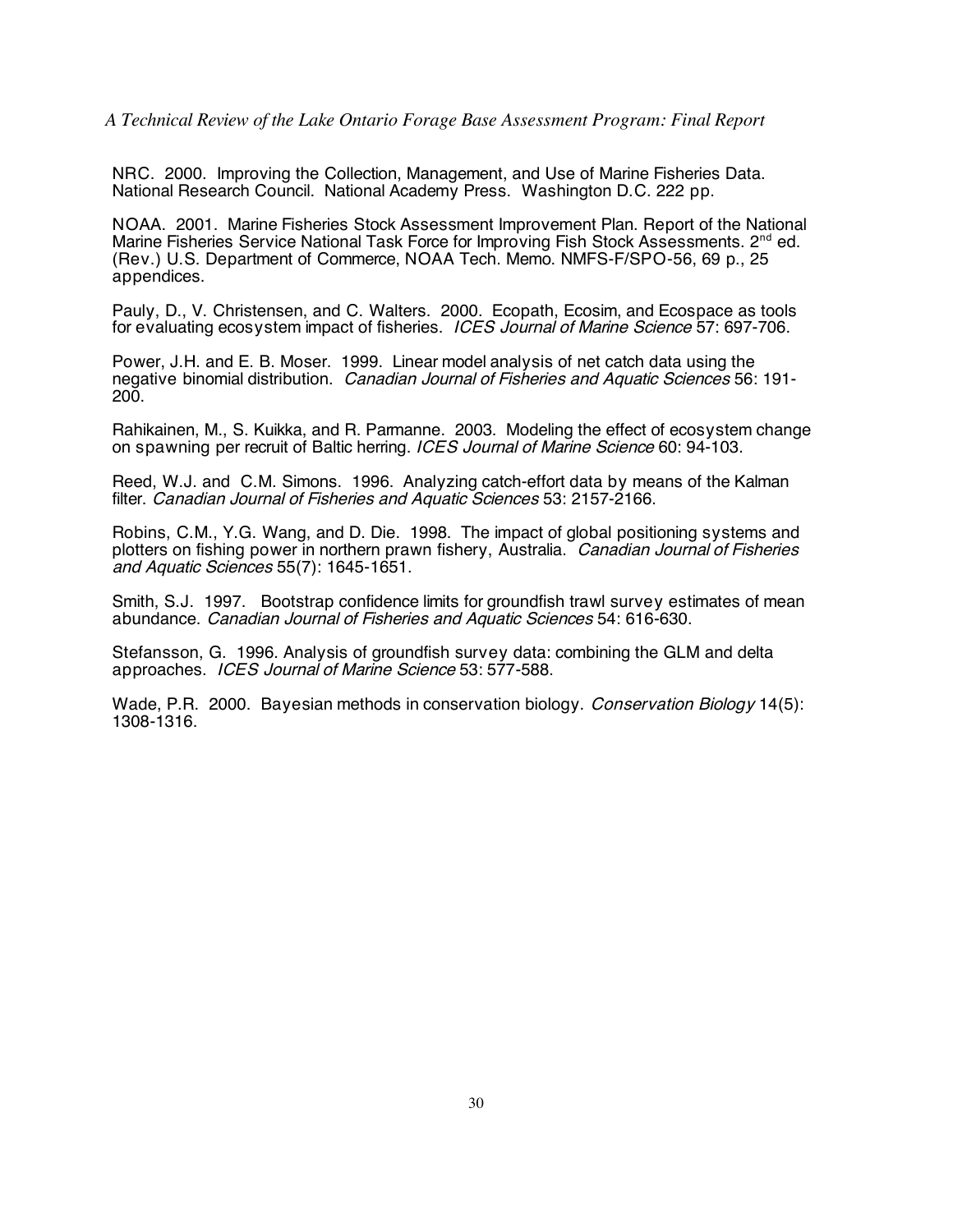# **Suggestions for Further Reading**

Akcakaya, H. R. 2002. Estimating the variance of survival rates and fecundities. Animal Conservation 5: 333-336.

Ault, J.S., G.A. Diaz, S.G. Smith, J. Luo, and J.E. Serafy. 1999. An efficient sampling survey design to estimate pink shrimp population abundance in Biscayne Bay, Florida. North American Journal of Fisheries Management 19(3): 696-712.

Aglen, A., A. Englas, I. Huse, K. Michalson, and B.K. Stensholt. 1999. How vertical fish distribution may affect surveys results. ICES Journal of Marine Science 56:345-360.

Bez, N. 2002. Global fish abundance estimation from regular sampling: the geostatistical transitive method. Canadian Journal of Fisheries and Aquatic Sciences 59: 1921-1931.

Callaghan, A. and G.J. Holloway. 1999. The relationship between environmental stress and variance. Ecological Applications 9(2): 456-462.

Calder, C., M.Lavine, P. Mueller, and J.S. Clark. 2003. Incorporating multiple sources of stochasticity into dynamic population models. Ecology 84(6): 1395-1402.

Carpenter, S.R., D. Ludwig, and W.A. Brock. 1999. Management of eutrophication for lakes subject to potentially irreversible change. Ecological Applications 9(3): 751-771.

Casey, J.M., and R.A. Myers. 1998. Diel variation in trawl catchability: is it clear as day and night? Canadian Journal of Fisheries and Aquatic Sciences 55: 2329-2340.

Caswell, H., S. Brault, A.J. Read, and T.D. Smith. 1998. Harbor porpoise and fisheries: an uncertainty analysis of incidental mortality. Ecological Applications 8(4): 1226-1238.

Chapin, F. S., M.S. Torn, and M. Tateno. 1996. Principles of ecosystem sustainability. American Naturalist 148(6): 1016-1037.

Chen, Y. and C. Wilson. 2002. A simulation study to evaluate the impacts of uncertainty on the assessment of American lobster fishery in the Gulf of Maine. Canadian Journal of Fisheries and Aquatic Sciences 59: 1394-1403.

Chen, Y., P.A. Breen, and N.L. Andrew. 2000. Impacts of outliers and mis-specifications of priors on Bayesian fisheries-stock assessment. Canadian Journal of Fisheries and Aquatic Sciences 57: 2293-2305.

Chen, Y. and D. Fournier. 1999. Impacts of atypical data on Bayesian inference and robust Bayesian approach in fisheries. Canadian Journal of Fisheries and Aquatic Sciences 56: 1525-1533.

Chi, T.D. (ed.). 1993. CECAF Workshop on Methodologies for Evaluation by Trawl Surveys. Fisheries Committee for the Eastern Central Atlantic. CECAF/ECAF Series/94/57 FAO Rome 25 pp.

Clark, J.S. 2003. Uncertainty and variability in demography and population growth: a hierarchal approach. Ecology 84(6): 1370-1381.

Cordue, P.L. 1998. Designing optimal estimators for fish stock assessment. Canadian Journal of Fisheries and Aquatic Sciences 55: 376-386.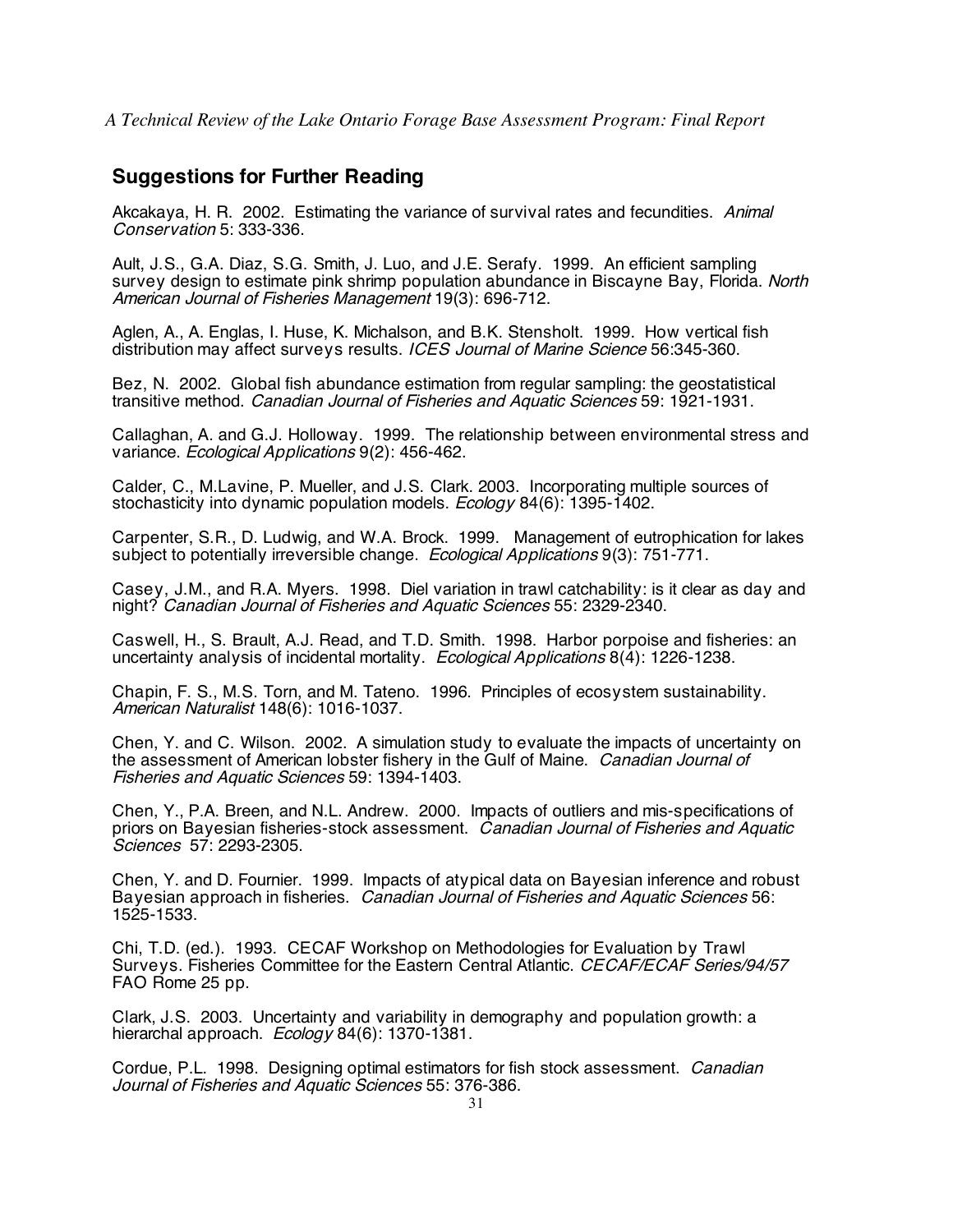Dennis, B. 1996. Discussion: Should ecologists become Bayesians? Ecological Applications 6(4): 1095-1103.

Dixon, P., and A.M. Ellison. 1996. Introduction: ecological applications of Bayesian inference. Ecological Applications 6(4): 1034-1035.

Done, T.J., and R.E. Reichelt. 1998. Integrated coastal zone and fisheries ecosystem management: generic goals and performance indices. Ecological Applications 8(1): S110-S118.

Dorazio, R.M. and F.A. Johnson. 2003. Bayesian inference and decision theory: a framework for decision making in natural resource management. Ecological Applications 13(2) 556-563.

Ellison, A.M. 1996. An introduction to Bayesian inference for ecological research and environmental decision-making. Ecological Applications 6(4): 1036-1046.

Endter-Wada, J., D. Blahna, R. Krannich, and M. Brunson. 1998. A framework for understanding social science contributions to ecosystem management. *Ecological* Applications 8(3): 891-904.

Firth, P.L. 1998. Fresh water: perspectives on the integration of research, education, and decision making. Ecological Applications 8(3): 601-609.

Foote, K. 1991. Summary of methods for determining fish target strength at ultrasonic frequencies. ICES Journal of Marine Science 48: 211-217.

Fryer, R.J., A.F. Zuur, and N. Graham. 2003. Using mixed models to combine smooth sizeselection and catch-comparison curves over time. Canadian Journal of Fisheries and Aquatic Sciences 60(4): 448-459.

Gerlotto, F., M. Soria, and P. Freon. 1999. From two dimensions to three: the use of mulitbeam sonar for a new approach in fisheries acoustics. Canadian Journal of Fisheries and Aquatic Sciences 56: 6-12.

Giske, J., G. Huse and O. Fiksen. 1998. Modeling spatial dynamics of fish. *Reviews in Fish* Biology and Fisheries 8: 57-91.

Hammond, T.R. 2001. An application of the Bayesian approach to stock assessment model uncertainty. ICES Journal of Marine Science 58(3): 648-656.

Haralabous, J. and S. Georgakarakos. 1996. Artificial neural networks as a tool for species identification of fish schools. *ICES Journal of Marine Science* 53: 173-180.

Harley, S.J., R.A. Meyers, and C.A. Field. 2004. Hierarchical models improve abundance estimates: spawning biomass of Hoki in Cook Strait, New Zealand. Ecological Applications 14(5): 1479-1494.

Hofmann, E.E. and T.M. Powell. 1998. Environmental variability effects on marine fisheries: four case histories. Ecological Applications 8(1): S23-S32.

Huse, G. and G. Ottersen. 2003. Forecasting recruitment and stock biomass of Northeast Arctic cod using neural networks. Scientia Marina 67 (Supplement 1): 325-335.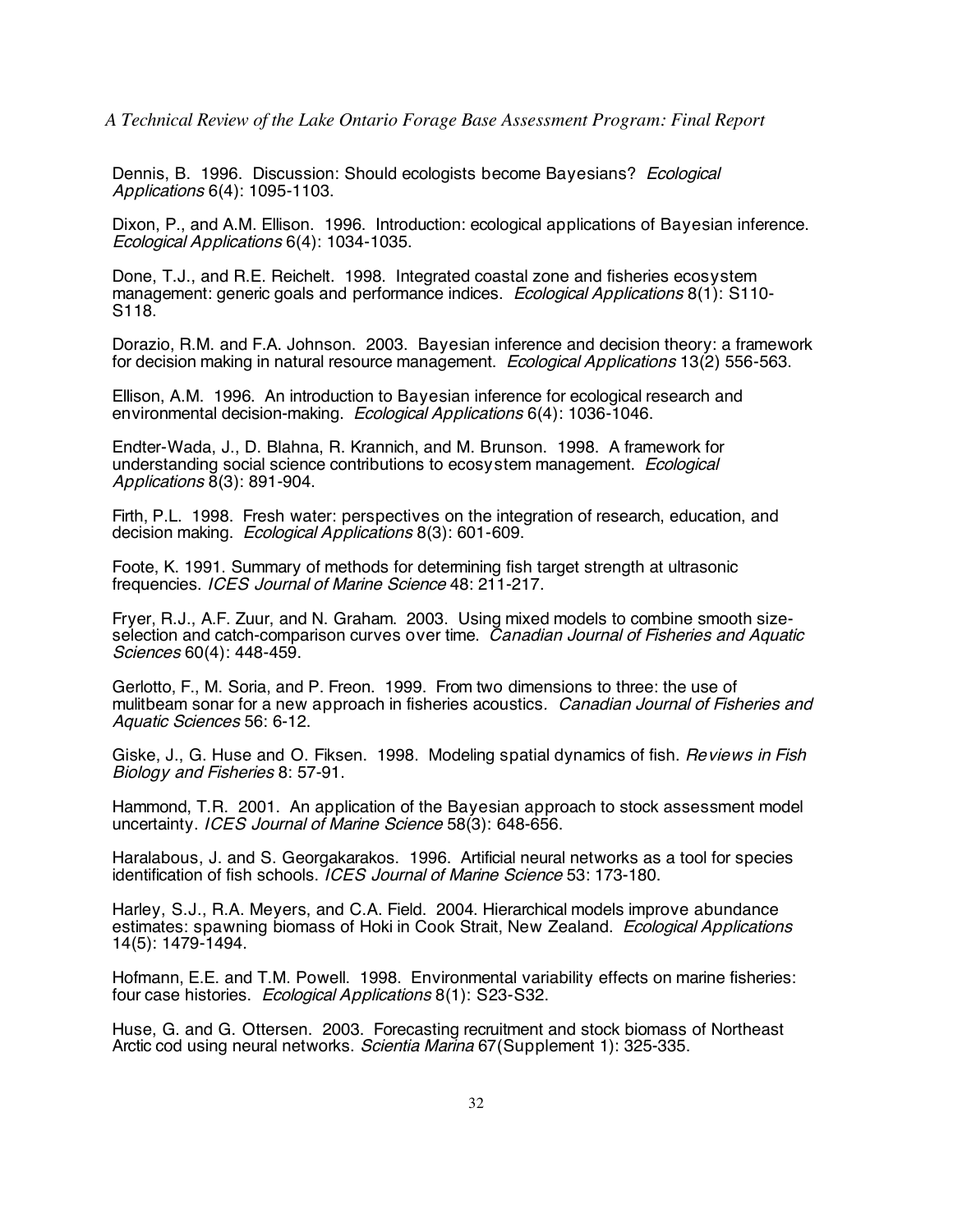Jackson, D.A. and H.H. Harvey. 1997. Qualitative and Quantitative sampling of lake fish communities. Canadian Journal of Fisheries and Aquatic Science 54: 2807-2813.

Jiao, Y., Y. Chen, D. Schneider, and J. Wroblewski. 2004. A simulation study of impacts of error structure on modeling stock-recruitment data using generalized linear models. *Canadian* Journal of Fisheries and Aquatic Science 61: 122-133.

Kinas, P.G. 1996. Bayesian fishery stock assessment and decision making using adaptive sampling. Canadian Journal of Fisheries and Aquatic Sciences 53: 414-423.

Korsbrekke, K., S. Mehl, O. Nakken, and M. Pennington. 2001. A survey based assessment of the Northeast cod stock. ICES Journal of Marine Science 58: 763-769.

Krieger, K., J. Heifetz, and D. Ito. 2001. Rockfish assessed acoustically and compared to bottom trawl catch rates. Alaska Fishery Research Bulletin 8(1): 71-77.

Landres, P.B., P. Morgan, and F.J. Swanson. 1999. Overview of the use of natural variability concepts in managing ecological systems. Ecological Applications 9(4): 1179-1188.

Lane, D.E. and R.L. Stephenson. 1999. Fisheries management science: a framework for the implementation of fisheries–management systems. ICES Journal of Marine Science 56:1059-<br>1066.

Lauth, R.R., S.E. Syrjala, and S.W. McEntire. 1998. Effects of gear modifications on the trawl performance and catching efficiency of the West Coast upper continental slope groundfish survey trawl. Marine Fisheries Review 60(1):1-26.

McCrimmon, D.A. Jr. 2002. Sustainable fisheries management in the Great Lakes: scientific and operational challenges. Lakes & Reservoirs: Research and Management 7: 241-254.

Maravelias, C.D., D.G. Reid, E.J. Simmonds, and J. Haralabous. 1996. Spatial analysis and mapping of acoustic survey data in the presence of high local variability: geostatistical application to North Sea herring (Clupea harengus). Canadian Journal of Fisheries and Aquatic Sciences 53: 1497-1505.

Masse, J., C. Koutsikopoulos, and W. Patty. 1996. The structure and spatial distribution of pelagic fish schools in multispecies clusters: an acoustic study. ICES Journal of Marine Science 53: 155-160.

McAllister, M.K. and J.N. Ianelli. 1997. Bayesian stock assessment using catch-age data and the sampling-importance resampling algorithm. Canadian Journal of Fisheries and Aquatic Sciences 54: 284-300.

McAllister, M.K., P.J. Starr, V. Retrepo, and G.P. Kirkwood. 1998. Formulating quantitative methods to evaluate fishery-management systems: what fisheries processes should be modeled and what trade-offs do we make? *ICES Journal of Marine Science* 56: 900-916.

Michalson, K., O.R. Godo, and A. Ferno. 1996. Diel variability in the catchability of gadoids and its influence on the reliability of abundance indices. ICES Journal of Marine Science 53: 389-395.

Meyer, J.S., C.G. Ingersoll, L.L. McDonald, and M.S. Boyce. 1986. Estimating uncertainty in population growth rates: jackknife vs. bootstrap techniques. Ecology 67(5): 1156-1166.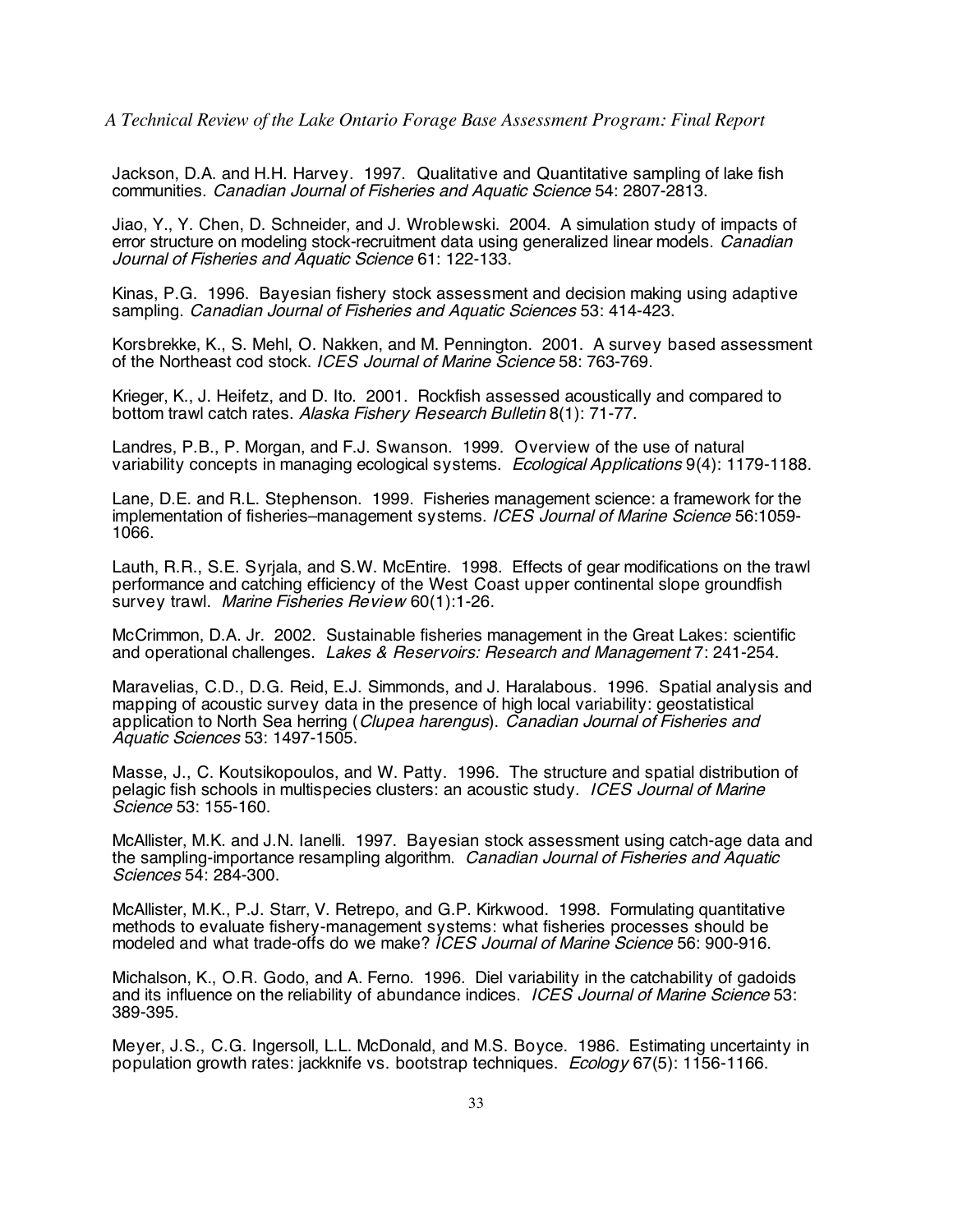Meyer, R. and R.B. Millar. 1999. Bayesian stock assessment using a state-space implementation of the delay difference model. Canadian Journal of Fisheries and Aquatic Sciences 56: 37-52.

Murray, A.W.A. 1996. Comparison of geostatistical and random sample survey analyses of Antarctic krill acoustical data. *ICES Journal of Marine Science* 53: 415-421.

Nielson, A. and P. Lewey. 2002. Comparison of the frequentist properties of Bayes and the maximum likelihood estimators in and age-structured fish stock assessment model. *Canadian* Journal of Fisheries and Aquatic Sciences 59: 136-143.

Nusser, S.M., F.J. Breidt, and W.A. Fuller. 1998. Design and estimation for investigating the dynamics of natural resources. Ecological Applications 8(2):234-245.

Omlin, M. and P. Reichert. 1999. A comparison of techniques for the estimation of model prediction uncertainty. Ecological Modeling 115: 45-59.

Pennington, M. and T. Stromme. 1998. Surveys as research tools for managing dynamic stocks. Fisheries Research 37: 97-106.

Peterman, G.D. S.R. Carpenter, and W.A. Brock. 2003. Uncertainty and the management of multistate ecosystems: an apparently rational route to collapse.  $Ecology 84(6)$ : 1403-1411.

Peterman, R. 2004. Possible solutions to some challenges facing fisheries scientists and managers. ICES Journal of Marine Science 61: 1331-1343.

Philippi, T.E., P.M. Dixon, and B.E. Taylor. 1998. Detecting trends in species composition. Ecological Applications 8(2): 300-308.

Pielke, R.A. Jr. and R.T. Conant. 2003. Best practices in prediction for decision-making: lessons from the atmospheric and earth sciences. Ecology 84(6): 1351-1358.

Punt, A.E. and R. Hilborn. 1997. Fisheries stock assessment and decision analysis: a review of the Bayesian approach. Reviews in Fish Biology and Fisheries 7: 35-63.

Regen, H.M., M. Colyvan, and M.A. Burgman. 2002. A taxonomy and treatment of uncertainty for ecology and conservation biology. Ecological Applications 12(2): 618-628.

Scalabrin, C., N. Diner, A. Weill, A. Hillion, and M. Mouchot. 1996. Narrowband acoustic identification of monospecific fish shoals. ICES Journal of Marine Science 53: 181-188.

Schobben, H.P.M. and M.C.Th. Scholten. 1993. Probabilistic methods for marine ecological risk assessment. ICES Journal of Marine Science 50: 349-358.

Simmonds, E.J., F. Armstrong, and P.J. Copland. 1996. Species identification using wideband scatterback with neural network and discriminant analysis. ICES Journal of Marine Science 53: 189-195.

Simmonds, E.J. and R. J. Fryer. 1996. Which are better, random or systematic acoustic surveys? A simulation study using North Sea herring as an example. *ICES Journal of Marine* Science 53: 39-50.

Steele, J.H. 1998. Regime shifts in marine ecosystems. *Ecological Applications* 8(1): S33-S36.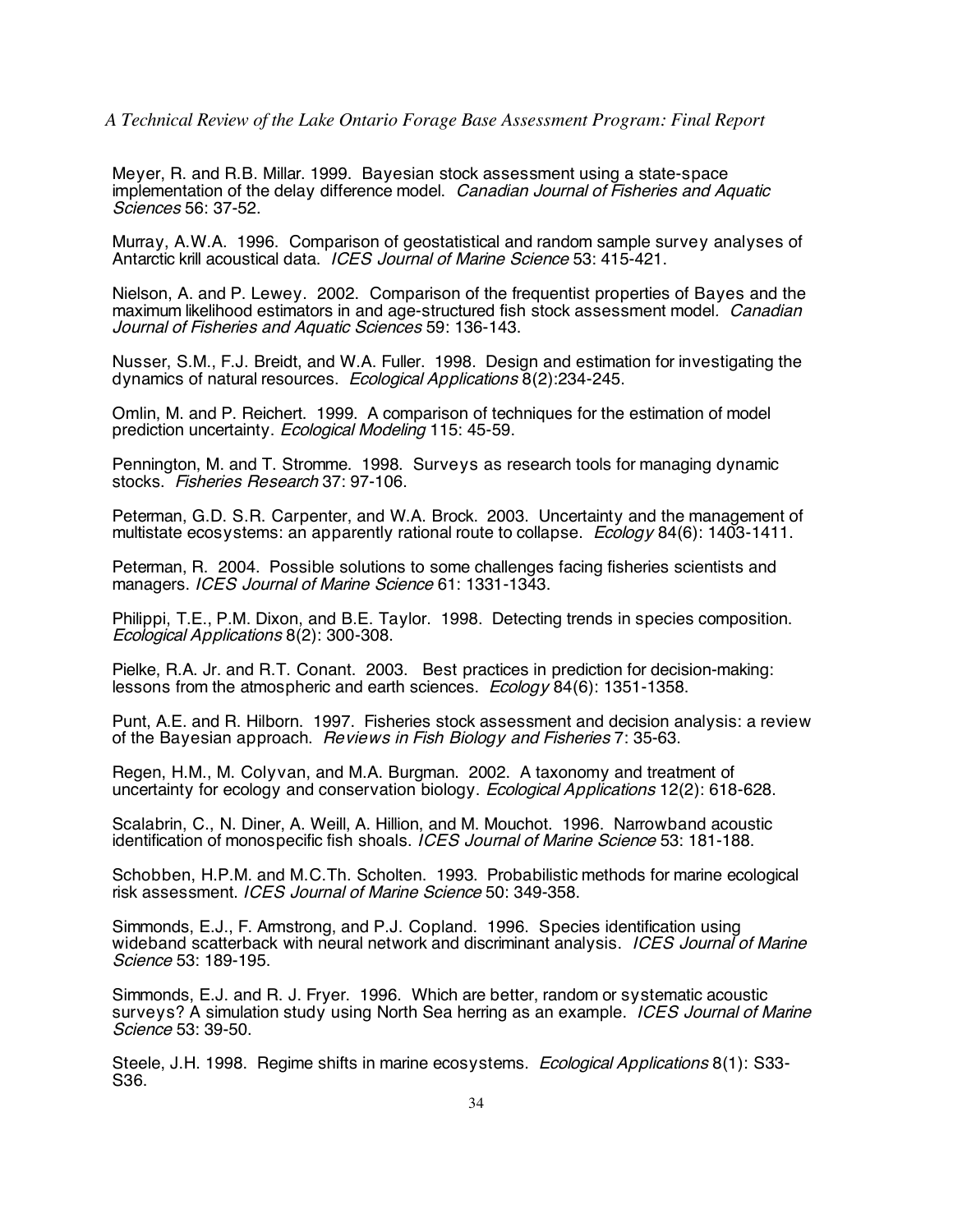Stow, C.A., S.R. Carpenter, K.E. Webster, and T.M. Frost. 1998. Long-term environmental monitoring: perspectives from lakes. Ecological Applications 8(2): 269-276.

Swartzman, G., R. Brodeur, J. Napp, D. Walsh, R. Hewitt, D. Demer, G. Hunt, and E. Logerwell. 1999.Relating spatial distributions of acoustically determined patches of fish and plankton: data viewing, image analysis, and spatial proximity. Canadian Journal of Fisheries and Aquatic Science 56(Suppl. 1): 188-198.

Taylor, B.L., P.R. Wade, D.P. De Master, and J. Barlow. 2000. Incorporating uncertainty into management models for marine mammals. Conservation Biology 14(5): 1243-1252.

Tjelmeland, S. 2002. A model for the uncertainty around the yearly trawl-acoustic estimate of biomass of Barents Sea capelin, Mallotus villosus (Mueller). ICES Journal of Marine Science 59: 1072-1080.

Todd, C.R. and M.A. Burgman. 1998. Assessment of threat and conservation priorities under realistic levels of uncertainty and reliability. Conservation Biology 12(5): 966-974.

Toivonen, H.T., H. Mannila, A. Korhola, and H. Olander. 2001. Applying Bayesian statistics to organism-based environmental reconstruction. Ecological Applications 11(2): 618-630.

Trevorrow, M.V. and R.R. Claytor. 1998. Detection of Atlantic herring (Clupea harengus) schools in shallow waters using high-frequency sidescan sonars. Canadian Journal of Fisheries and Aquatic Science 55: 1419-1429.

Ulltang, O. 1996. Stock assessment and biological knowledge; can prediction uncertainty be reduced? ICES Journal of Marine Science 53: 659-675.

Urquhart, N.S., S.G. Paulsen, and D.P. Larsen. 1998. Monitoring for policy-relevant regional trends over time. Ecological Applications 8(2): 246-257.

Varis, O. and S. Kuikka. 1997. Joint use of multiple environmental assessment models by a Bayesian meta-model: the Baltic salmon case. Ecological Modeling 102: 341-351.

Walters, C.J. and C.S. Holling. 1990. Large-scale management experiments and learning by doing.  $Ecology 71(6)$ : 2060-2068.

Wikle, C.K., L.M. Berliner, and R.F. Milliff. 2003. Hierarchical Bayesian models for predicting the spread of ecological processes. Ecology 84(6): 1382-1394.

Witting, L. 1999. Optimization of management procedures with control on uncertainty risk. ICES Journal of Marine Science 56: 876-883

Wolfson, L. J., J.B. Kadane, and M.J. Small. 1996. Bayesian environmental policy decisions: two case studies. Ecological Applications 6(4): 1056-1066.

Yodzis, P. 1994. Predator-prey theory and management of multispecies fisheries. *Ecological* Applications 4(1): 51-58.

Yousif, A. and A. Aglen. 1999. Availability of pelagic distributed cod (Gadus morhua L.) to bottom trawls in the Barents Sea. Fisheries Research 44: 47-57.

Zakharia, M.E., F. Magnand, F. Hetroit, and N. Diner. 1996. Wideband sounder for fish species identification at sea. ICES Journal of Marine Science 53: 203-208.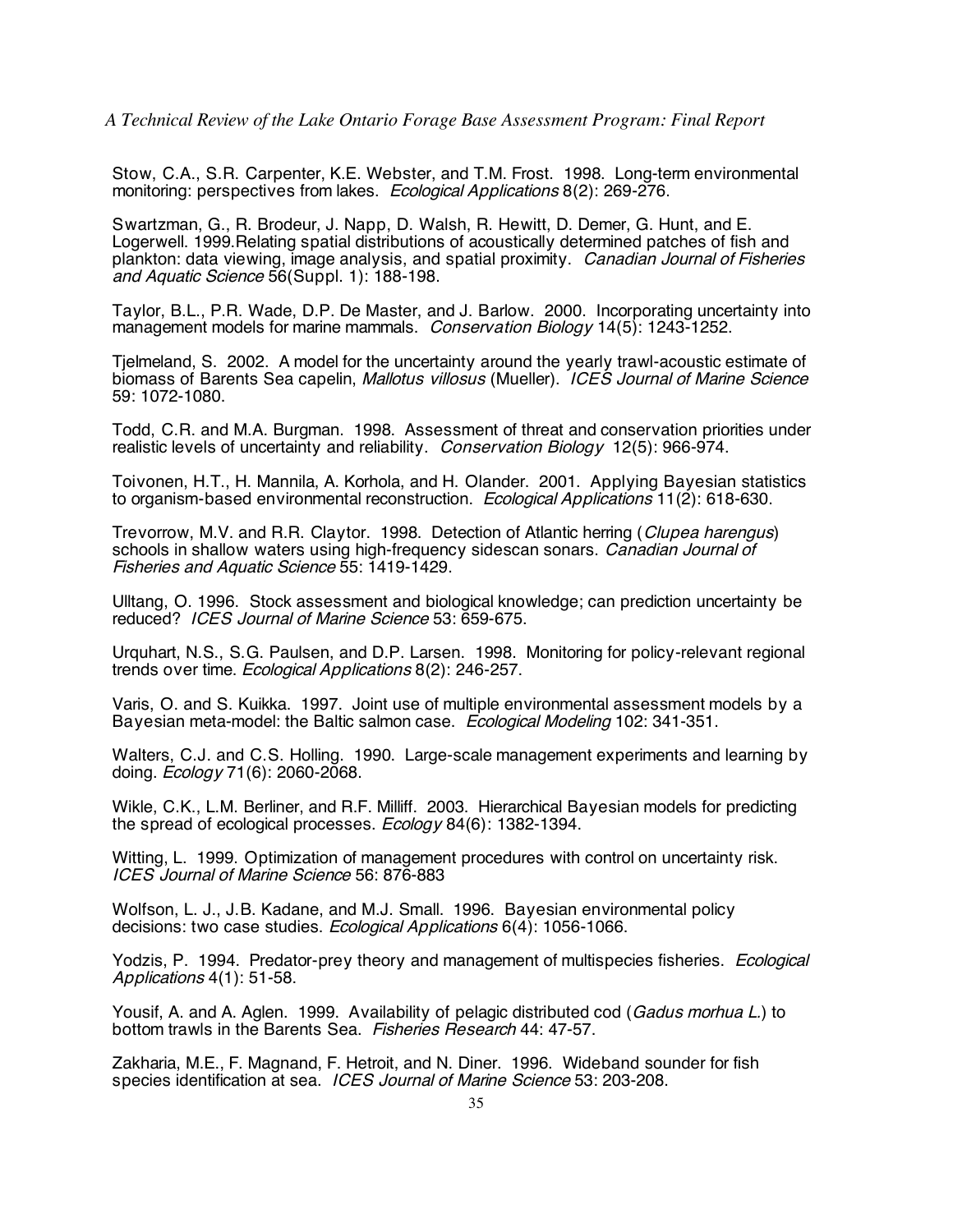Zhou, R and W. Lung. 2000. Uncertainty analysis for a dynamic phosphorus model with fuzzy parameters. Water Quality and Ecosystem Modeling 1: 237-252.

Zhou, S. 2003. Application of artificial neural networks for forecasting salmon escapement. North American Journal of Fisheries Management 23: 48-59.

Zuur, A.F., I.D. Tuck, and N. Bailey. 2003. Dynamic factor analysis to estimate common trends in fisheries time series. Canadian Journal of Fisheries and Aquatic Sciences 60: 542- 552.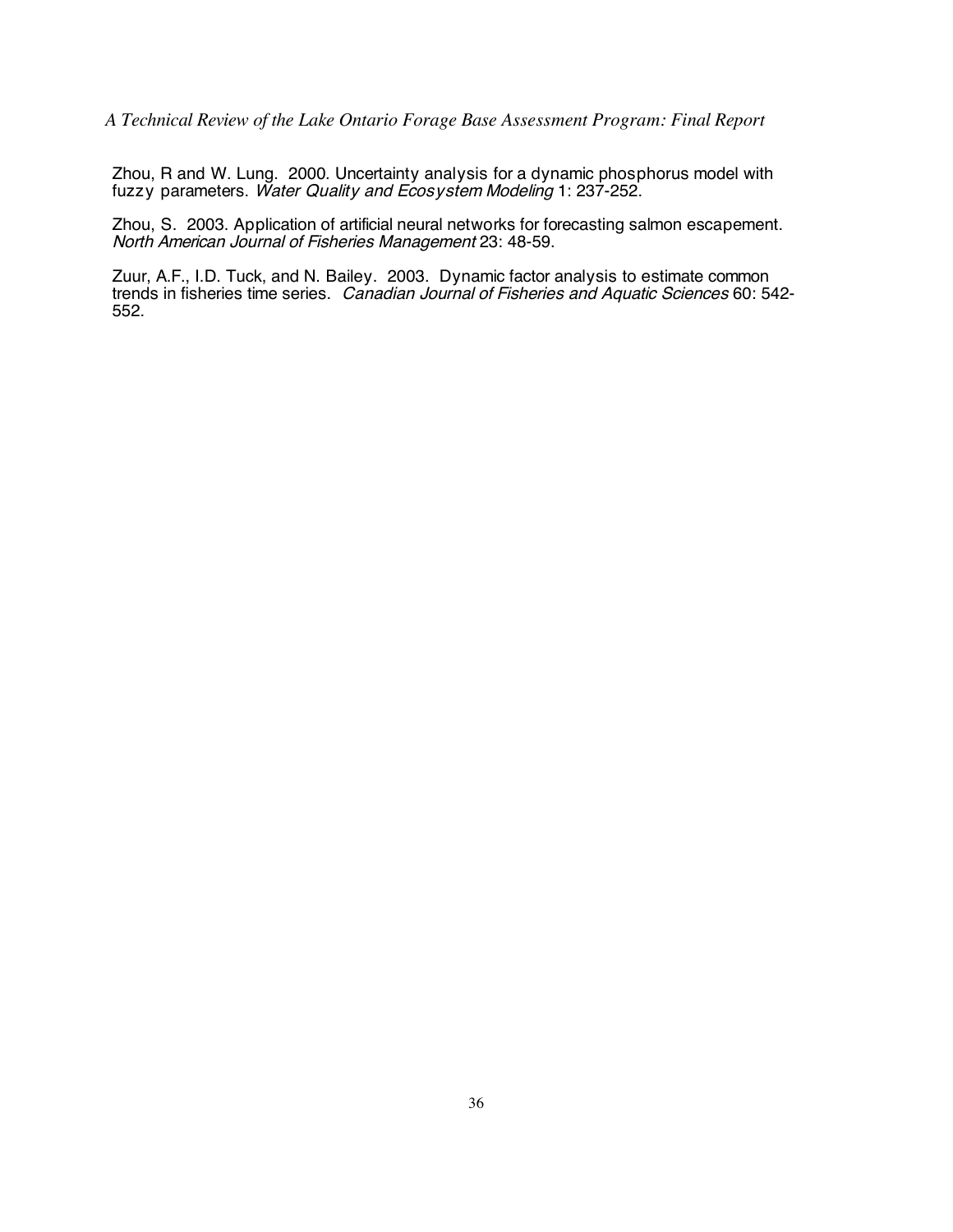| <b>Evaluation Criterion 1:</b><br>Catch data<br><b>Performance level</b> | <b>Characteristics</b>                                                                                                                                                                                                                                                                                          |
|--------------------------------------------------------------------------|-----------------------------------------------------------------------------------------------------------------------------------------------------------------------------------------------------------------------------------------------------------------------------------------------------------------|
|                                                                          | No catch data                                                                                                                                                                                                                                                                                                   |
|                                                                          | The fisheries assessment catch provides a minimum estimate of abundance and<br>predator removal (commercial, recreational or prey demand from stocked predators)<br>based on a statistically based sampling program used to expand assessment<br>lcatches to a relative or absolute abundance/biomass estimate. |
| $\mathbf{2}$                                                             | Catch size composition serves as an index of body sizes of fish in fisheries, and over<br>a time series, can provide information on recruitment and mortality                                                                                                                                                   |
| 3                                                                        | Information on fish spatial orientation provides information on fish range expansion<br>or reduction.                                                                                                                                                                                                           |
| 4                                                                        | The age distribution of assessment catches requires accurate age determination<br>and development of a sub-sampling program of catches for the age analysis. This<br>provides a greater degree of age-class distribution than from size frequency<br>linformation in tier 2.                                    |
| 5                                                                        | Accurate and complete data on fish removal by predators and catches in<br>assessment program provides accurate abundance/biomass information.                                                                                                                                                                   |

# **Appendix 1. NMFS Fisheries Assessment Guidelines**

| <b>Evaluation Criterion 2:</b> | <b>Characteristics</b>                                                                   |
|--------------------------------|------------------------------------------------------------------------------------------|
| Abundance data                 |                                                                                          |
| <b>Performance level</b>       |                                                                                          |
|                                | No abundance data, assessment begins at level 1 and above                                |
|                                | Relative abundance derived from fishery or catch per unit effort from an infrequent,     |
|                                | imprecise survey (or, from a single survey from which an estimate of absolute abundance  |
|                                | is calculated) results in a limited ability to monitor changes in fish abundance.        |
| $\mathbf 2$                    | Precise, frequent surveys that generate data on age composition in the fish population   |
|                                | that provides more accurate tracking of changes in abundance/biomass and recruitment.    |
| 3                              | Research surveys with good estimates of fish catchability, acoustic surveys of known     |
|                                | target strength, can provide estimates of absolute abundance, especially useful when     |
|                                | the time series of the assessment is so short that no trend is detectable.               |
| 4                              | Habitat-specific surveys refine the concept of stratified random sampling so that the    |
|                                | survey results are associated with some habitat feature (depth, temperature, bottom type |
|                                | etc.) that entails the use of alternative methodologies to extend survey coverage into a |
|                                | variety of habitats, resulting in improved information on the relationship of fish       |
|                                | populations to their habitat.                                                            |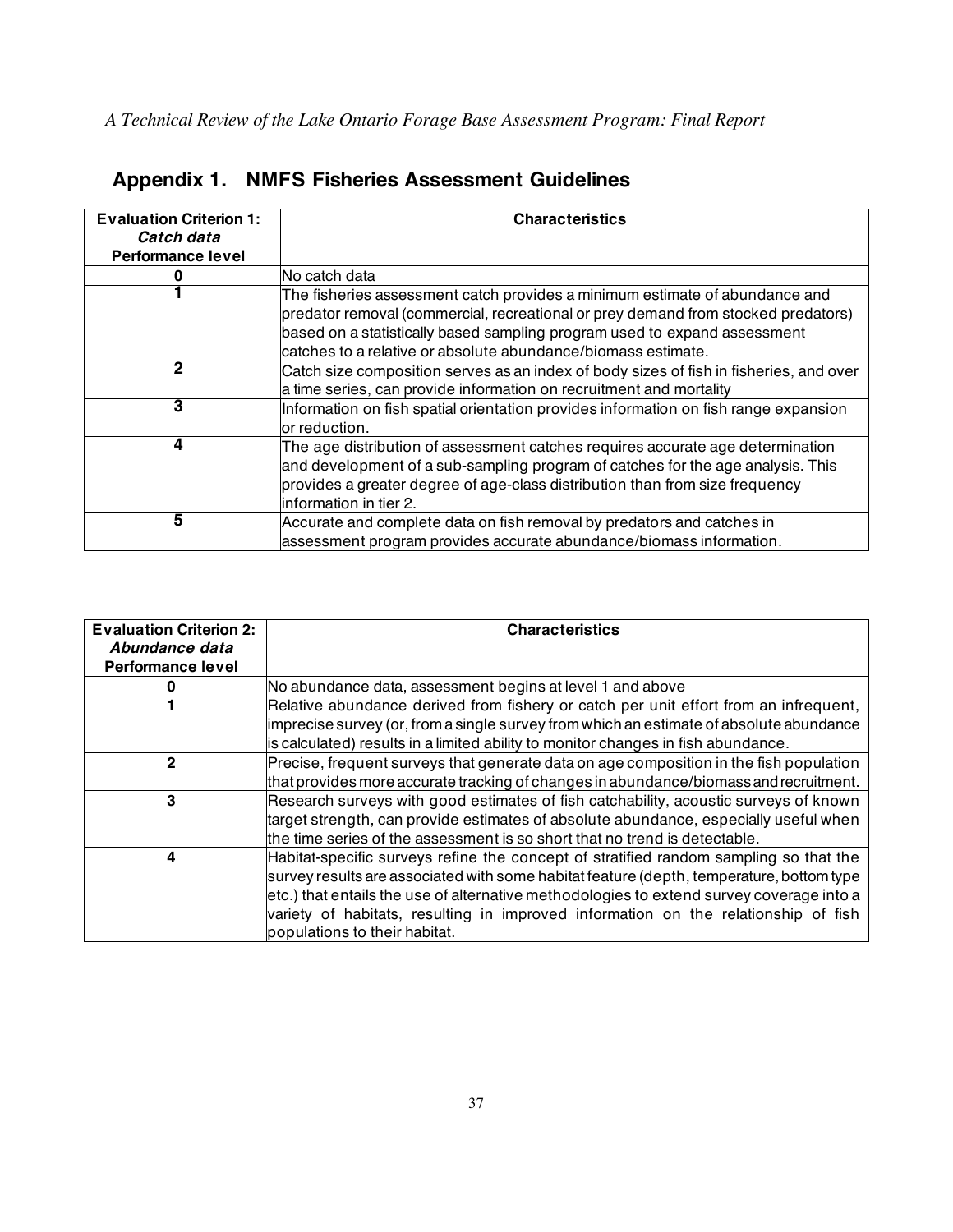| <b>Evaluation Criterion 3:</b> | <b>Characteristics</b>                                                                      |
|--------------------------------|---------------------------------------------------------------------------------------------|
| Life history data              |                                                                                             |
| <b>Performance level</b>       |                                                                                             |
|                                | No life history data.                                                                       |
|                                | The size distribution of assessment catches provides an index of a fish population's        |
|                                | demographic growth potential and vulnerability to over harvesting or over predation.        |
| $\mathbf 2$                    | Basic demographic parameters (age composition, growth rates, age at maturity) provide       |
|                                | information for estimating mortality and productivity of the fisheries of interest.         |
| 3                              | Spatial and temporal patterns of fish movements and variability in life histories, provides |
|                                | information on a how fisheries respond to environmental changes.                            |
| 4                              | Food habits of the target species describe the predator-prey and competitive                |
|                                | environment of the species, and provide a first step in estimating natural mortality and    |
|                                | biologically driven management recommendations.                                             |

| <b>Evaluation Criterion 4:</b> | <b>Characteristic</b>                                                                                                                                                                                                                                                                       |
|--------------------------------|---------------------------------------------------------------------------------------------------------------------------------------------------------------------------------------------------------------------------------------------------------------------------------------------|
| Assessment models              |                                                                                                                                                                                                                                                                                             |
| <b>Performance level</b>       |                                                                                                                                                                                                                                                                                             |
| 0                              | Existing data collected from a fishery has not been examined beyond a simple time<br>series or catch summaries.                                                                                                                                                                             |
|                                | Either:<br>a.) A time-series abundance index calculated from raw catches or standardized catch-<br>per-unit effort data from assessment, commercial or recreational fisheries, <b>or</b><br>b.) A onetime estimation of absolute abundance from tagging studies, or a calibrated<br>survey. |
| $\mathbf{2}$                   | Simple equilibrium models (i.e. yield per recruit, spawner per recruit) applied to life<br>history information (mortality, growth, cohort analysis, reproductive age and potential),<br>and catch curves.                                                                                   |
| 3                              | Equilibrium and non-equilibrium production models applied in spatial and age/size-<br>based contexts (i.e. Schaefer, Pella-Tomlinson models).                                                                                                                                               |
| 4                              | Size, life history stage, or age structured models such as cohort analysis and virtual<br>population analysis, age-structured production models, CAGEAN, stock synthesis,<br>size/age structured Bayesian models, modified DeLury models or size/age based<br>recapture models.             |
| 5                              | Assessment models incorporating ecosystem-based information (multiple target<br>species or biological ecosystem components other than target fish species, plus spatial<br>and temporal analyses in addition to levels 3 and 4.                                                             |

| <b>Evaluation Criterion 5:</b><br><b>Sampling frequency</b> | <b>Characteristic</b>                                                                                         |
|-------------------------------------------------------------|---------------------------------------------------------------------------------------------------------------|
| <b>Performance level</b>                                    |                                                                                                               |
|                                                             | No assessment has ever been conducted.                                                                        |
|                                                             | Infrequent, the most recent assessment was conducted three years ago.                                         |
| 2                                                           | Frequent or recent, the most recent assessment was conducted within the last three<br>years but not annually. |
|                                                             | Annual or more, assessments are conducted at least annually.                                                  |
|                                                             |                                                                                                               |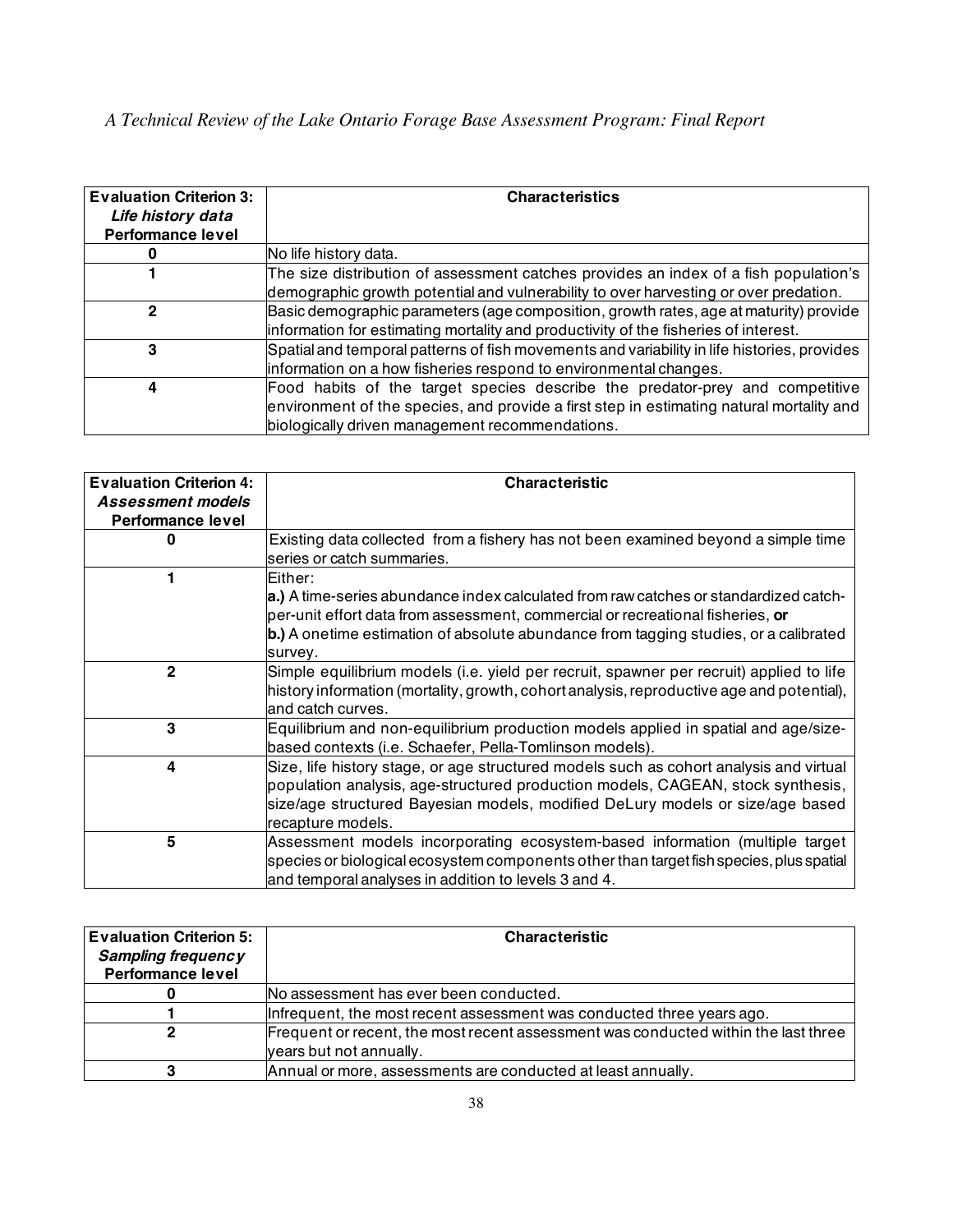# **Appendix 2. The Workshop Faculty**

#### **Workshop Facilitator:**

#### **Dr. Lisa Kline, Atlantic States Marine Fisheries Commission, Washington, D.C.**

Lisa Kline received her Bachelor's of Science Degree from Millersville University of Pennsylvania and her Ph.D. from the Virginia Institute of Marine Science, College of William and Mary. After receiving her Ph.D., Lisa worked for the Maryland Department of Natural Resources for three years as a fisheries statistician. In 1993, Lisa accepted a position with the Atlantic States Marine Fisheries Commission. Lisa has been with the Commission for more than ten years and has been Director of Research and Statistics for eight of those years.

#### **Technical Reviewers:**

#### **Stephen Smith: Department of Fisheries and Oceans Canada (DFO), Bedford Institute of Oceanography (BIO), Halifax, Nova Scotia, Canada**

Stephen Smith is a research scientist and head of the Molluscan Fisheries Section of the Invertebrate Fisheries Division at Bedford Institute of Oceanography in Halifax, Nova Scotia. He Joined DFO in 1979, working on groundfish surveys in St. John's, Newfoundland. He then moved to the Marine Fish Division at BIO and worked on groundfish surveys and population dynamics models from 1981 to 1996. Since 1997, he has been working on scallop population dynamics and benthic ecology with the Invertebrate Fisheries Division at BIO. Stephen was the associate editor of the ICES Journal of Marine Science from 1991 to 1997 and is currently the associate editor with the Canadian Journal of Fisheries and Aquatic Sciences.

#### **Dr. Steven Murawski, National Marine Fisheries Service, Woods Hole, Massachusetts**

Since 1990, Steve Murawski has been the Chief Stock Assessment Scientist for the Northeast Region with the National Marine Fisheries Service, located at Woods Hole Oceanographic Institute in Massachusetts. Steve is responsible for coordinating stock assessment research on more than 50 fishery populations off the Northeast USA (including groundfish, invertebrates, sport fish and small pelagic species). This research supports management efforts by the New England and Mid-Atlantic Fishery Management Councils, Atlantic States Marine Fisheries Commission, the North Atlantic Salmon Conservation Organization, the Northwest Atlantic Fisheries Organization the International Commission the Conservation of Atlantic Tunas, and the International Council for the Exploration of the Sea. His research interests include ecosystem effects of mixed-species harvesting, methods of fish stock assessment, and use of Maine Protected Areas for fisheries management. He holds a Ph.D. from the University of Massachusetts (Amherst).

#### **Dr. Jerald S. Ault, Rosenstiel School of Marine and Atmospheric Sciences (RSMAS), University of Miami, Miami, Florida**

Dr. Jerry Ault is an Associate Professor of Marine Biology and Fisheries, specializing in theoretical population dynamics and fisheries management systems in tropical marine systems. at the RSMAS. He holds a Ph.D. from RSMAS. His research includes fisheries independent studies on a variety of vertebrate and invertebrate species that is focused on the relationship to migration patterns of theses species as means of identifying optimal sampling surveys and understanding the mechanisms in population dynamics and spatial patterns of the species of interest. His interests also include the application of population and community modeling efforts to understand recruitment variability for developing improved resource forecasting for sustainable management. Jerry has received national and international recognition for his research excellence.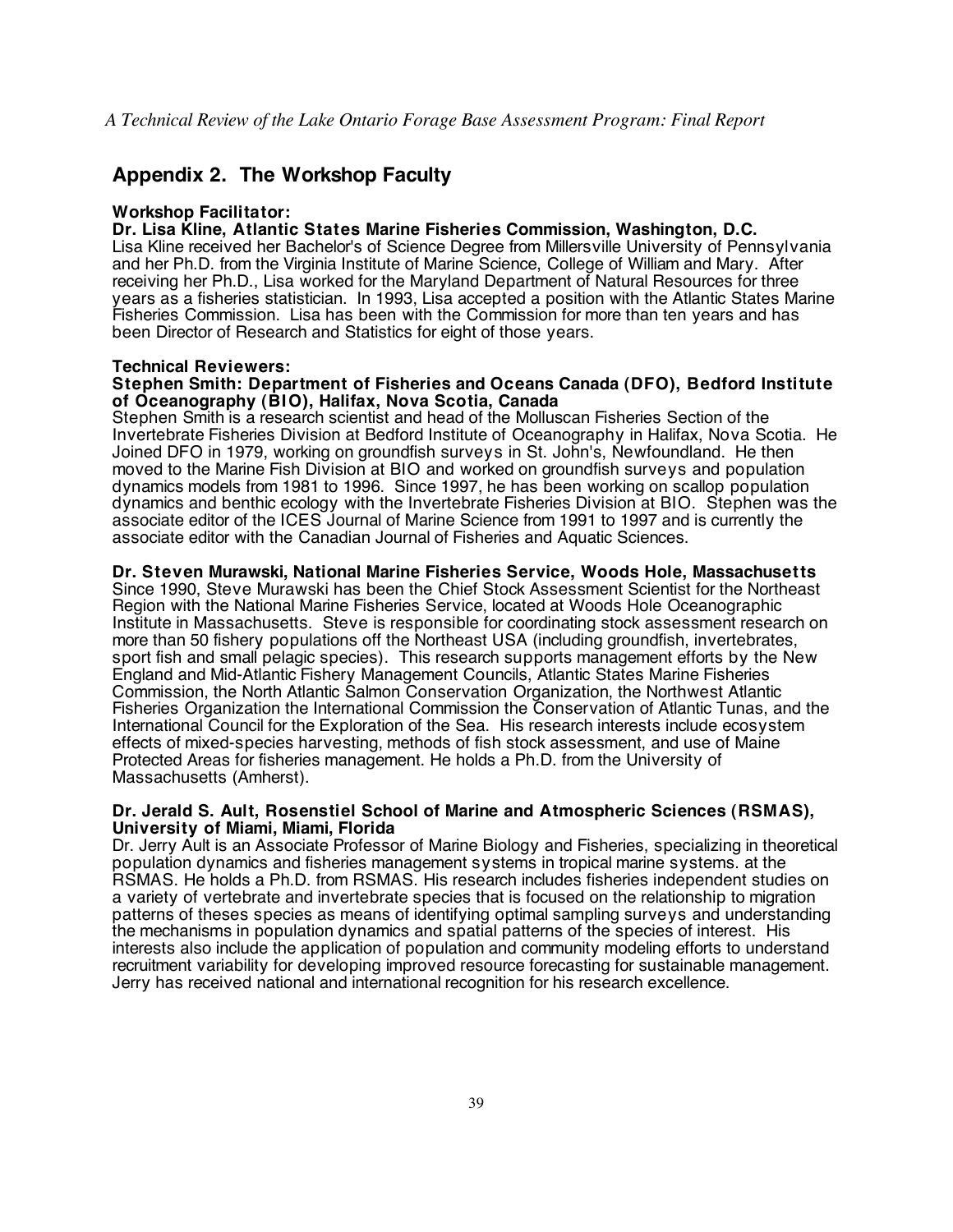# **Appendix 3. Peer-Reviewed Publications by USGS Staff Using Data Collected During Bottom Trawl Surveys in U.S. Waters of Lake Ontario**

Elrod, J.H. and R. O'Gorman. 1991. Diet of juvenile lake trout in southern Lake Ontario in relation to abundance and size of prey fishes, 1979-1987. Transaction of the American Fisheries Society 120: 290-302.

Elrod, J.H., R. O'Gorman, and C.P. Schneider. 1996. Bathythermal distribution, maturity, and growth of lake trout strains stocked in U.S. waters of Lake Ontario, 1978-1993. Journal of Great Lakes Research 22: 722-743.

Johannsson, O.E., E.L. Mills, and R. O'Gorman. 1991. Changes in the nearshore and offshore zooplankton communities in Lake Ontario: 1981-88. Canadian Journal of Fisheries and Aquatic Sciences 48: 1546-1557.

Johannsson, O.E. and R. O'Gorman. 1991. Roles of predation, food, and temperature in structuring the epilimnetic zooplankton populations in Lake Ontario, 1981-1986. Transactions of the American Fisheries Society 120(2): 193-208.

Jones, Michael L., J.F. Koonce, and R. O'Gorman. 1993. Sustainability of hatchery-dependent salmonine fisheries in Lake Ontario: The conflict between predator demand and prey supply. Transactions of American Fisheries Society 122(5): 1002-1018.

Madenjian, C.P., D.M. Whittle, J.H. Elrod, R. O'Gorman, and R.W. Owens. 1995. Use of a simulation model to reconstruct PCB concentrations in prey of Lake Ontario lake trout. Environmental Science and Technology 29: 2610-2615.

Mills, E.L., R. O'Gorman, J. DeGisi, R.F. Heberger, and R.A. House. 1992. Food of the alewife (Alosa pseudoharengus) in Lake Ontario before and after the establishment of Bythotrephes cederstroemi. Canadian Journal of Fisheries and Aquatic Sciences 49(10): 2009-2019.

Mills, E.L. and 17 others, including R. O'Gorman and R. Owens. 2003. Lake Ontario: Food web dynamics in a changing ecosystem (1970-2000). Canadian Journal of Fisheries and Aquatic Sciences 60: 471-490.

Mills, E.L. and 17 others, including R.W. Owens, and R. O'Gorman. 2003. A synthesis of ecological and fish community changes in Lake Ontario, 1970-2000. Great Lakes Fishery Commission Technical Report XX: In press.

O'Gorman, R., B.F. Lantry, and C.P. Schneider. 2004. Effect of stock size, climate, predation, and trophic status on recruitment of alewives in Lake Ontario, 1978-2000. Transactions of the American Fisheries Society 133(4): 855-867.

O'Gorman R. and C.P. Schneider. 1986. Dynamics of alewives in Lake Ontario following a mass mortality. Transactions of the American Fisheries Society 115(1): 1-14.

O'Gorman, R., D.H. Barwick, and C.A. Bowen. 1987. Discrepancies between ages determined from scales and otoliths for alewives from the Great Lakes. Ed. R.C. Summerfelt and G.E. Hall. Age and Growth of Fish. Iowa State University Press, Ames, Iowa. 203-210.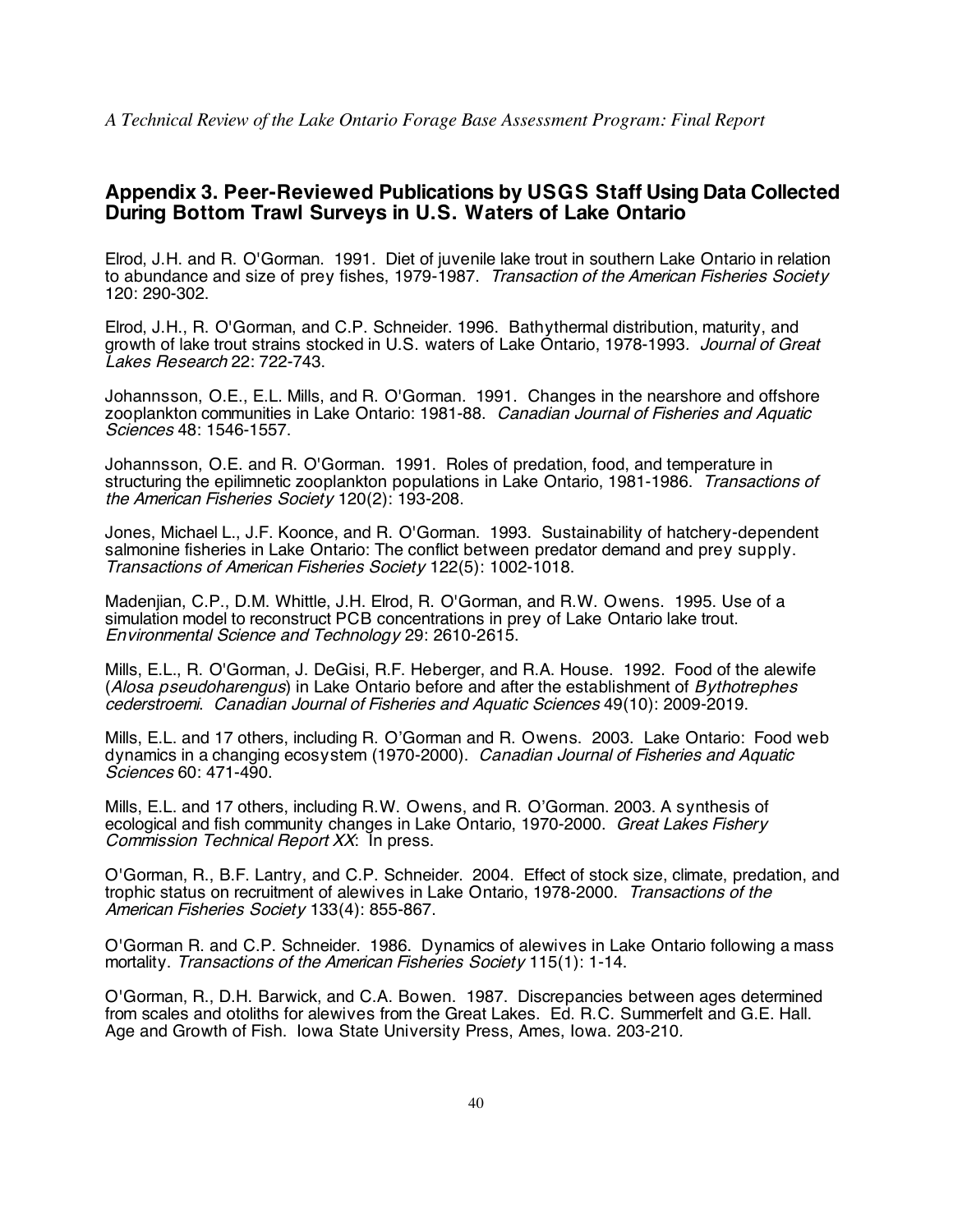O'Gorman, R., E.L. Mills, and J.S. DeGisi. 1991. Use of zooplankton to assess the movement and distribution of alewife (Alosa pseudoharengus) in south-central Lake Ontario in spring. Canadian Journal of Fisheries and Aquatic Sciences 48: 2250-2257.

O'Gorman, R., J.H. Elrod, R.W. Owens, C.P. Schneider, T.H. Eckert, and B.F. Lantry. 2000. Shifts in depth distributions of alewives, rainbow smelt, and age-2 lake trout in southern Lake Ontario following establishment of dreissenids. Transactions of the American Fisheries Society 129(5): 1096-1106.

O'Gorman, R., O.E. Johannsson, and C.P. Schneider. 1997. Age and growth of alewives in the changing pelagia of Lake Ontario, 1978-1992. Transactions of the American Fisheries Society 126(1): 112-126.

O'Gorman, R., R.A. Bergstedt, and T.H. Eckert. 1987. Prey fish dynamics and salmonine predator growth in Lake Ontario, 1978-84. Canadian Journal of Fisheries and Aquatic Sciences 44(Supplement 2): 390-403.

O'Gorman, R. and R.W. Owens. 2001. Establishment of dreissenids in Lake Ontario: implications for the endemic fish community. Ed. D. F. Pavlov and G. Kh. Scherbina. Invasion of alien species in Holarctic: proceedings of U.S.-Russia Invasive Species Workshop. I.D. Papanin Institute of Biology of Inland Waters, Borok, Yaroslavl, Russia. 546-553.

O'Gorman, R. and T.J. Stewart. 1999. Ascent, dominance, and decline of the alewife in the Great Lakes: food web interactions and management strategies. Ed. W.W. Taylor and P. Ferreri. Great Lakes Policy and Management: A Binational Perspective. Michigan State University Press. 489- 514.

Owens, R.W. and D.E. Dittman. 2003. Shifts in the diets of slimy sculpin (Cottus cognatus) and lake whitefish (*Coregonus clupeaformis*) in Lake Ontario following the collapse of the burrowing amphipod, Diporeia. Aquatic Ecosystem Health and Management Vol 6(3): 311-322

Owens, R.W. and G.E. Noguchi. 1998. Intra-lake variation in maturity, fecundity, and spawning of slimy sculpin (Cottus cognatus) in southern Lake Ontario. Journal of Great Lakes Research 24: 383-391.

Owens, R.W. and P.G. Weber. 1995. Predation on Mysis relicta by slimy sculpins (Cottus cognatus) in southern Lake Ontario. Journal of Great Lakes Research 21: 275-283.

Owens, R.W. and R.A. Bergstedt. 1994. Response of slimy sculpins to predation by lake trout in southern Lake Ontario. Transactions of the American Fisheries Society 123: 28-36.

Owens, R.W., R. O'Gorman, E.L. Mills, L.G. Rudstam, J.J. Hasse, B.H. Kulik, and D.B. MacNeill. 1998. Blueback herring (Alosa aestivalis) in Lake Ontario: First record, entry route, and colonization potential. Journal of Great Lakes Research 24(3): 723-730.

Owens, R.W., R. O'Gorman, T.H. Eckert, B.F. Lantry, and D.E. Dittman. 2004. Recovery and decline of lake whitefish in U.S. waters of eastern Lake Ontario, 1980-2001. Great Lakes Fishery Commission Technical Report 66: In press.

Owens, R.W., R. O'Gorman, T.H. Eckert, and B.F. Lantry. 2003. The offshore fish community in southern Lake Ontario, 1972-1998. Ed. M. Munawar. The State of Lake Ontario: Past, Present, and Future. *Ecovision World Monograph Series*, Aguatic Ecosystem Health and Management Society, Burlington, Ontario, Canada. 407-442.